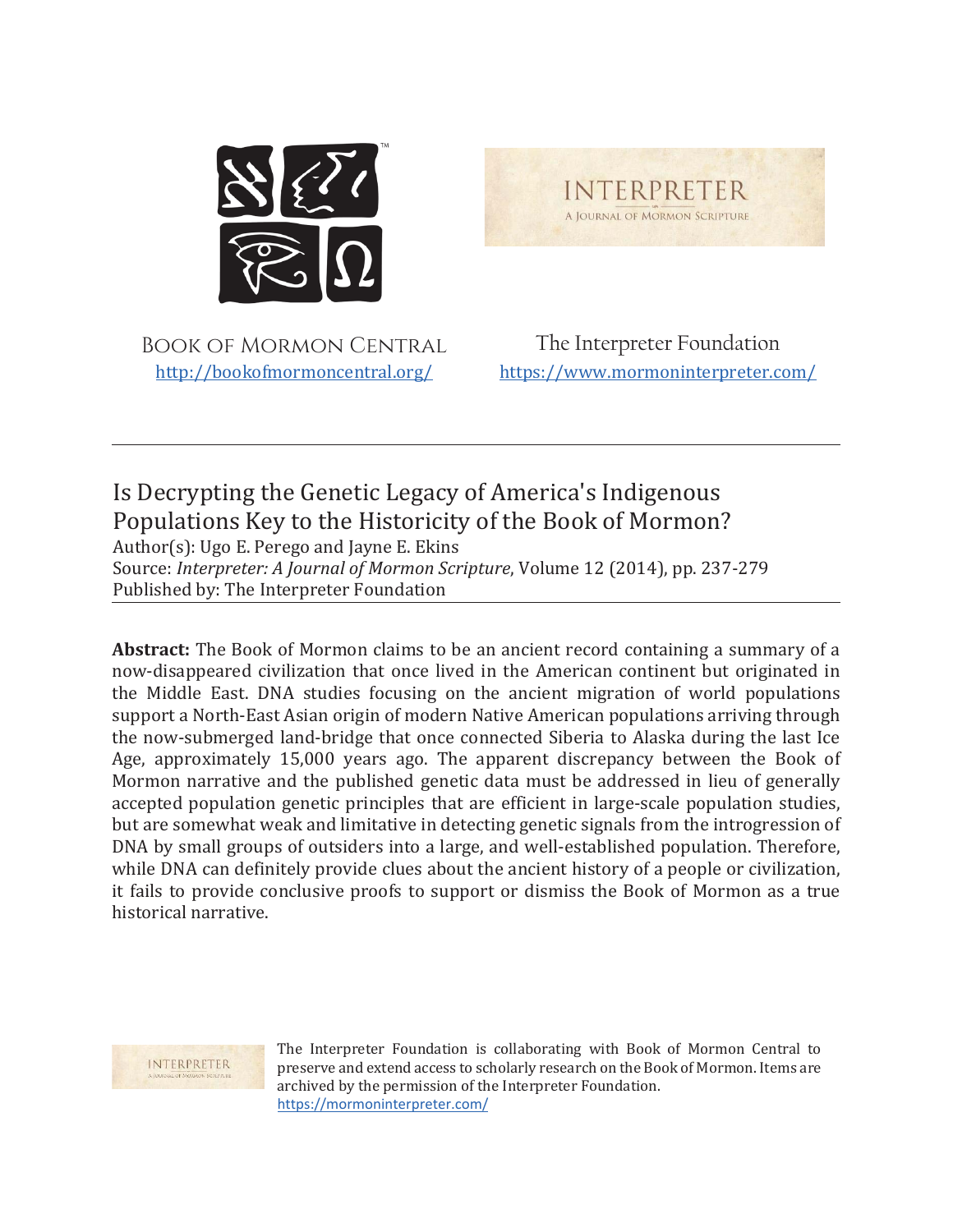# INTERPRETER A Journal of Mormon Scripture §

Volume 12 · 2014 · Pages 237-279

# **Is Decrypting the Genetic Legacy of America's Indigenous Populations Key to the Historicity of the Book of Mormon?**

Ugo E. Perego and Jayne E. Ekins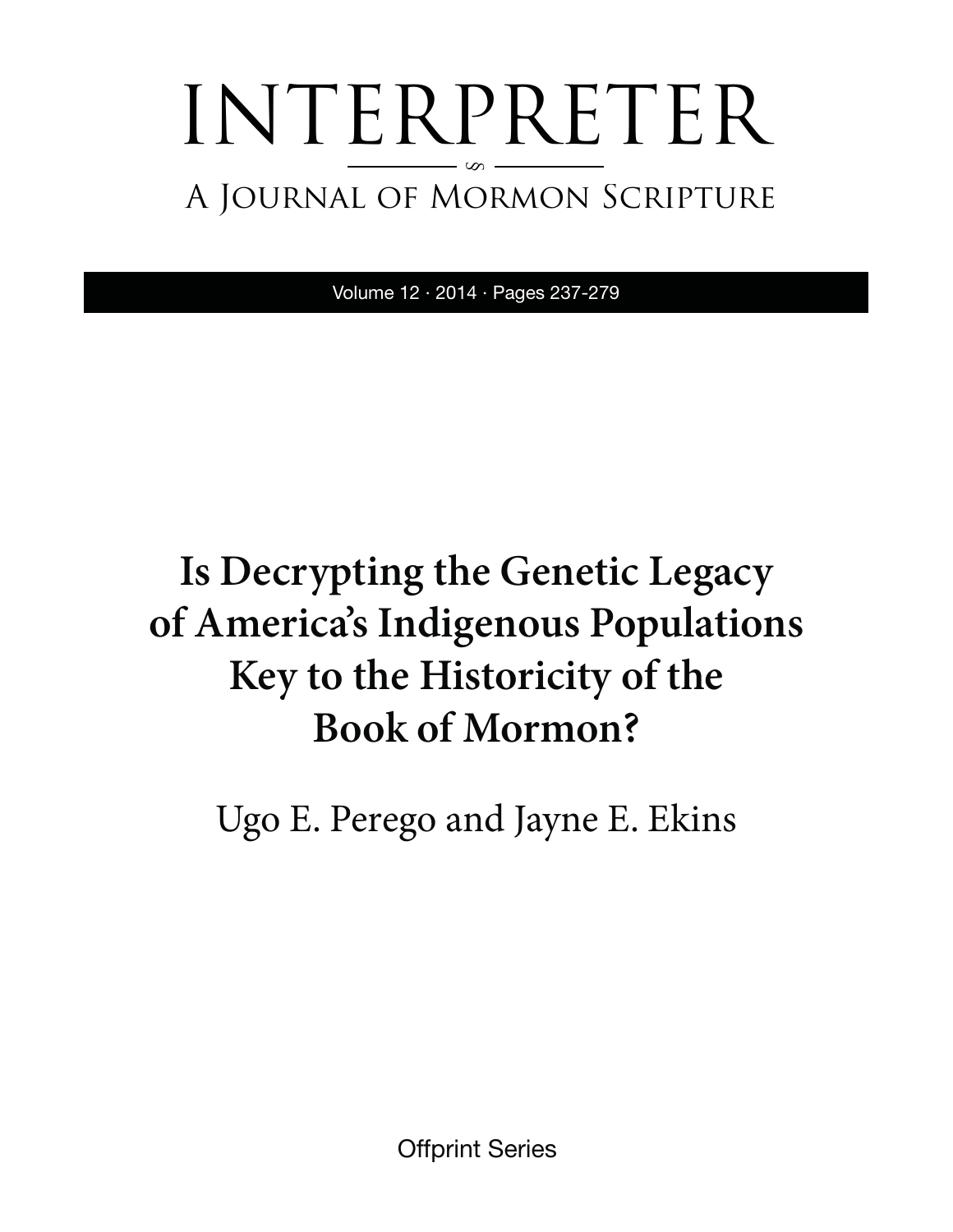$\odot$  2014 The Interpreter Foundation. A 501(c)(3) nonprofit organization.

#### $\left| \right|$  (cc) BY-NC-ND

This work is licensed under the Creative Commons Attribution-NonCommercial-NoDerivs 4.0 International License. To view a copy of this license, visit [http://creativecommons.org/licenses/by-nc-nd/4.0/ or](http://creativecommons.org/licenses/by-nc-nd/4.0/) send a letter to Creative Commons, 444 Castro Street, Suite 900, Mountain View, California, 94041, USA.

ISSN 2372-1227 (print) ISSN 2372-126X (online)

The goal of The Interpreter Foundation is to increase understanding of scripture through careful scholarly investigation and analysis of the insights provided by a wide range of ancillary disciplines, including language, history, archaeology, literature, culture, ethnohistory, art, geography, law, politics, philosophy, etc. Interpreter will also publish articles advocating the authenticity and historicity of LDS scripture and the Restoration, along with scholarly responses to critics of the LDS faith. We hope to illuminate, by study and faith, the eternal spiritual message of the scriptures—that Jesus is the Christ.

Although the Board fully supports the goals and teachings of the Church, Interpreter Foundation is an independent entity and is neither owned, controlled by nor affiliated with The Church of Jesus Christ of Latter-day Saints, or with Brigham Young University. All research and opinions provided are the sole responsibility of their respective authors, and should not be interpreted as the opinions of the Board, nor as official statements of LDS doctrine, belief or practice.

This journal is a weekly publication. Visit us at MormonInterpreter.com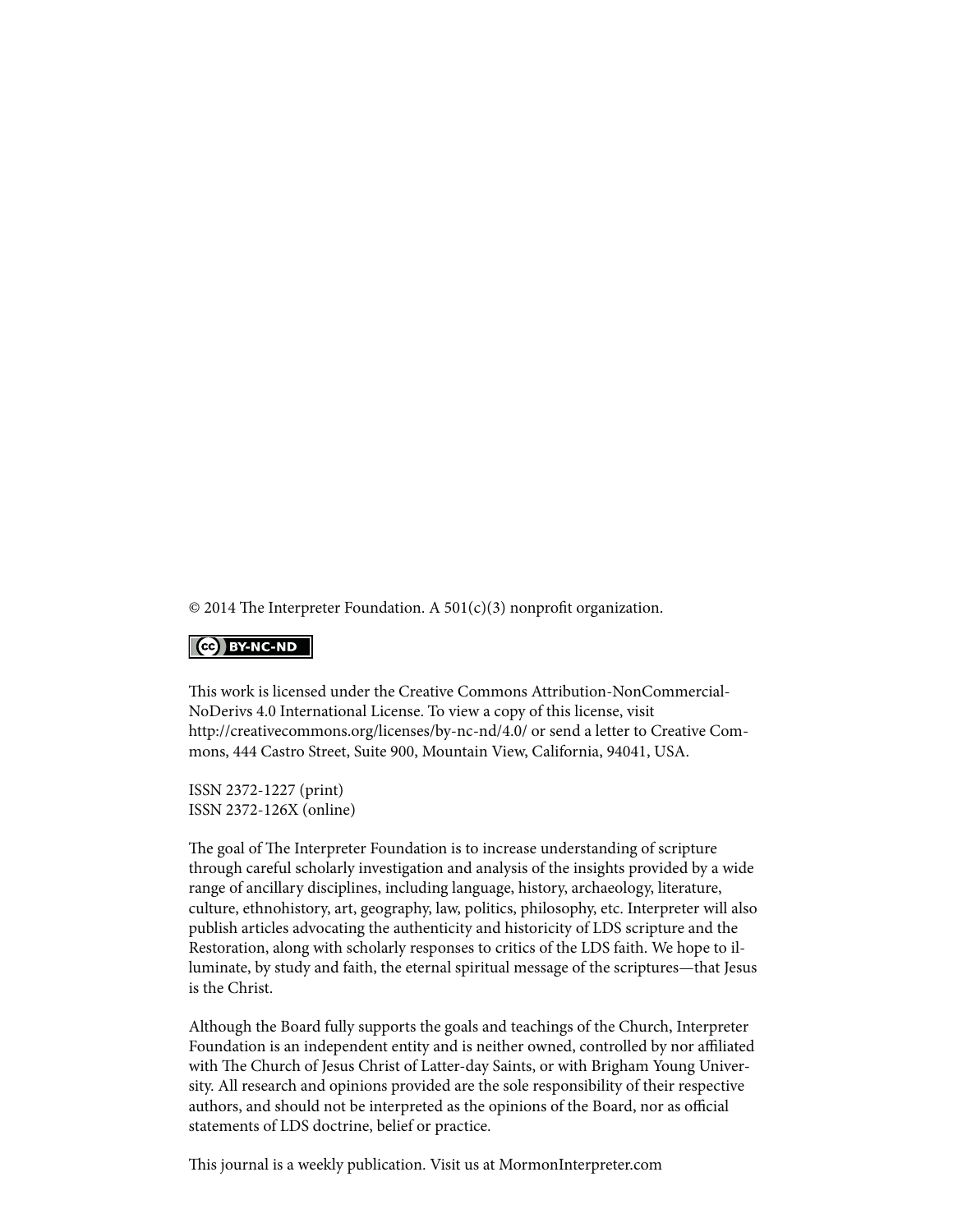# Is DECRYPTING THE GENETIC LEGACY of America's Indigenous Populations Key to the Historicity of the Book of MORMON?

Ugo A. Perego and Jayne E. Ekins

Abstract: *The Book of Mormon claims to be an ancient record containing a summary of a now-disappeared civilization that once lived in the American continent but originated in the Middle East. DNA studies focusing on the ancient migration of world populations support a North-East Asian origin of modern Native American populations arriving through the now-submerged landbridge that once connected Siberia to Alaska during the last Ice Age, approximately 15,000 years ago. The apparent discrepancy between the Book of Mormon narrative and the published genetic data must be addressed in lieu of generally accepted population genetic principles that are efficient in large-scale population studies, but are somewhat weak and limitative in detecting genetic signals from the introgression of DNA by small groups of outsiders into a large, and well-established population. Therefore, while DNA can definitely provide clues about the ancient history of a people or civilization, it fails to provide conclusive proofs to support or dismiss the Book of Mormon as a true historical narrative.*

# **Background**

Members of the Church of Jesus Christ of Latter-day Saints<br>
(i.e., Mormons or LDS) consider the Book of Mormon a volume of divine origin comparable in scriptural sacredness to the Bible (Article of Faith #8). They believe it to be an historical record originally engraved on golden plates, covering a period of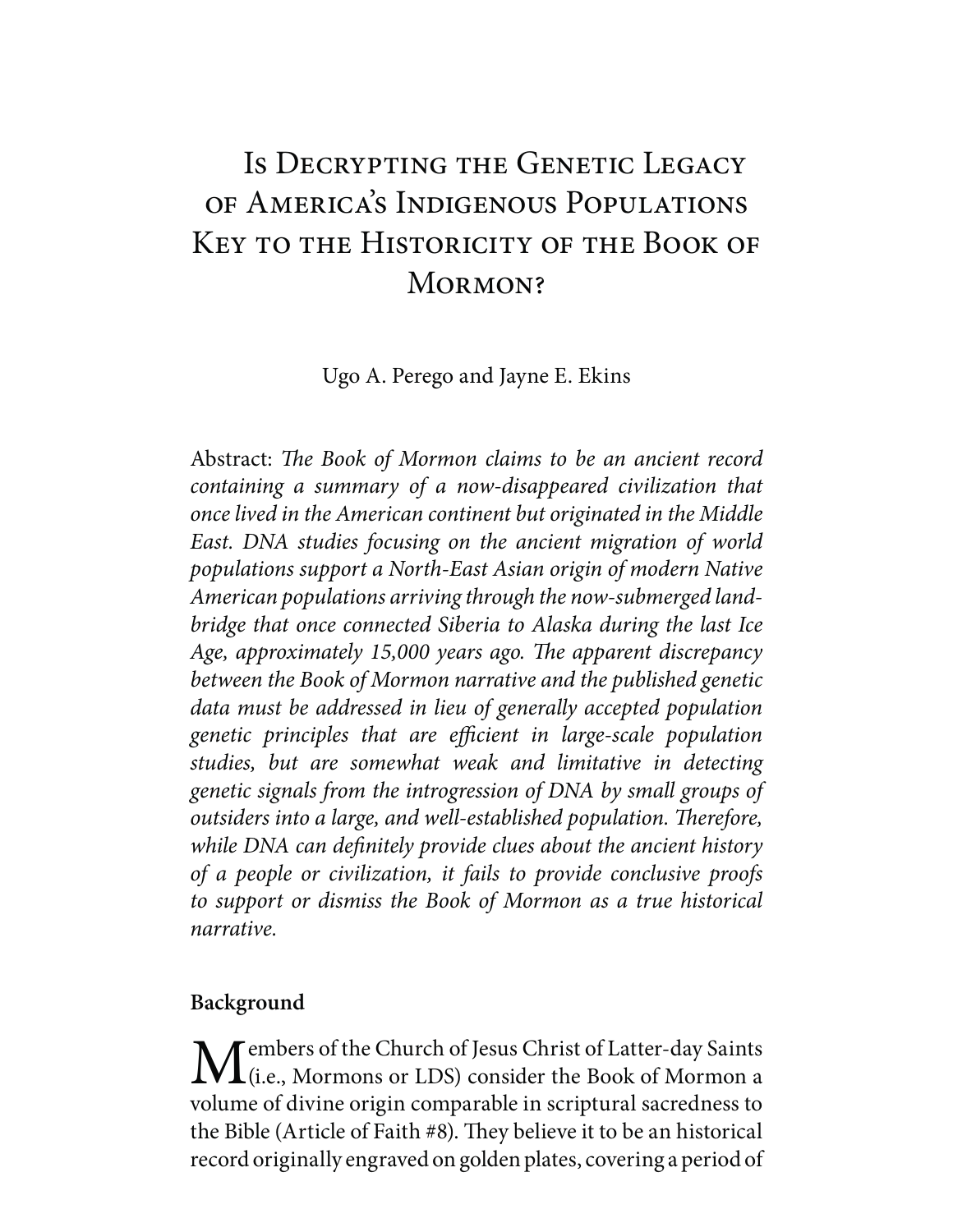approximately 1,000 years (600 BC to AD 400) and dealing with ancient people who lived in the American continent hundreds of years before the arrival of the Europeans. A small part of the Book of Mormon describes a different group of people of unknown Old World origin, called the Jaredites, disappearing (at least as a civilization) by the time the second group of migrants made their journey to the Western Hemisphere.

The main narrative of the Book of Mormon begins in Jerusalem with a family who escapes, by divine warning, the destruction of the Kingdom of Judah at the hands of the Babylonians approximately six centuries before the birth of Jesus Christ. With a few others, they are eventually guided on a journey to a non-specified region of America's double continent.<sup>1</sup> The descendants of this small original group later divided into two opposing factions, called the Lamanites and the Nephites, and the rest of the volume focuses mainly on the spiritual and social dynamics between these two groups, including their warfare. The recurring theme of the Book of Mormon is the coming of the Savior Jesus Christ first to the Old World, as witnessed in the Bible, followed by a brief ministry after his resurrection to a group of disciples who received him in the Americas. The book itself does not claim to be a complete history of these people but rather an abridgment made by Mormon, one of the last prophets in charge of the records, after whom the whole volume was eventually named. Further, the explicit purpose of many of the contributors to the records compiled in the Book of Mormon was to focus on spiritual rather than historical matters regarding the doings of their people.

Honest seekers of truth are invited to receive a spiritual confirmation of the truthfulness of the Book of Mormon within the scriptural text itself (Moroni 10:3-5). Still, at times some have wondered about the compatibility of the record put forth in the Book of Mormon with academic studies (archaeological,

 <sup>1</sup> For a more detailed scholarly review and summary of the Book of Mormon, see Terryl L. Givens, *By the Hand of Mormon: The American Scripture that Launched a New World Religion* (Oxford University Press, USA-2003).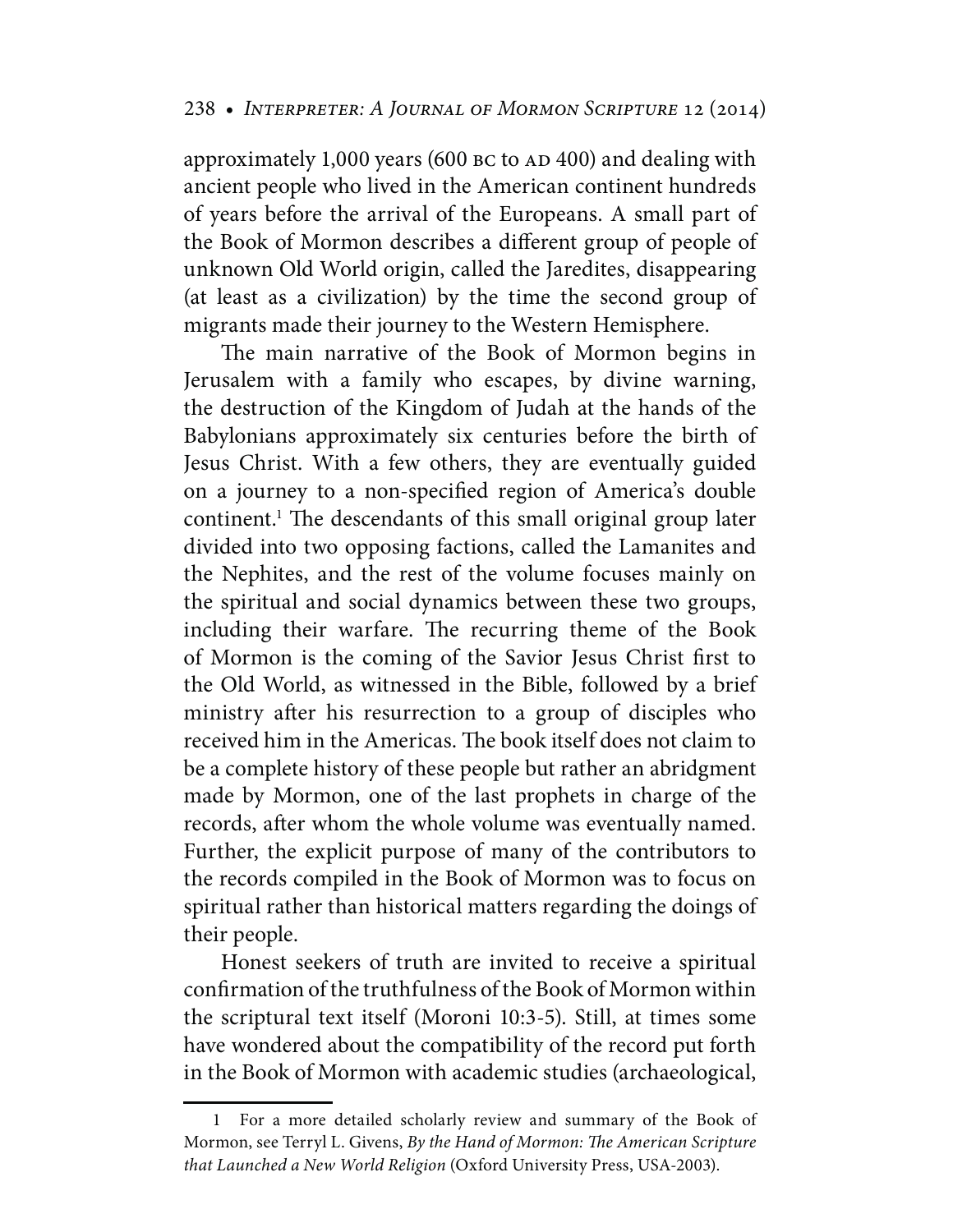linguistic, anthropological, etc.) of the indigenous people and area of the Americas. There are some who promote strong criticism in this arena in an attempt to discredit the divine origin of the volume.

Recent attention has been paid to DNA data reported in scholarly papers written by scientists external to the Book of Mormon debate but interpreted by some as the ultimate proof against the book's historicity. Others are even making claims about specific genetic lineages found in the Americas as a confirmation that the record is true. Overall, the complexities and limitations of the discipline of population genetics cannot be dismissed when attempting to use these tools to reconstruct the history of past civilizations. The questions treated herein examine the historical origins of the people described in the records of the Book of Mormon from a genetic point of view, making use of key principles of population genetics that cannot be neglected when undertaking such a study.

# **Introduction**

The arguments of some critics of the Book of Mormon suppose that the DNA characteristics of modern Native Americans should be compatible with "Israelite" rather than with Asian genetics, as reported in scientific data demonstrating a strong affinity with the latter. In response to such criticisms, others have jumped at reports of pre-Columbian genetic lineages found in the Americas that could be ascribed to a Near Eastern origin as physical evidence of the existence of Book of Mormon people.2 A key point is that arguments in favor or against the Book of Mormon narrative rely on genetic data gathered by researchers uninvolved with the Book of Mormon historicity issue. These studies were designed to offer new perspectives on the prehistoric origin and migrations of Native Americans.

 <sup>2</sup> Rod L. Meldrum, *Rediscovering the Book of Mormon Remnant through DNA* (New York: Digital Legend Press, 2009).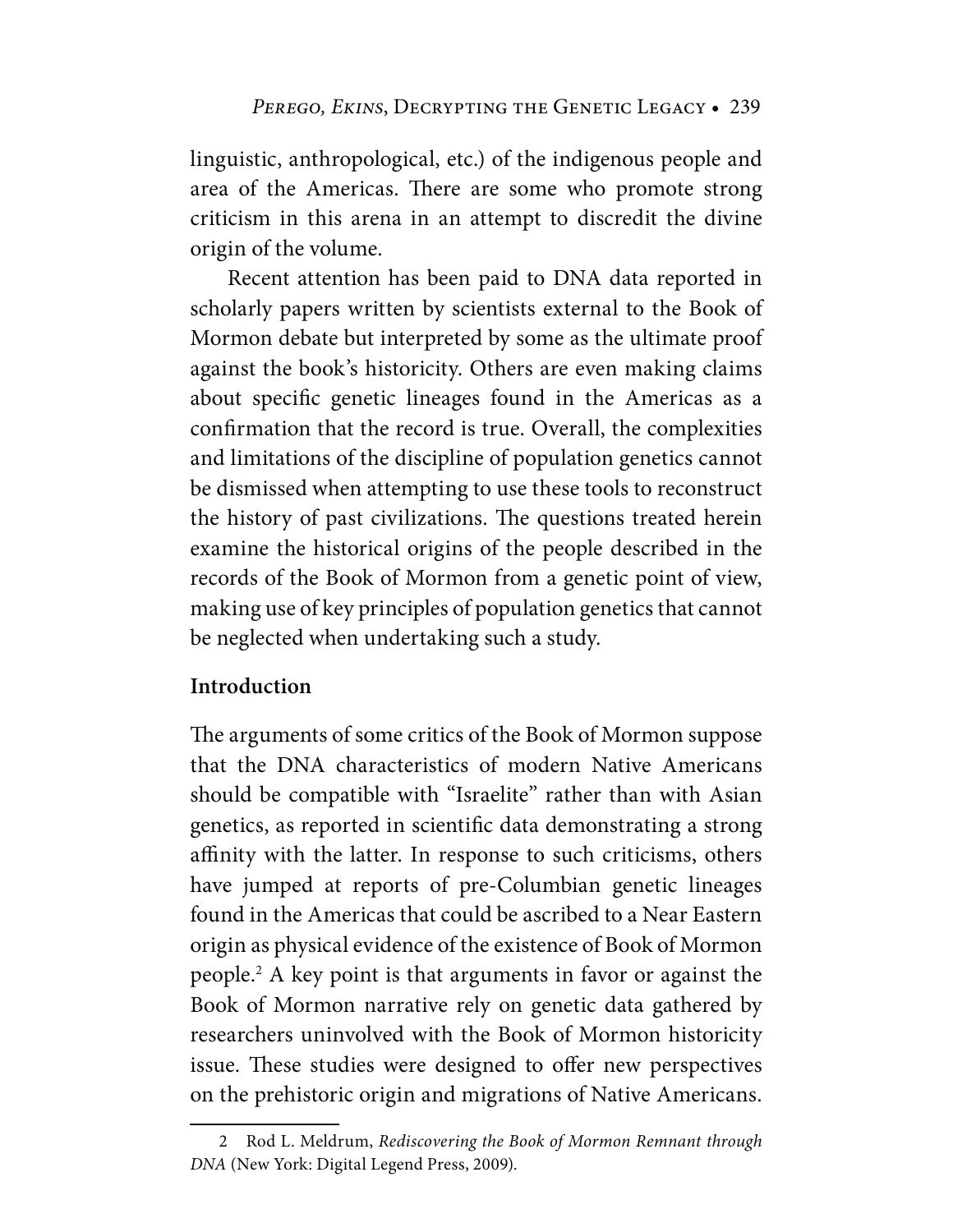Contrary to the claims of critics, they fail to address historical events pertaining to the Nephites' record.

The stated time frame of The Book of Mormon covers ca. 600 bc to AD 400, and the text explicitly states itself to be a record of the religious dealings of the people rather than a purely historical document. Scholarly studies on the genetic origin of the ancestors of Native Americans have been concerned most with the first waves of migrations that took place several thousands of years ago, toward the end of the Last Ice Age, across the exposed land-bridge called Beringia that once connected Siberia to Alaska. Thus the genetic data used by critics of the Book of Mormon address a time period many thousands of years before the time of the actual record. One may compare this case of "interpretive anachronism" to searching for news about the landing of man on the moon in ancient Egyptian papyri. However, it should be noted that if there were a large genetic contribution by a group of Middle Easterners, it would stand out in these sorts of analyses because they are analyzed in comparison to modern populations sampled from diverse geographical regions. Nevertheless, these analyses have not ruled out a comparatively small contribution of ancestry from Middle Eastern groups.

Another factor worth considering in this context is that many Native American samples have some amount of post-Columbian European mixture. This mixture could confound putative evidence in support of the Book of Mormon narrative for some analyses (researchers often ignore any non-Asian DNA as definitively post-Columbian). In addition, recent publication of preliminary data from the remains of an individual dated 24,000 years ago, found in south-central Siberia and showing a possible ancient connection between Native Americans and Central/West Eurasia, is further complicating the admixture issue.<sup>3</sup> Nonetheless, the possibility of an arrival of a small group of migrants approximately 2,600 years ago to an already

 <sup>3</sup> Maanasa Raghavan and others, "Upper Palaeolithic Siberian genome reveals dual ancestry of Native Americans," *Nature* 505 (2014), 87-91.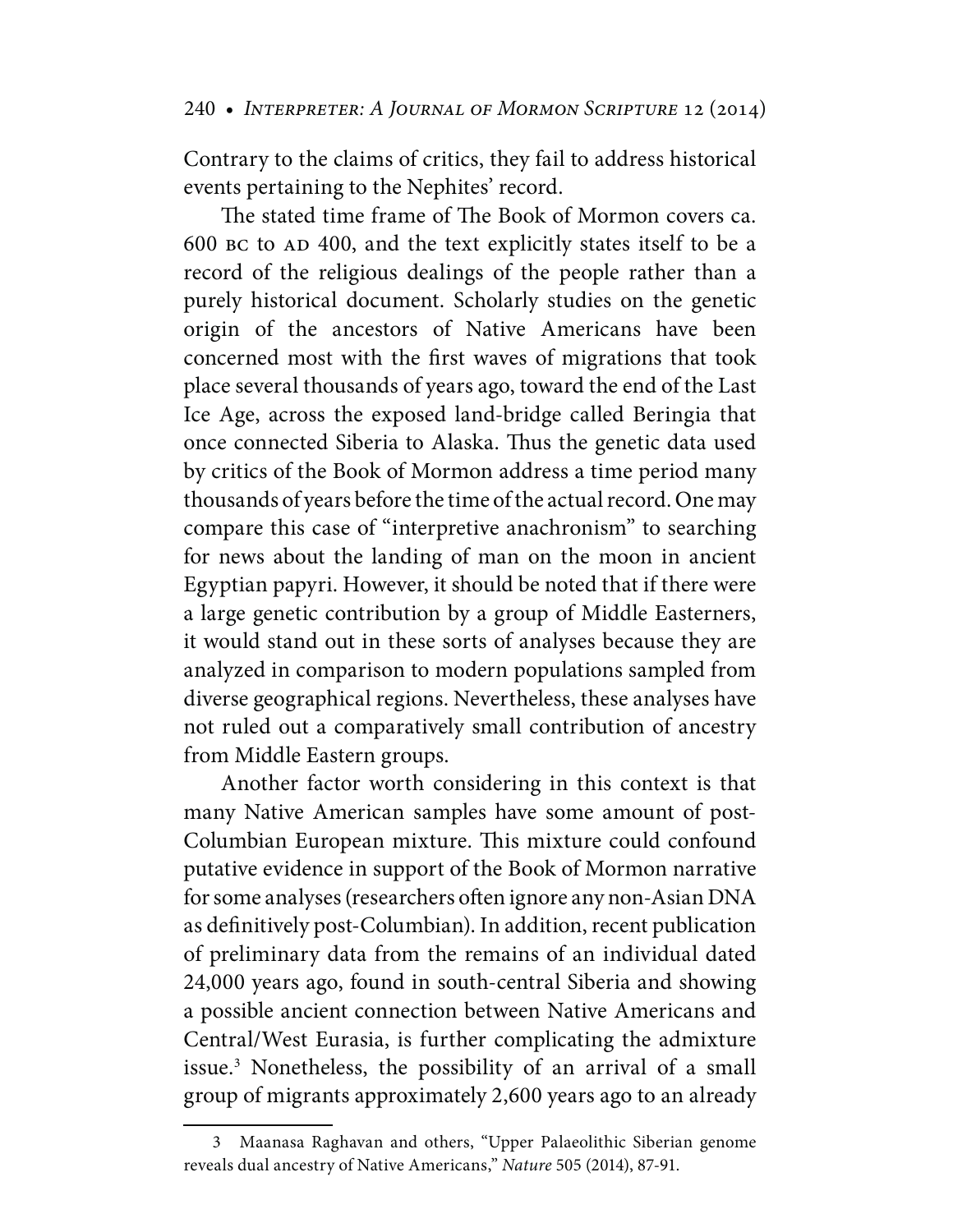populated continent is not excluded by the reported genetic data.

Critics incorrectly insist that the LDS Church has taught for years that the American continent was uninhabited until the arrival of Book of Mormon people and that only recently, following the DNA debate, this position has changed. However, the LDS Church has not expressed an official opinion with regard to either Book of Mormon geography or population dynamics.4 This, of course, does not preclude LDS leaders and scholars from sharing their personal opinions one way or the other, including several instances in which the concept of an already inhabited continent was shared prior to bringing forth the so-called DNA evidence.<sup>5</sup>

The main argument seems to stem from the introduction added in 1981 at the beginning of the Book of Mormon, which read that "after thousands of years, all [people] were destroyed except the Lamanites, and they are the *principal* ancestors of the American Indians" (emphasis added). Although the term "principal" already presupposes the existence of other ancestors without specifying whether the idea of ancient or modern ancestral contribution was intended in this statement, this was recently changed. The current edition of the Book of Mormon now reads "… all [people] were destroyed except the Lamanites, and they are *among* the ancestors of the American Indians" (emphasis added).

Although this change does not drastically affect the concept of heritage and ancestry of modern Native Americans in relation to ancient Lamanites, of greater importance is to understand the meaning of the term *Lamanite* as used in the latter part of

 <sup>4</sup> Carrie A. Moore, "Debate Renewed with Change in the Book of Mormon Introduction," Deseret Morning News (available at [http://www.deseretnews.](http://www.deseretnews) com/article/1,5143,695226008,00.html - accessed 2 December 2012).

 <sup>5</sup> LDS Conference Report (April 1929), 15-16. Also see as an example, John L. Sorenson "When Lehi's Party Arrived in the Land, Did They Find Others There?" *Journal of Book of Mormon Studies* 1 (1992), 1-34; John L. Sorenson and Matthew Roper, 'Before DNA', *Journal of Book of Mormon Studies* 12 (2003); Neal Rappleye, [http://www.studioetquoquefide.com/2014/08/an-open-letter-2](http://www.studioetquoquefide.com/2014/08/an-open-letter-2-to-jeremy-runnells.html) [to-jeremy-runnells.html \(ac](http://www.studioetquoquefide.com/2014/08/an-open-letter-2-to-jeremy-runnells.html)cessed 20 August 2014).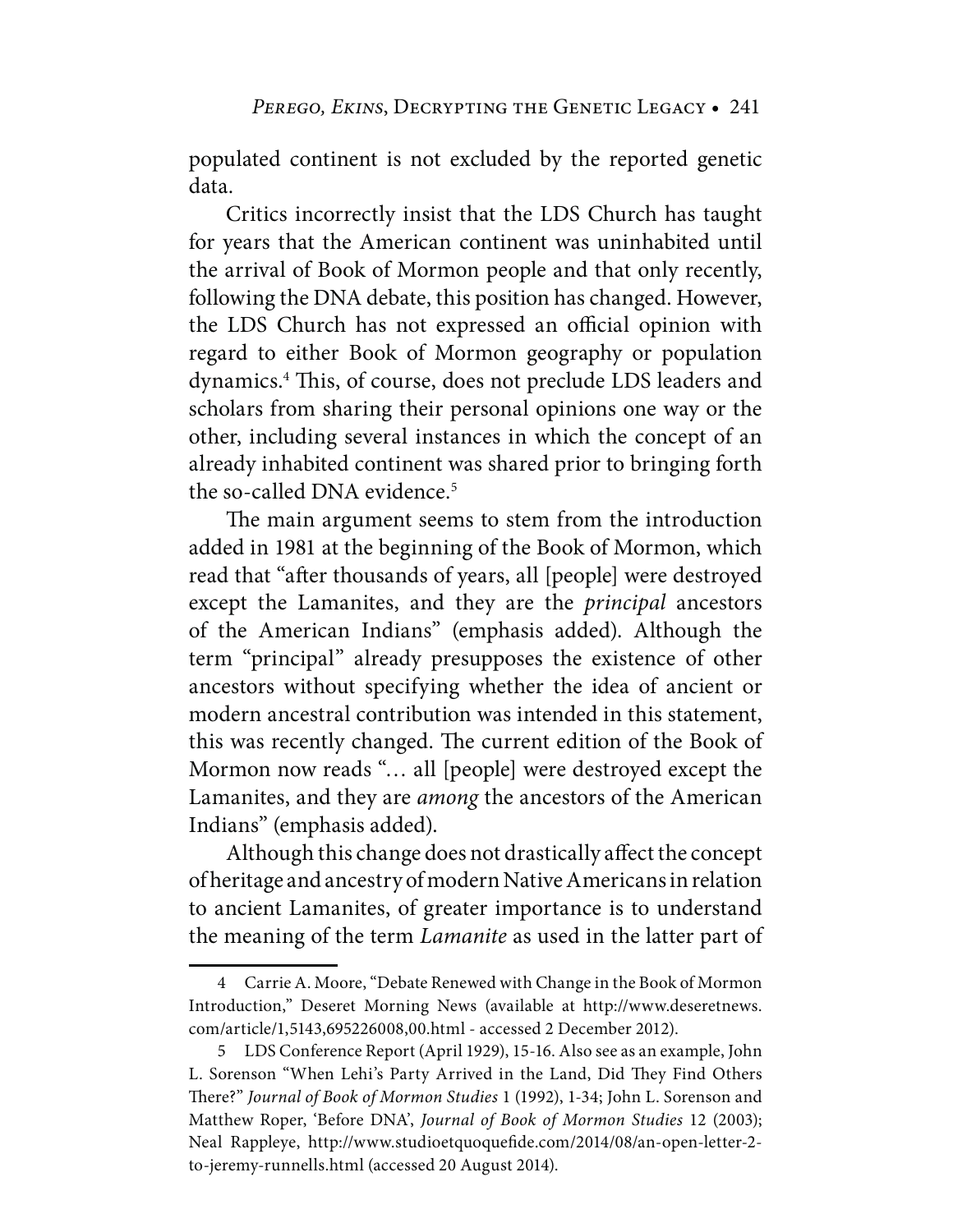the Nephite history. In the book 4 Nephi, the writer explains that following the visitation of the Savior to the Americas, the formerly warring people became united, without genetic or ethnic distinction among them: "There were no robbers, nor murderers, *neither were there Lamanites*, nor any manner of ites; but they were in one, the children of Christ, and heirs to the kingdom of God" (4 Nephi 1:17, emphasis added).

The record continues by stating that eventually there "were a small part of the people who had revolted from the church and *taken upon them the name of Lamanites; therefore there began to be Lamanites* again in the land" (4 Nephi 1:20, emphasis added). It is very likely that this choice of designation was social or religious rather than genealogical in nature, based on the character of the Lamanites prior to Christ's visit. In fact, 4 Nephi 1:36-39 reports that in a similar fashion, others decided to use the term *Nephites* again to distinguish them as "true believers of Christ" and restating that those that "rejected the gospel were called Lamanites" and were "taught to hate the children of God, *even as the Lamanites were taught to hate the children of Nephi from the beginning*" (emphasis added).6 Here the use of the word "even" underscores the practice of choosing a name that had a specific social meaning in the past.

History is repeating itself, but the genetic distinction most likely no longer applies to the masses. Of note in this context are instances in the text of the Book of Mormon where Mormon himself twice declares his ancestry [as a genealogical descendant of Nephi (Mormon 1:5) and a "pure descendant" of Lehi (3 Nephi 5:20)], possibly supporting by inference the existence of outside populations contributing to the social dynamics of the people of the Book of Mormon.7 As the term

 <sup>6 2</sup> Nephi 5 is also very compelling, where Nephi in v. 6 spells out who goes with him, referring to others not on the boat, and in v. 6 and 9 he goes on to say that those who are called Nephites are those who "believe in the warnings and revelations of God" — a religious designation.

 <sup>7</sup> Note that Mormon may have been distinguishing himself from the Mulekites vs. the descendants of Lehi. Of course, the presence of Mulekites and the lack of "— ite" designations for them at this time of the narrative already shows that there is an oversimplification of the genealogy/naming.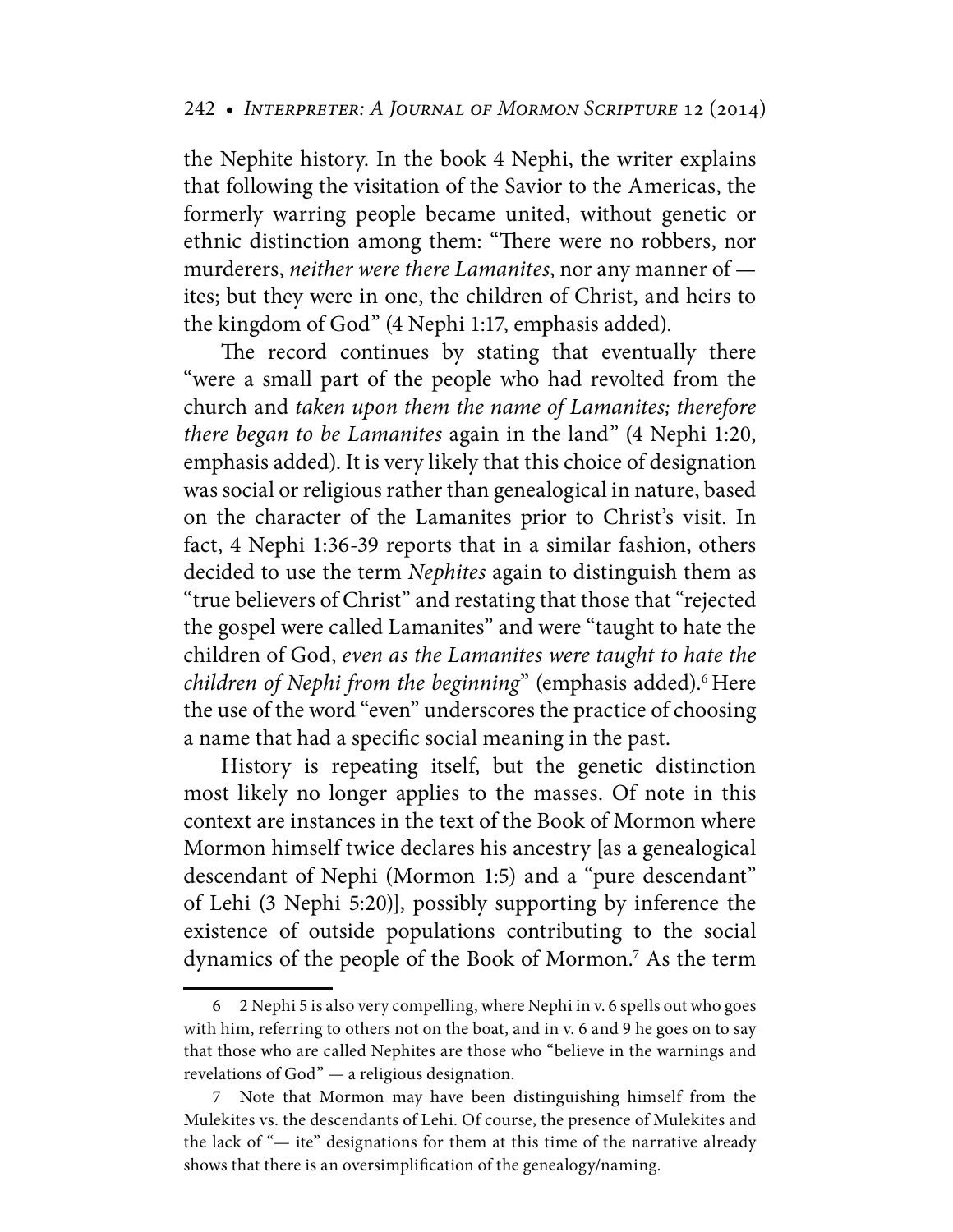*Lamanite* loses its genetic meaning in the latter part of the Book of Mormon narrative, attempts to define an original *Lamanite* genetic signature are highly suspect, as the modern remnant of this ancient population would have to include both true descendants of Lehi's original party as well as others already inhabiting the land.

Critics who conclude the Book of Mormon to be fictitious in nature due to genetic data which fails to show "Israelite DNA" in the Americas must also consider logical and scientific reasons why such DNA could have existed in Native Americans at some point in history but may not be present or as easily detected in today's population. To rigorously examine the history of a people using genetics, all the tools of the discipline of population genetics must be embraced.

What some may refer to as the absence of genetic evidence does not preclude at all the real possibility that Lehi and his family were real people who actually left Jerusalem and established themselves on the American continent. In fact, as will be examined, it is very likely that either their DNA has disappeared over time, or it is present at such a low frequency (due to mixing with other peoples that the genetic methods to date have not detected it. In the event such DNA is found, it will most likely only be possible to ascribe it to these migrant groups only speculatively. Regardless, a DNA approach does not decisively and definitively fill in our void of knowledge of the happenings on the American continent during the time frame of the Book of Mormon. Both critics and apologists utilize speculations and assumptions to support their views. However, both sides of this controversy fail either to support or reject the authenticity of the Book of Mormon on the basis of DNA.

# **Evidence or Proof?**

Stating that DNA evidence stands as the conclusive proof that the Book of Mormon is a fabricated historical account is not a convincing argument. Scholarly studies indicate that the majority of DNA observed in Native Americans has a common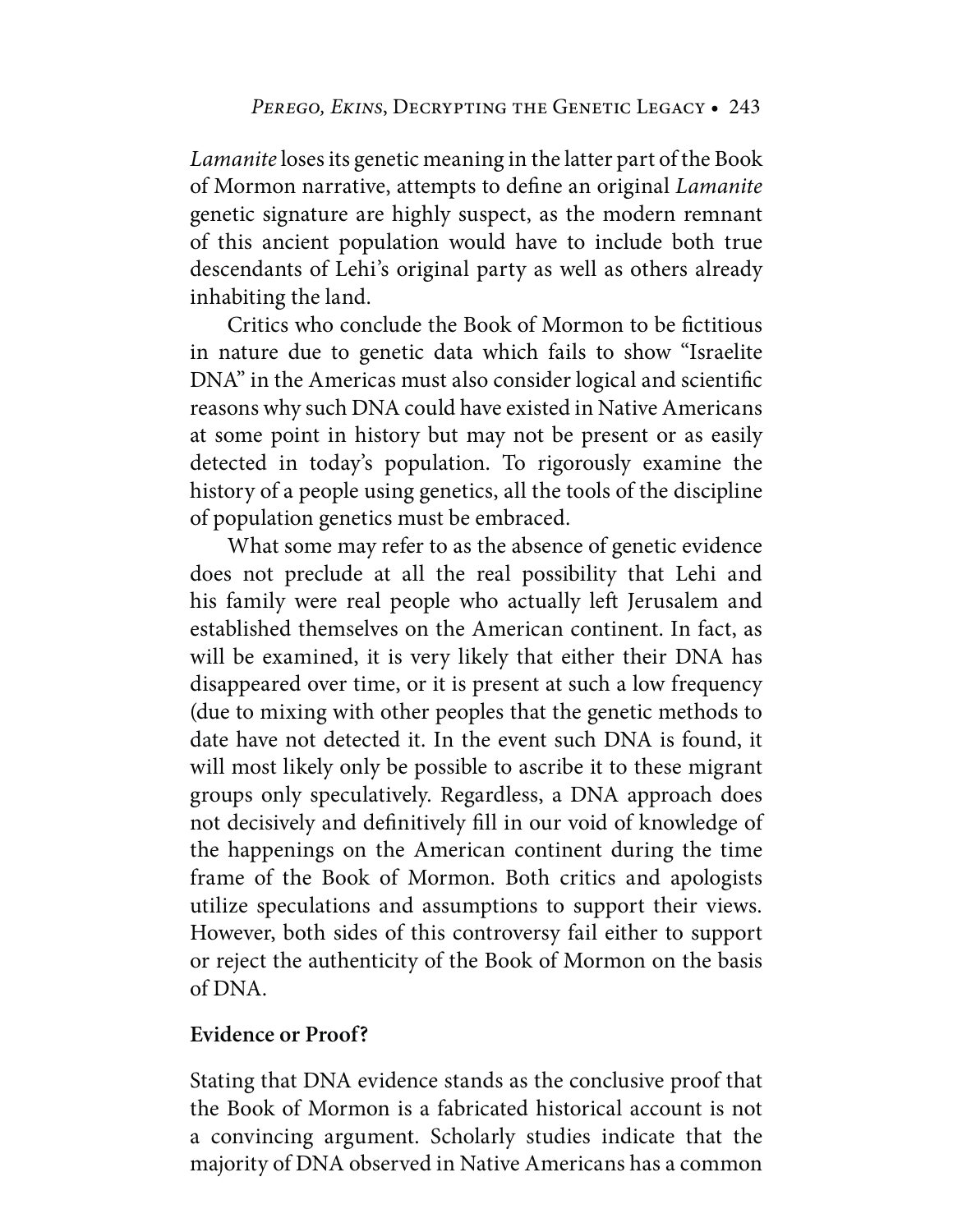origin or ancestry with Asian populations, thus suggesting an ancient split between Paleo-Indians and their Eurasian source population sometime before the Last Ice Age. These population studies do not consider, however, the possibility of other migrations that could have taken place between the first entries of the early ancestors of Native Americans and the more recent documented European colonization after 1492.

The concept of additional, small-scale contacts and migrations to the Americas throughout the millennia is not dismissed by scientists. In fact, in recent years, genetic data was successfully sequenced from hair belonging to a wellpreserved, 4,000-year-old, Paleo-Eskimo individual belonging to the Saqqaq culture discovered in Greenland.<sup>8</sup> This research has contributed greatly to the current understanding of events that led to the peopling of the Americas. The authors concluded that the genetic makeup of the ancient Saqqaq individual was very different from that of Inuit or other Native American populations. Instead, he was closely related to Old World Arctic populations of the Siberian Far East, separated from them by approximately two hundred generations (roughly 5,500 years).

These data suggest a distinctive and more recent migration across Beringia by a group of people who were not related to the first ancestors of modern-day Amerindians. In an interview, one author emphasized that the lack of genetic continuity between the ancient Saqqaq individual and the modern population of the New World Arctic stands as a witness that other migrations could have taken place that left no contemporary genetic signals.<sup>9</sup> In commenting about the findings of this project, population geneticist Marcus Feldman from Stanford University said that "the models that suggest a single one-time migration are generally regarded as idealized systems, like an idealized gas in physics. *But there may have been small amounts of migrations going on for millennia*" (emphasis added).

 <sup>8</sup> Morten Rasmussen and others, "Ancient Human Genome Sequence of an Extinct Palaeo-Eskimo," *Nature* 463 (2010), 757-762.

 <sup>9</sup> Cassandra Brooks, "First Ancient Human Sequenced," [www.thescientist.](http://www.thescientist) com/blog/display/57140 (accessed 4 January, 2013).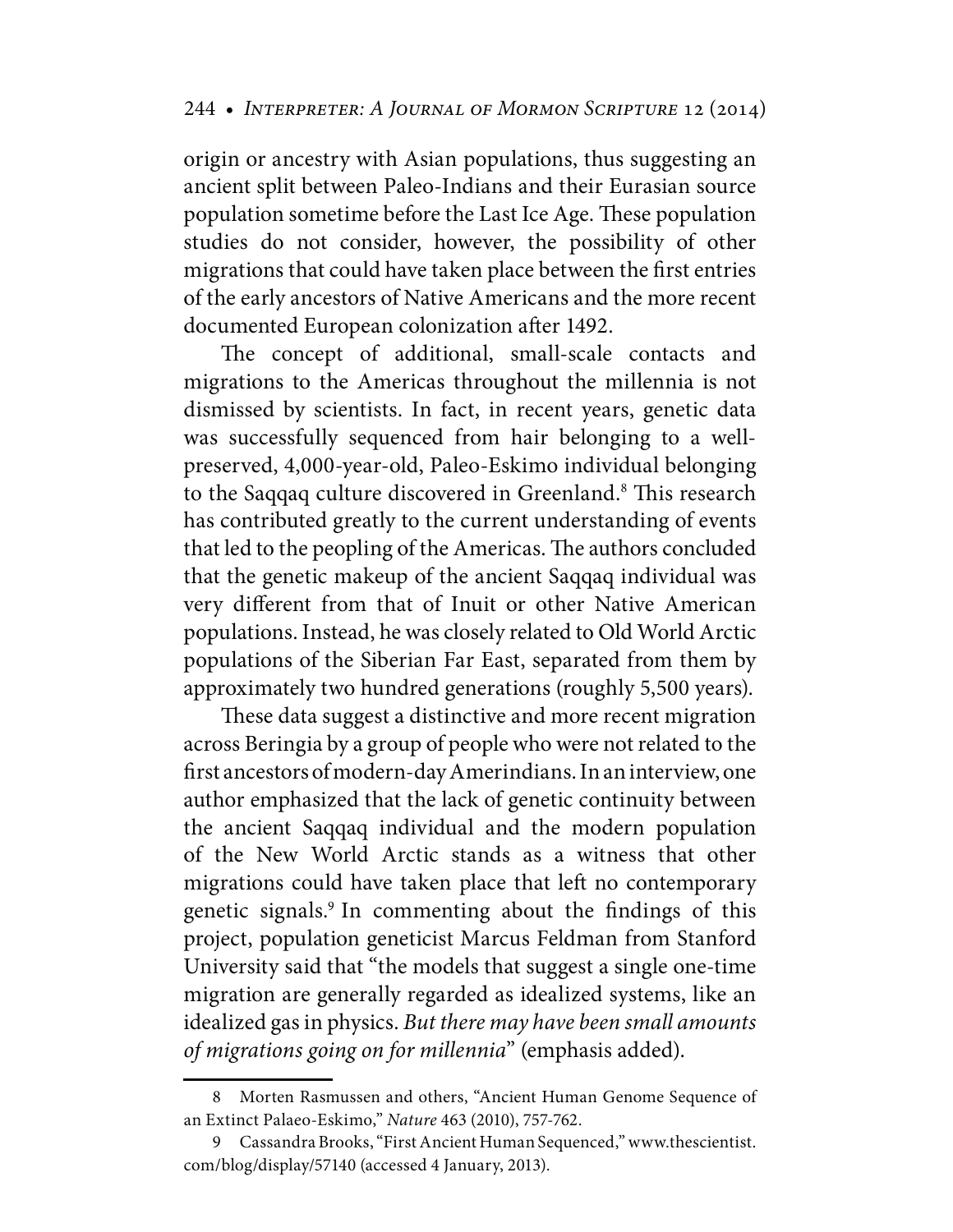He went on to explain that "just because researchers put a date on when ancient humans crossed the Bering Bridge, that doesn't mean it happened only once and then stopped."10 This concept has also been included in the volume *The Origin of Native Americans* by Michael H. Crawford, molecular anthropologist at the University of Kansas. In his lengthy review of data supporting the ancient Asian origins of the Amerindians, he stated that "this *evidence* does not preclude the possibility of some small-scale cultural contacts between specific Amerindian societies and Asian or Oceanic seafarers" (emphasis added). $<sup>11</sup>$ </sup>

Lastly, in discussing the difference between "evidence" versus "proof" Professor Daniel C. Peterson wrote that:

> The claims of Mormonism are, I think, … [n]ot so obviously true as to coerce acceptance, and not so obviously false as to make acceptance illegitimate.

> I can't agree with my fellow believers who imagine that the evidence for Mormonism is so strong that only deliberate, willful blindness can explain failure to be persuaded. But I also reject the claim of detractors of Mormonism, that its falsehood is so transparently obvious that only naked dishonesty or ignorance can account for failure to recognize it.<sup>12</sup>

Dr. Peterson's paradigm is easily adapted to the current discussion of "genetic evidence" vs. "genetic proof." The lack of genetic evidence or absence of strong affinity for "Israelite" genetic markers in Native American populations in no way approaches the level of ultimate proof of falsehood of the Book of Mormon. The lack of genetic evidence as examined in

 <sup>10</sup> Brooks, "First Ancient Human." The second quotation is Brooks's paraphrase of Feldman.

 <sup>11</sup> Michael H. Crawford, *The Origins of Native Americans: Evidence from Anthropological Genetics* (Cambridge: Cambridge University Press, 1998), 4.

 <sup>12</sup> Daniel C. Peterson, "Proof and Evidence" (May 13, 2012) [http://www.](http://www) patheos.com/blogs/danpeterson/2012/05/proof-and-evidence.html (accessed 27 January 2013).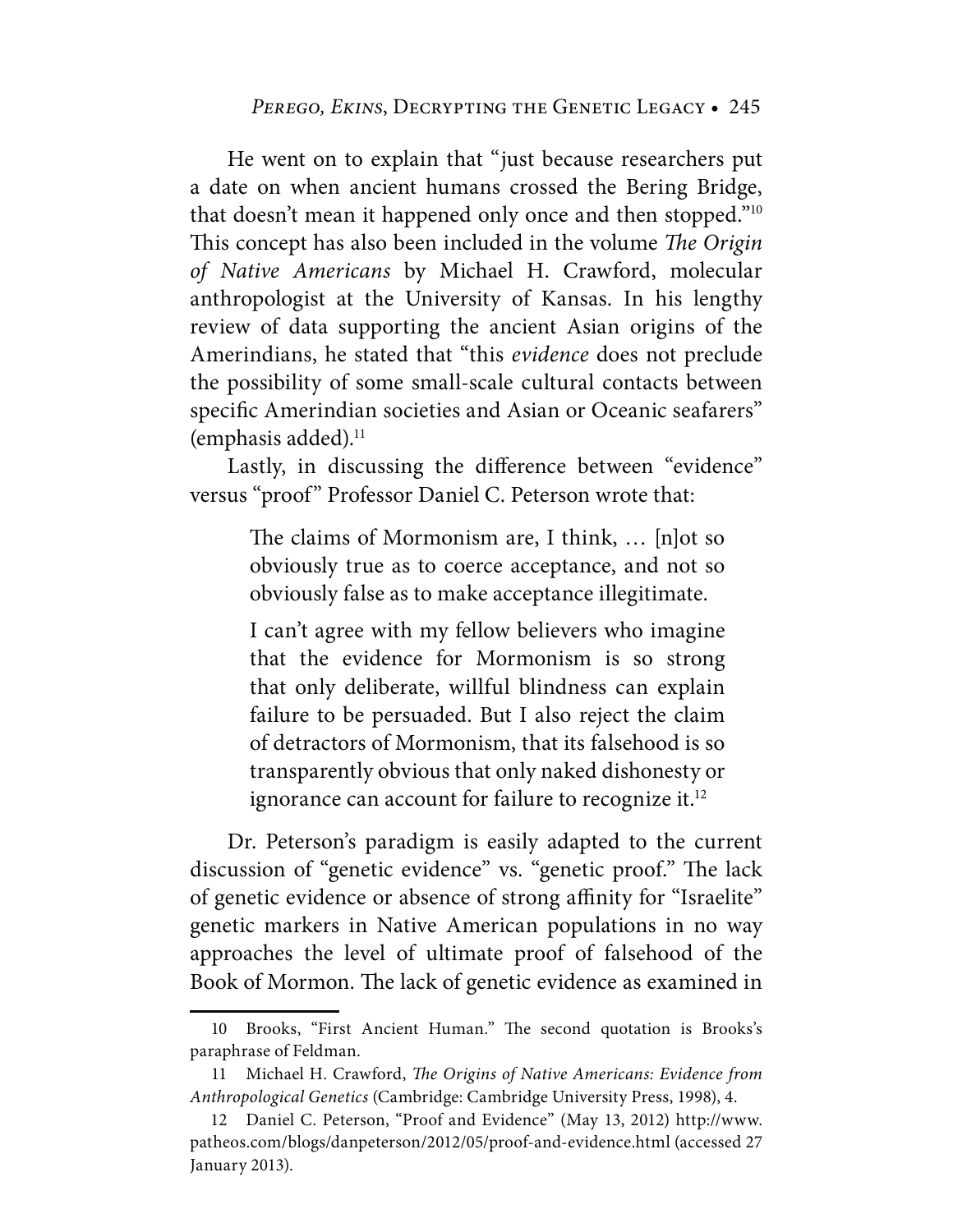modern populations does not demonstrate proof of an absolute historical absence. This issue will be discussed in detail later in this essay.

Some critics propose a straw man construct superimposing an empty continent theory (i.e., the Americas were completely unpopulated prior to the arrival of the Book of Mormon people in 600 bc) as the basis of belief from which Mormonism stems regarding Book of Mormon populations and their origins. By such reasoning the lack of a pervasive Israelite genetic profile in pre-Columbian Native American populations must be viewed necessarily as the ultimate proof that the Book of Mormon is a product of 19th-century fiction. With this strategy, critics purposely engineer the background they want others to accept at the outset in order to have a strong case based on genetic evidence. Many fallacies arise from this approach that will be treated in detail herein. Suffice it to say, as with archaeological, linguistic, and anthropological evidence, DNA cannot be used to support or to discredit the true historical nature of Joseph Smith and his purported acquisition and translation of ancient gold plates.

Honest seekers of truth will be wary of dogmatic statements that proclaim absolute authority on a topic and call it closed. Often these statements are based on personal interpretation that can be shown to have logical lapses and are given without careful regard for the complexities of the topic at hand. At times it is helpful to understand something about the nature and motives characterizing those bringing forth such claims.

# **What Does Science Say About the DNA of Native Americans?**

The early 1990s marked the beginning of the genomic era with regard to the study of human diversity and the elucidation of the relationships and origins of different world populations. With the best technologies available in those early days, scientists for the first time were able to analyze segments of the female-inherited mitochondrial genome and to identify small but important genetic markers uniquely linked to specific populations.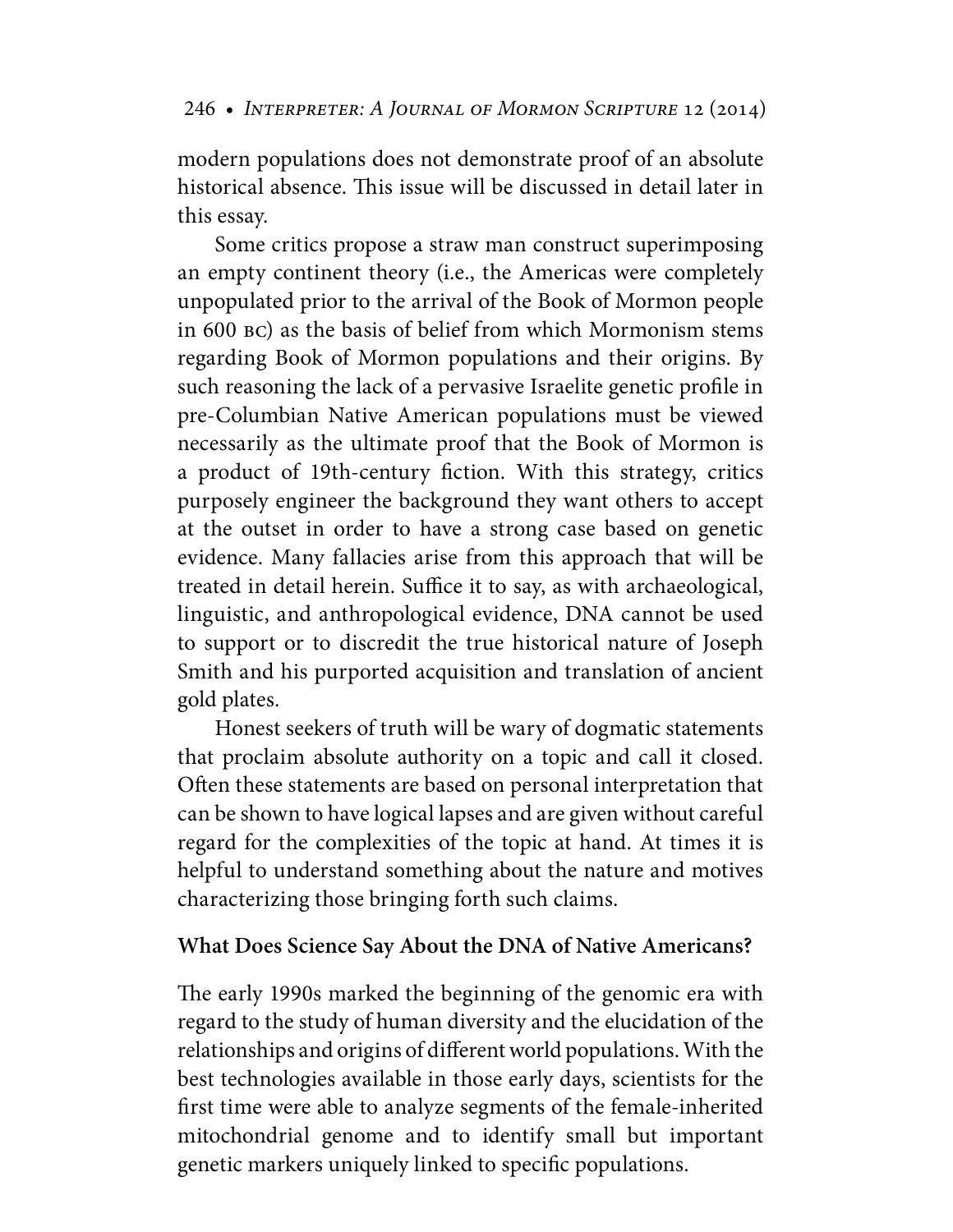#### PEREGO, EKINS, DECRYPTING THE GENETIC LEGACY • 247

Subsequent to this novel use of mitochondrial DNA (mtDNA), new technologies ushered in the study of genetic markers found on the male-inherited Y chromosome and the autosomes, giving sometimes distinct insights into populations origins and migrations. With regard to mtDNA, the first samples analyzed came from Native American populations. The data showed that nearly all the mtDNAs could be clustered into one of four groups, which were initially labeled A, B, C, and D, and later groupings identified in other populations proceeded through the subsequent alphabetical nomenclature.<sup>13</sup>

These earlier studies utilized a small section of the mitochondrial genome, often limited to just a few hundred DNA bases. Among others, three significant findings were published during the 1990s based on mtDNA diversity with some implications to our understanding of Native American origins:

- 1. The highest level of mtDNA variation was observed in sub-Saharan African groups, thus indicating that all humans shared a common female ancestor from Africa and that human colonization of the planet started from there;
- 2. Lineages A, B, C, and D were observed in the Americas as well as in modern Asian populations, thus supporting the theory that the ancient maternal ancestors of Native Americans were Paleo-Indians of Asian origins who survived the Last Ice Age on the continent-sized land-bridge called Beringia that once connected northeast Siberia to Alaska;<sup>14</sup>
- 3. A fifth lineage was observed in Native American populations from the Great Lakes area and in a few

 <sup>13</sup> Antonio Torroni and others, "Asian Affinities and Continental Radiation of the Four Founding Native American mtDNAs," *American Journal of Human Genetics* 53 (1993), 563-590.

 <sup>14</sup> Mannis van Oven and Manfred Kayser, "Updated comprehensive phylogenetic tree of global human mitochondrial DNA variation," *Human Mutations* 30 (2009) E386-E394 [\(http://www.phylotree.org Build 15 - accessed 5](http://www.phylotree.orgBuild15-accessed5January2013)  [January 2013\).](http://www.phylotree.orgBuild15-accessed5January2013)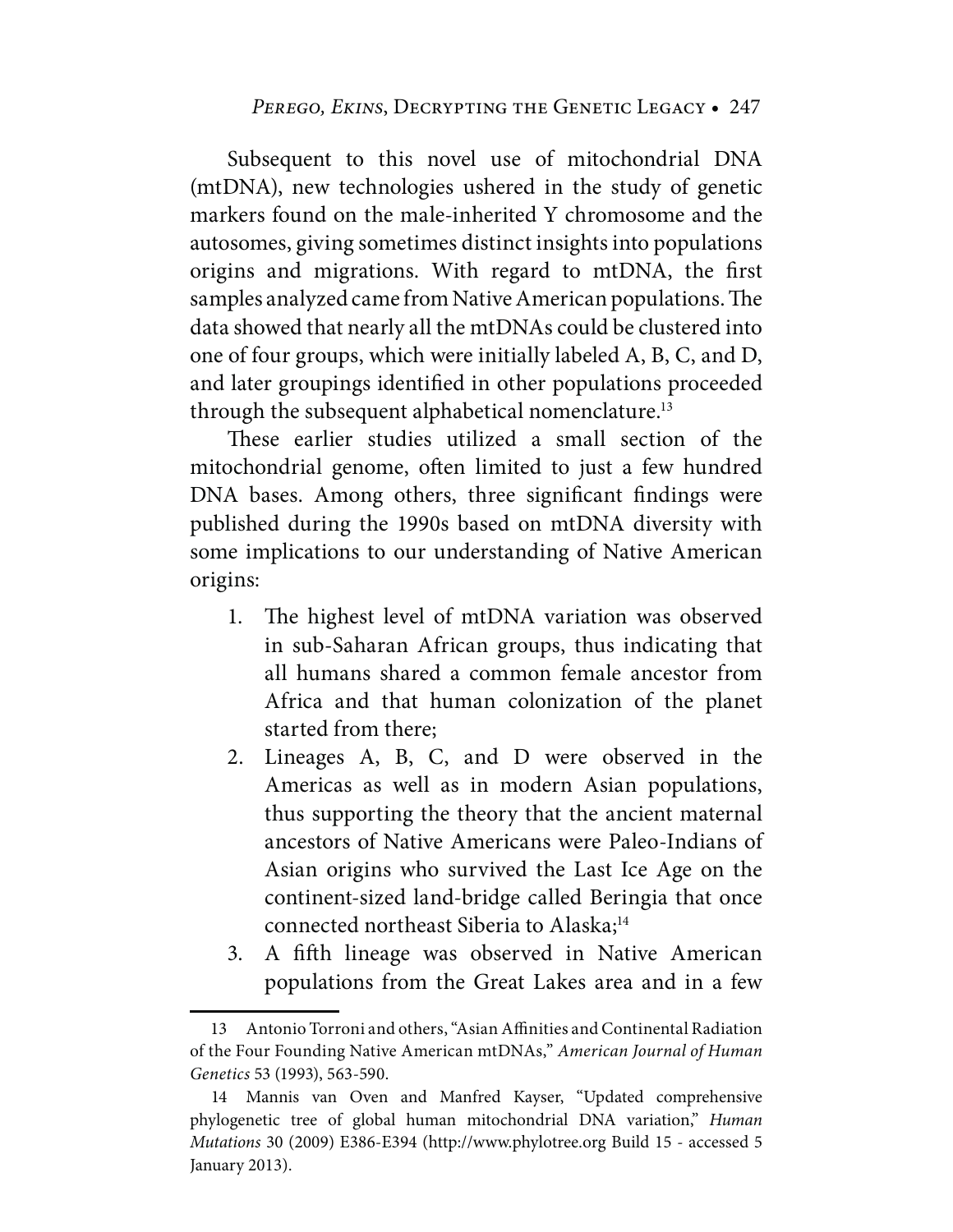other North American groups. This new mtDNA was termed X, and differently from the previously known Native American mtDNA lineages, it was also observed in many modern European, African, and Middle Eastern populations<sup>15</sup> as well as in a small region of Central Asia.16

These three points have strong implications with respect to the Book of Mormon debate, but the most emphasized in early disputes was point 2 — the common presence of lineages A, B, C, and D in both the Asian and American continents. Each of these three findings deserves its own treatment in detail.

The existence of a common maternal ancestor from Africa for all mtDNA lineages has many significant implications; of relevance for the current question is the fact that this woman was not the only female alive at that time, but merely lucky in perpetuating her genetic lineage through millennia to the present time. (This was due to several factors, including her own success and the happenstance successes of her descendants.) The phenomenon of chance transmissions will be addressed in detail when we introduce the population genetic principle of genetic drift. For the current discussion, it is sufficient to realize that the genetic variation present in modern populations does not give a complete picture of the variation that existed in the past.

The second relevant principle is the presence of mitochondrial DNA lineages labeled A, B, C, and D on both sides of the Bering Strait. As explained earlier, based on data from different disciplines, including genetics, archaeology, and linguistics, it has been postulated that anatomically modern humans were trapped in the landmass that once connected

 <sup>15</sup> Peter Forster and others, "Origin and Evolution of Native American MtDNA Variation: A Reappraisal," *American Journal of Human Genetics* 59 (1996), 935-945.

 <sup>16</sup> Maere Reidla et al., "Origin and Diffusion of mtDNA Haplogroup X," *American Journal of Human Genetics* 73 (2003), 1178-1190.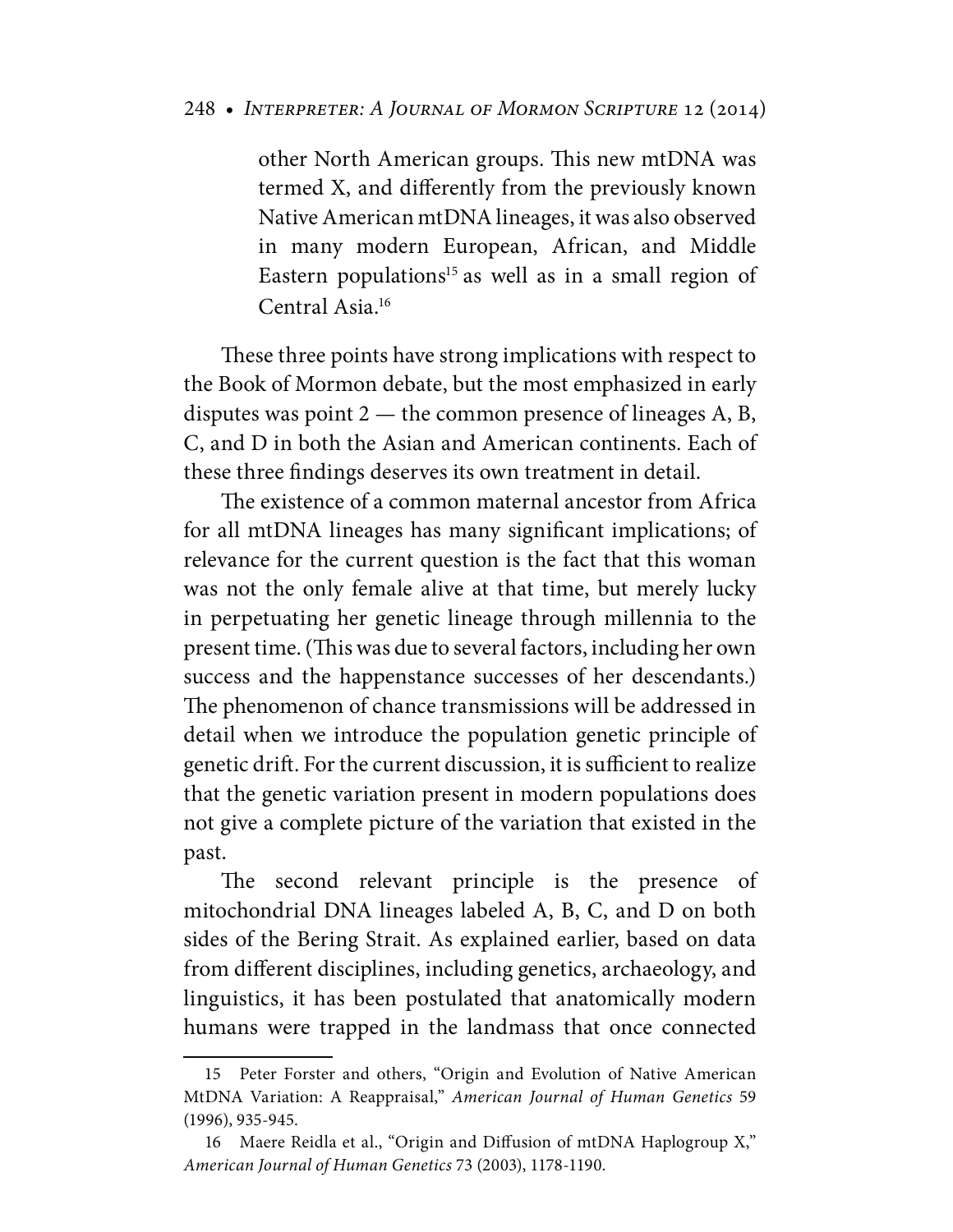Siberia to Alaska during the Last Ice Age.<sup>17</sup> These Paleo-Indians most likely came from other source populations in Asia during the spread of hunter-gatherers thousands of years ago. By following and hunting large mammals, they reached the continent-sized land-bridge Beringia but were eventually trapped there due to the worsening of climate conditions and the build-up of glaciers on either side.

During the following millennia, they probably survived in natural enclaves, living in a manner similar to modernday Arctic natives. Population growth was probably halted because of scarcity of resources. They were physically separated from their source population, thus gradually developing their own unique linguistic, cultural, and genetic characteristics.18 Eventually, the climate began to improve again, and the large glaciers started to withdraw.

As sea-levels began to rise again, gradually submerging Beringia and most of the world's coastlines, at least one, perhaps two entryways became available to the ancestors of American natives moving eastward into a pristine and empty continent.19 Lack of competition for resources allowed a quick spread southward, reaching the tip of South America's southern cone (a distance greater than that from Portugal to Japan!) probably in as few as 1,000 years. Populations began to grow, and by the time the Europeans arrived after 1492, at least 20 million people lived in the Americas.<sup>20</sup> This summary reflects the knowledge based on genetics, archaeology, and other disciplines to the proposed understanding of the first and most significant expansions into the Western Hemisphere.

Although genetic diversity in Asia is much higher than that observed among the indigenous people of America — and

 <sup>17</sup> Jennifer A. Raff and Deborah A. Bolnick, "Palaeogenomics: Genetic roots of the first Americans," *Nature* 506 (2014), 162-163.

 <sup>18</sup> Erika Tamm et al., "Beringian Standstill and Spread of Native American Founders," PloS One 9(2007), e829.

 <sup>19</sup> Ugo A. Perego et al., "Distinctive Paleo-Indian Migration Routes from Beringia Marked by Two Rare MtDNA Haplogroups," *Current Biology* 19 (2009), 1-8.

 <sup>20</sup> Crawford, *Origins*.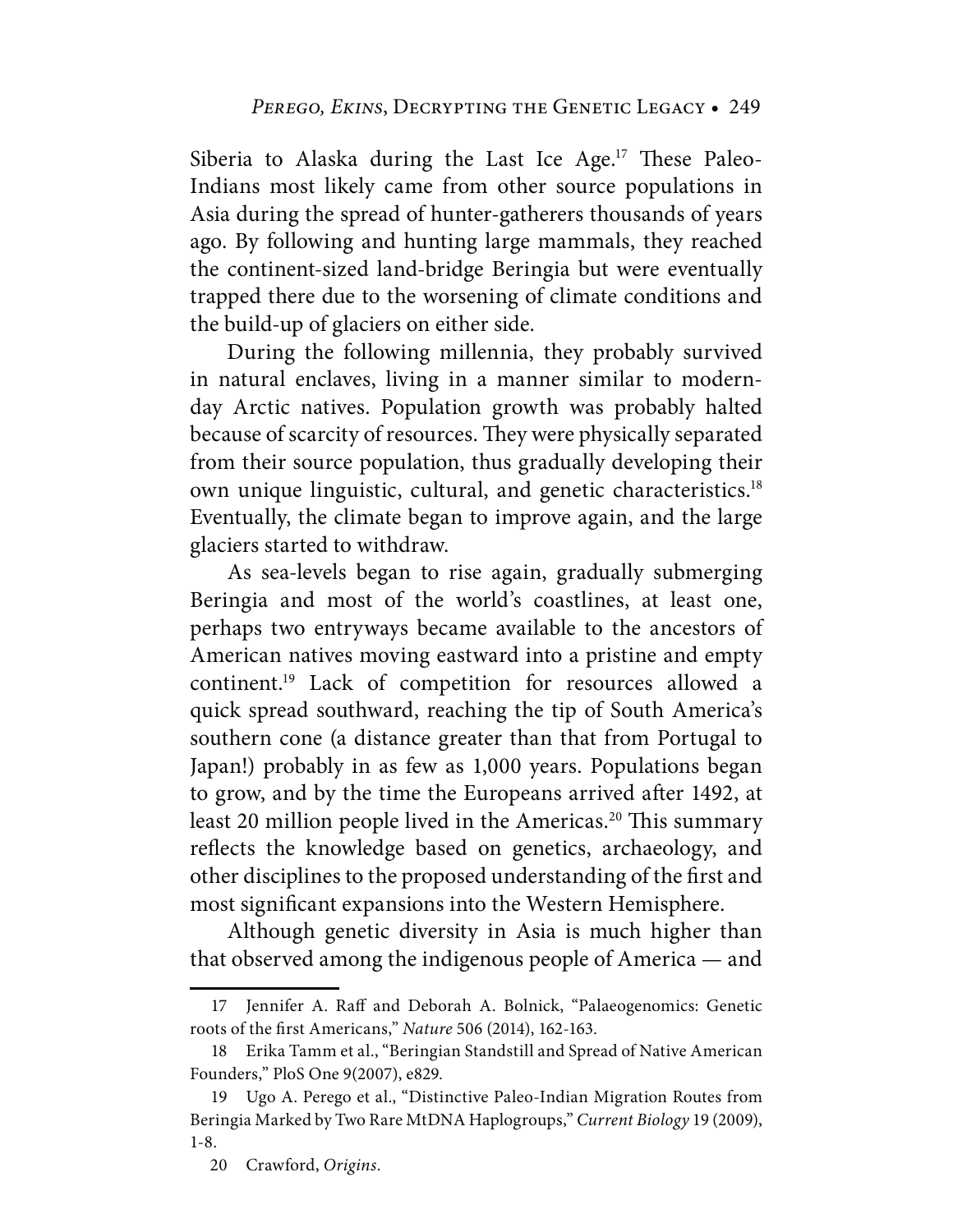also includes significantly different lineage frequencies — it is notable that those who survived the Beringia "imprisonment" were but a few compared to the larger Asian population of that time.

Once the two populations were separated, never to be reunited  $-$  first because of the deteriorating climate conditions and then by the Bering Strait — gene flow between the populations was interrupted, and their genetic histories diverged. Once populations become physically separated in this manner, powerful forces play a role in how the genetic dynamics of different populations develop over time. Even holding geographical and climate conditions constant, events that influence the genetic shaping of a group play out in a distinct story for every population.

Genetic drift and perhaps to some degree natural selection with regard to DNA transmission, gender (based on the inheritance of Y chromosome or mitochondrial DNA), and variation in number of offspring, etc., give shape to the resulting genetic profiles of populations as they develop over time. Often, if the group of founding migrants is small, the effects of drift that persist into future generations are accentuated, as the loss of even a single individual from the small founding group, or a female bearing no children or children of just one gender, will cause the loss of genetic variability at an early stage of the colonization process. For example, when considering mtDNA passed on only by females to their children, if an original founding group is composed of four women, each carrying a different mtDNA lineage, and one of them bears only male children, 25% of the mtDNA variation in the founding population will be immediately lost from all subsequent generations.

Although the founding group of ancient Paleo-Indians trapped in Beringia for thousands of years would have included more than four women, this process can occur in subgroups of a population and could result in lost lineages that are still found among Asians but that are not currently found among Native Americans. Additionally, the separation of Paleo-Indians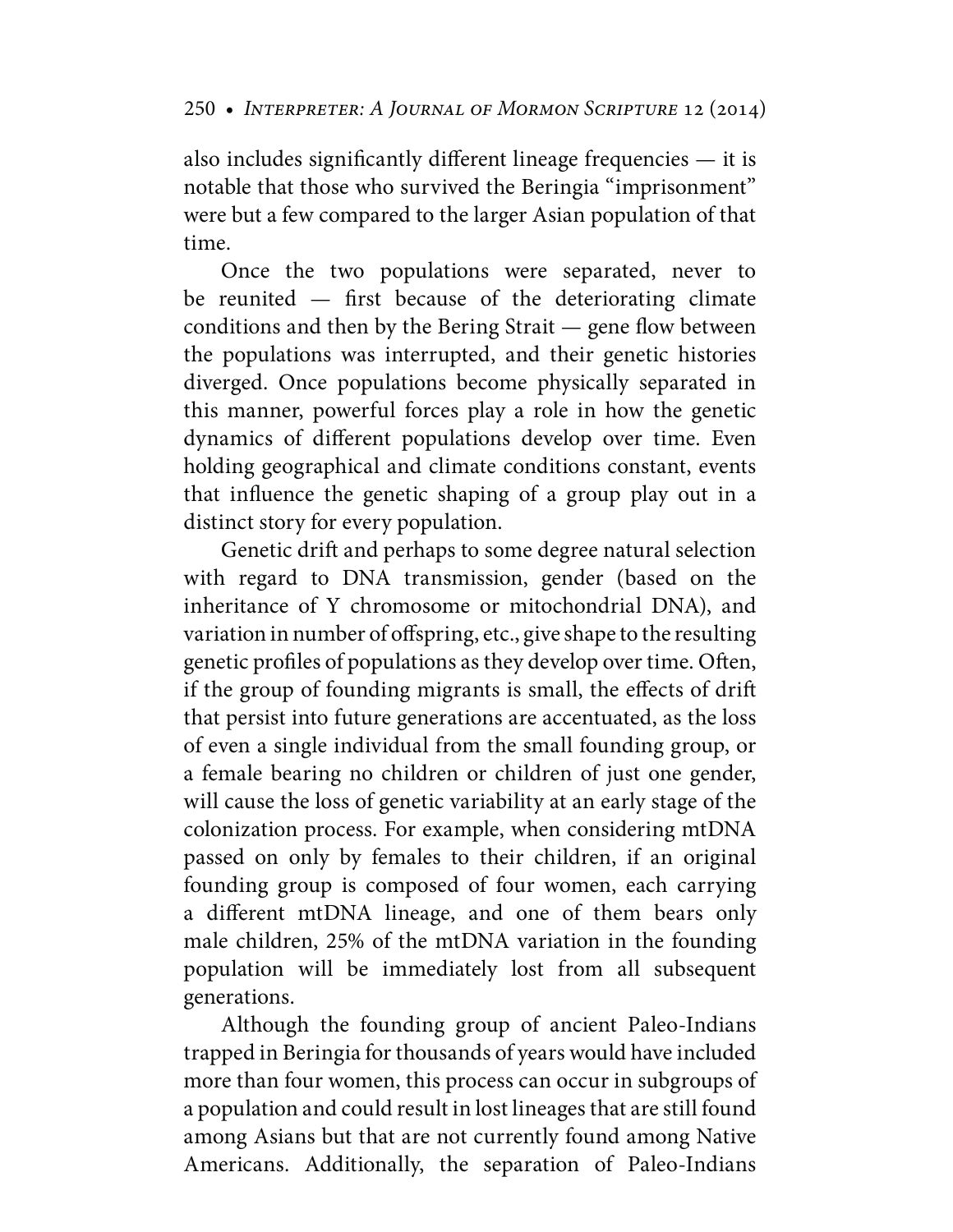from their source population for such a long period resulted in the rise of novel mutations that were exclusively found in the ancestors of Amerindians.

From a strictly mitochondrial DNA point of view, a Native American mtDNA lineage is so distinct that it is easily distinguishable from those of any other world population. In fact, the level of discrimination allows clear discernment of Asian and Native American types that are relatively closely related but that have both amassed enough unique features since their divergence to give a strong degree of differentiation between the two. For example, if an mtDNA profile carrying the key mutations classified as Native American is found in Europe, one obvious argument is that early European colonists brought back indigenous women from the Americas to the Old World, whose descendants persist to the current day. These lineages are clearly not European, but neither are they Asian. They are Native American.

The opposite is also true. If mtDNA lineages are observed in the Americas, even in tribal groups considered deeply indigenous who belong to mtDNA groups known to be African, European, or even Asian, the argument most readily given is that they have been introduced more recently, after the rediscovery of the New World by Europeans.

Therefore, going back to the question posed above, a Native American lineage is an mtDNA profile that has accumulated a unique set of mutations that, although showing evidence of common ancestry with Asian populations, is different enough to be ascribed exclusively to the Americas and not to Asia. In other words, Native American mtDNA lineages are, for the most part, nested within the large family of Asian mtDNAs, and are distantly related to them (or showing an affinity) but not identical.

An increased understanding of the dynamics that characterized the mtDNA origin of Native American populations was achieved during the past decade through the analysis of complete mtDNA genomes — the highest level of mtDNA molecular resolution attainable. The original A, B,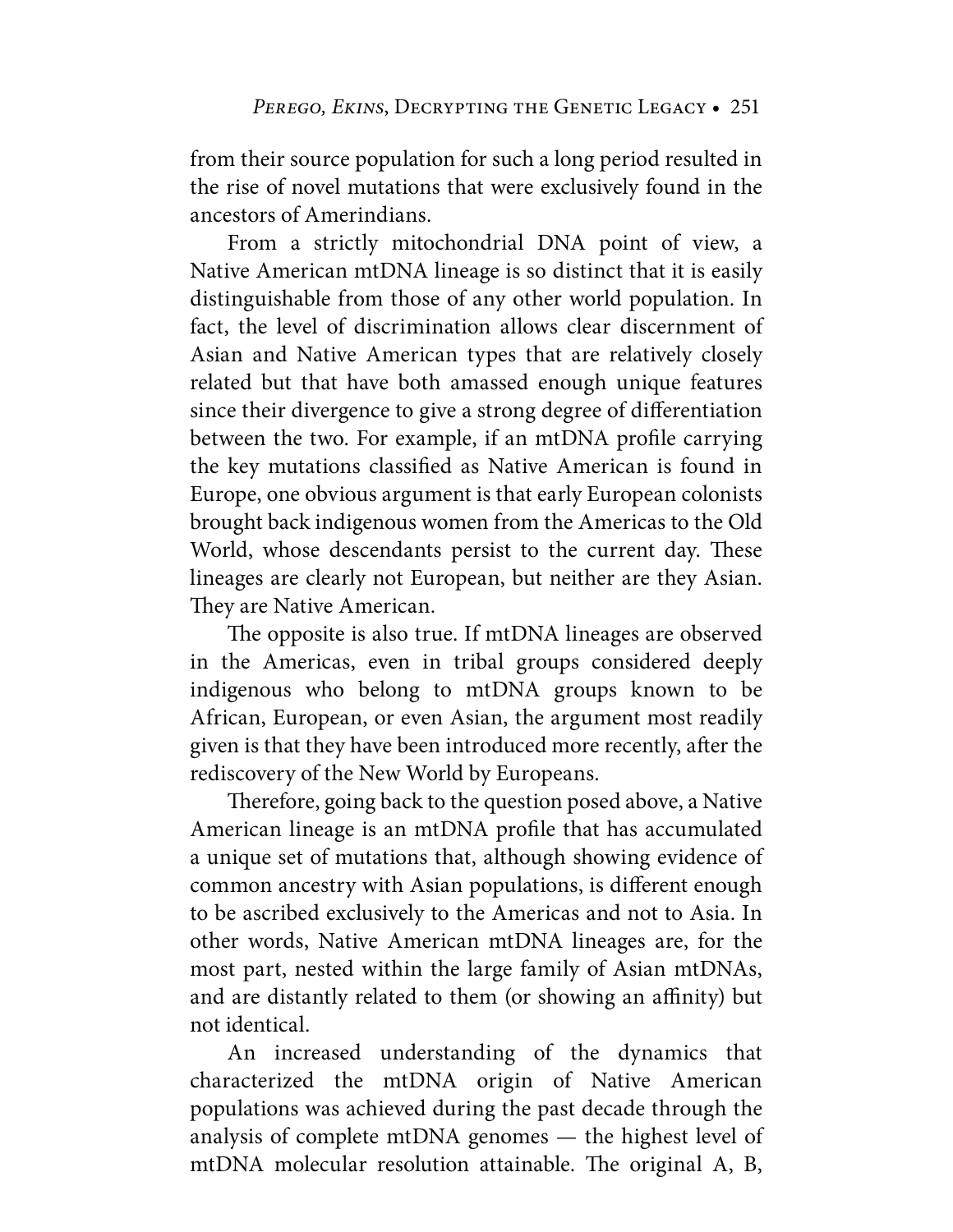C, and D mtDNA lineages observed in the Americas were eventually renamed A2, B2, C1, and D1 to distinguish them from their Asian "cousins." Lineage X became X2a, and to this day it has been found only in North America, although there is still some uncertainty regarding its origin. These five lineages constitute the majority (approximately 95%) of all Native American lineages observed in the Americas, although in recent years, additional rare lineages also have been identified as Native American.<sup>21</sup>

At the present time, thanks to the complete sequencing of large numbers of mtDNA genomes, scientists performing research of worldwide populations are dissecting individual mtDNA lineages to discover important details missed in the past. This microgeographic approach is revealing a number of peculiar situations that, for the most part, are still not fully explained. For example, mtDNA lineage C1 has six known sublineages, called C1a-f. They all share a common maternal origin, but their geographic distribution is very specific: C1a is found exclusively in Asia, C1b, C1c, and C1d are found only in the American continent,<sup>22</sup> and C1e and C1f are two new lineages found recently in a limited number of living individuals from Iceland<sup>23</sup> and in ancient remains retrieved in Western Russia,  $24$ respectively.

The natural question is, how did the four geographically distinct clusters end up in the locations where they were observed? A possibility is that they were all in Beringia at some

 <sup>21</sup> Ugo A. Perego et al., "The Initial Peopling of the Americas: a Growing Number of Founding Mitochondrial Genomes from Beringia," *Genome Research* 20 (2010), 1174-1179.

 <sup>22</sup> Alessandro Achilli et al., "The Phylogeny of the Four Pan-American MtDNA Haplogroups: Implications for Evolutionary and Disease Studies," *PLoS ONE* 3 (2008), e1764; Perego, (2010).

 <sup>23</sup> Sigríður Sunna Ebenesaersdóttir and others, "A New Subclade of MtDNA Haplogrpus C1 Found in Icelanders: Evidence of Pre-Columbian Contact?" *American Journal of Physical Anthropology* 144 (2011), 92-99.

 <sup>24</sup> Clio Der Sarkissian and others, "Mitochondrial Genome Sequencing in Mesolithic North East Europe Unearths a New Sub-Clade within the Broadly Distributed Human Haplogroup C1," *PLoS ONE* 9 (2014), e87612.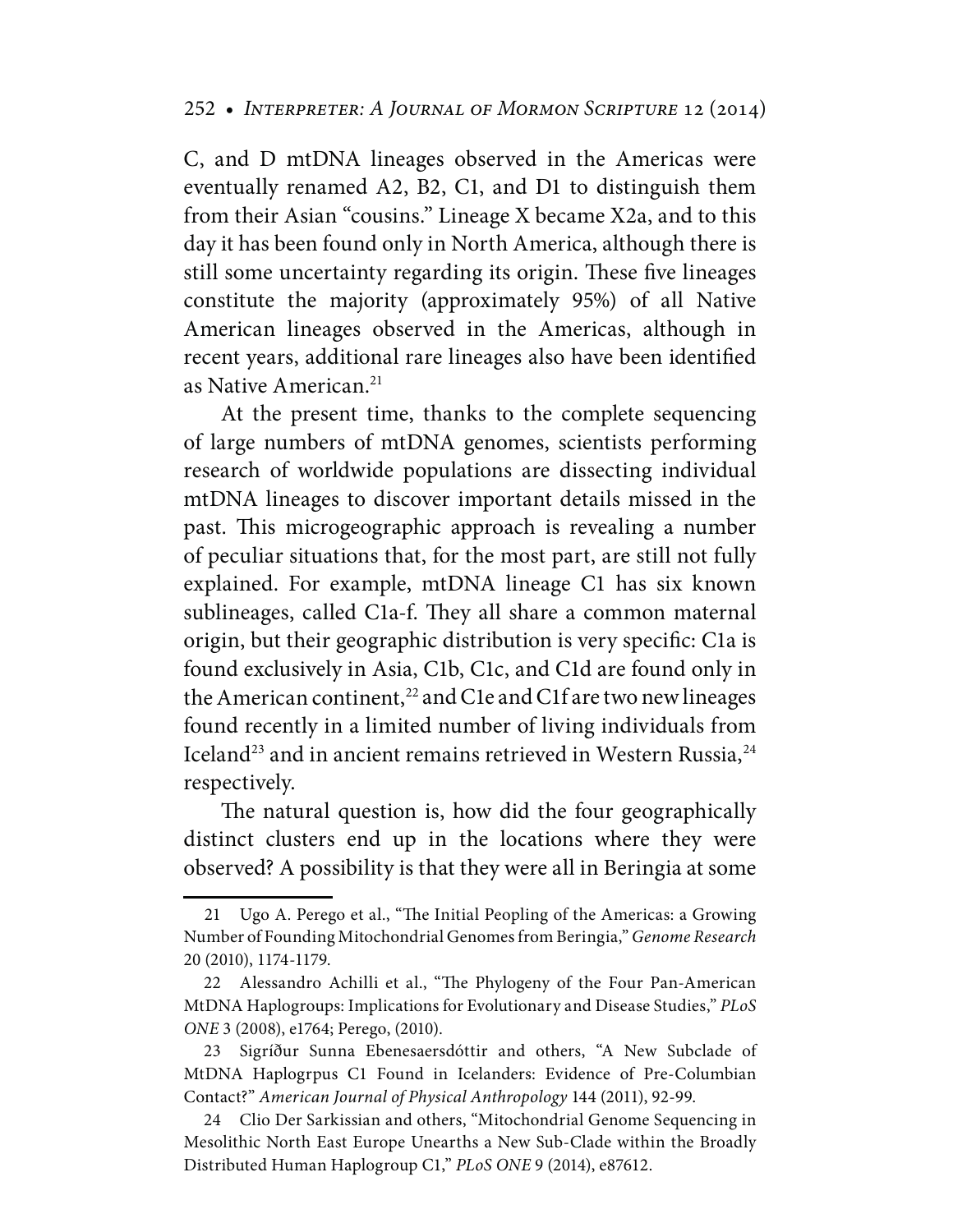point, and following the Last Ice Age, carriers of the C1a and C1f mtDNA returned to Asia,<sup>25</sup> whereas C1b-C1d and possibly C1e moved eastwards in the Americas. Eventually, either through an Atlantic crossing along the north ice cap or, more recently, through Viking voyages,<sup>26</sup> a Native American female (or females) carrying the C1e lineage ended up in Iceland, where successful progeny have persisted into today's Icelandic population. However, any C1e left in the Americas either failed to perpetuate its lineage by chance due to lack of female posterity or became extinct following the massive population reduction caused by the arrival of Europeans.

Another possibility for its sole distribution in Iceland hinges on its extreme rarity as a mtDNA type, and therefore scientists have not encountered it yet on American soil.

In summary, the recent discovery of C1e in Iceland, its pre-Columbian mtDNA age, and its apparent absence among modern Amerindian groups poses some interesting questions that can be applied to the Book of Mormon debate. Would it ever have been known that an additional C1 lineage existed in America's past if it were not found in Iceland? This situation demonstrates a possible scenario in which a Beringian lineage of Asian origin could have become extinct in the Americas, and detection of the genetic type could have been accomplished only due to its having had more time to spread to outlying geographies, causing it to be external to competition with the abundant contemporary mtDNA Native American lineages.

Similarly, a more recently introduced mtDNA lineage from the Old World, as in the Book of Mormon scenario, would have been even more likely to disappear or escape detection when introduced to a large gene-pool. We will discuss this further in the section about genetic drift.

A far more puzzling story surrounds the origin of the fifth Native American lineage, called X2a. This group of mtDNAs is found exclusively in North America, with its highest

 <sup>25</sup> Tamm, "Beringian Standstill."

 <sup>26</sup> Geraldine Barnes, *Viking America: The First Millennium* (Suffolk, England: St. Edmundsbury Press, 2001).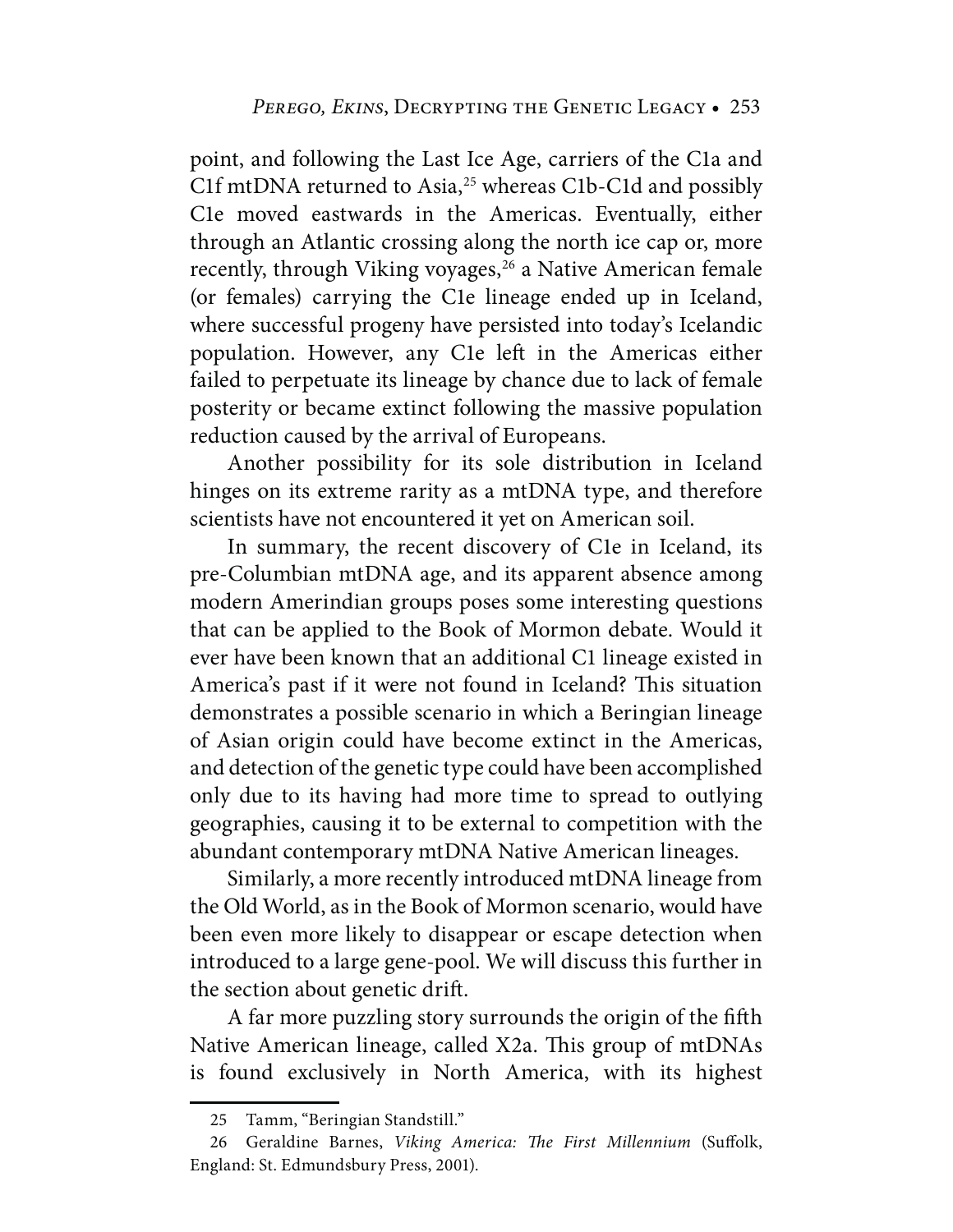modern-day concentration in the Great Lakes region.<sup>27</sup> While Native American mtDNAs A2, B2, C1, and D1 are clearly nested within Asian clades, lineage X2a has a hypothesized ancient Old World origin, probably in the Middle East.<sup>28</sup>

Although a small number of X2 samples have also been observed in Central Asia,<sup>29</sup> they most likely represent a recent migratory event to that region. In an mtDNA tree, the Asian X (called X2e) contains more recent mutations than the Native American X2a, and therefore it is not ancestral to the latter. Although it cannot be completely excluded that ancestors of X2a once lived in Northeast Asia and then became extinct, at the present time the closest relatives of the Native American X2a lineage have been identified in a single sample from Iran<sup>30</sup> and in Bedouin groups from Egypt.<sup>31</sup>

The potential connection between New World and Middle Eastern mtDNA X types could be seen by some as a candidate for Book of Mormon DNA in the Americas. However, some data confounds this hypothesis, as the mtDNA molecular clock $32$ — the estimated average number of years before a mutation is expected to appear — dates X2a at about the same time as the arrival of all the other Asian-like lineages to the Americas

 <sup>27</sup> Rosaria Scozzari et al., "MtDNA and Y Chromosome-Specific Polymorphisms in Modern Ojibwa: Implications about the Origin of Their Gene Pool," *American Journal of Human Genetics* 60 (1997), 241-244.

 <sup>28</sup> Shlush et al., "The Druze: A Population Genetic Refugium of the Near East," *PLoS ONE* 3 (2008), e2105; Doron M. Behar et al., "Counting the Founders: The Matrilineal Genetic Ancestry of the Jewish Diaspora," *PLoS ONE* 3 (2008), e2062.

 <sup>29</sup> Rem I. Sukernik et al., "Mitochondrial Genome Diversity in the Tubalar, Even and Ulchi: Contribution to Prehistory of Native Siberians and Their Affinities to Native Americans," *American Journal of Physical Anthropology* 148 (2012), 123-138.

 <sup>30</sup> Reidla, "Origin and Diffusion."

 <sup>31</sup> Martina Kujanová and others, "Near Eastern Neolithic Genetic Input in a Small Oasis of the Egyptian Western Desert," *American Journal of Physical Anthropology* 140 (2009), 336-346.

 <sup>32</sup> Pedro Soares et al., "Correcting for Purifying Selection: An Improved Human Mitochondrial Molecular Clock," *American Journal of Human Genetics* 84 (2009): 740-759.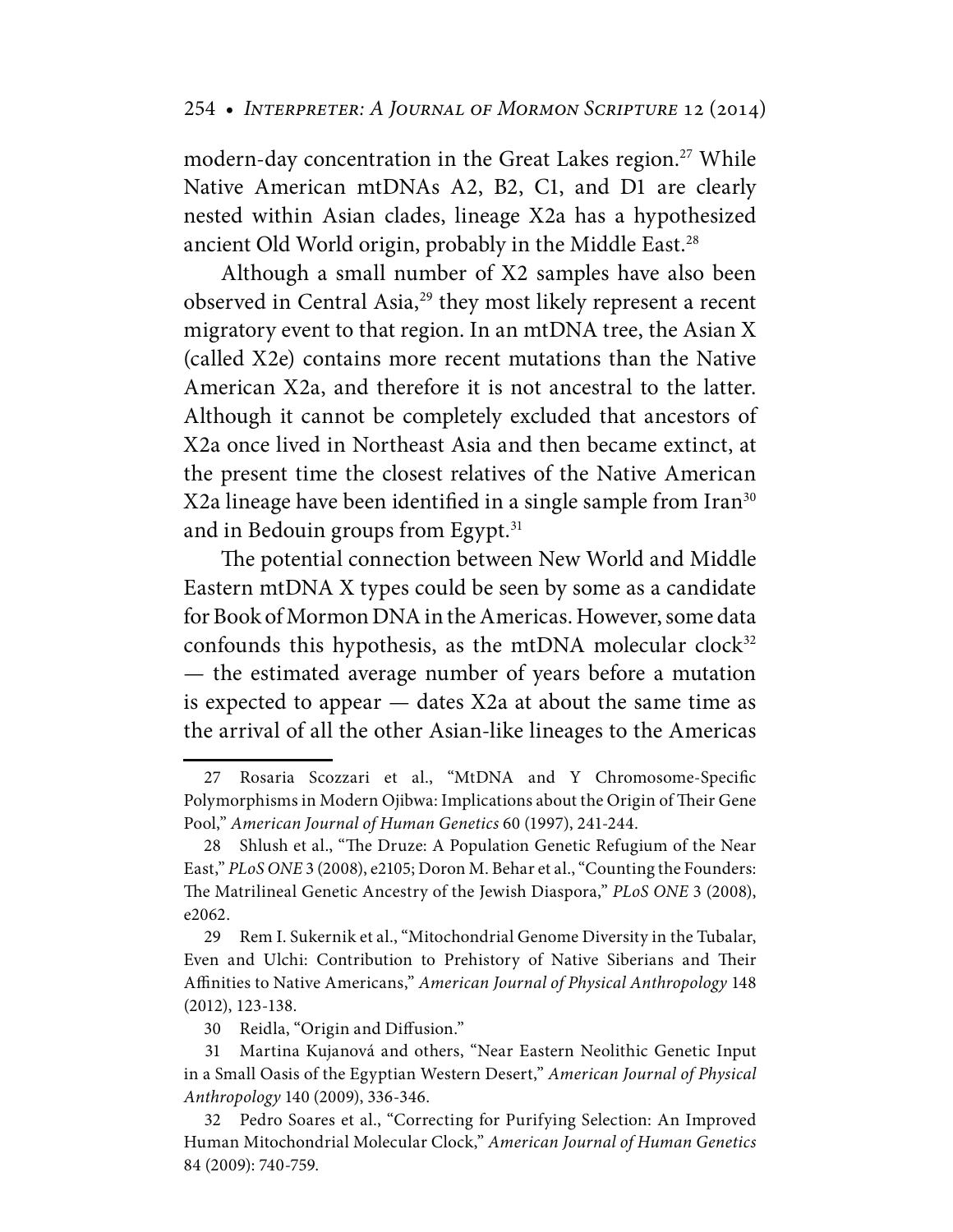(toward the end of the Last Ice Age). Data from ancient DNA studies on pre-Columbian specimens presumably belonging to lineage X are, for the most part, also inconclusive. $33$ 

As an additional cautionary note, mtDNA dating is concerned most with the age of divergence between two lineages sharing a common ancestor and not necessarily the location of the shared ancestral sequence. In other words, the coalescence time of  $X2a$ ,<sup>34</sup> or of any other mtDNA lineage for that matter, reveals only how far back in time the split from the ancestral node took place, not where the split occurred and does not account for the geographic locations of these lineages today.

As seen with the C1e example, there could have been closer relatives of X2a in other parts of the world, but either they became extinct or have not yet been found. The Egyptian and Iranian  $X2^*$  samples share one of the three coding region mutations that define X2a in the Americas. Their existence indicates that potential "relatives" of the X2a lineage could be found elsewhere, assuming they still exist in contemporary individuals.

However, in this particular example, it is important to note that the Old World X2\* haplotypes share additional mutations that would increase the genetic distance between the Amerindian and Middle Eastern branches of X2, even with the shared common conservative mutation. The story of X2a is a likely example of an mtDNA lineage found in the Americas that to this date cannot be completely ascribed to an Asian origin and is a subject worth further investigation.

Perhaps the greatest challenge faced by scientists is to be able to assign clearly and unequivocally any European or African lineage found in the Americas to the pre-Columbian era. The generalized view among population geneticists is that after the initial arrival of Paleo-Indians toward the end of the

 <sup>33</sup> Ugo A. Perego, "The Book of Mormon and the Origin of Native Americans from a Maternally Inherited DNA Standpoint," in *No Weapon That Is Formed*, edited by Robert Millet (BYU Religious Studies Center, 2011), 171-216.

 <sup>34</sup> Perego, "Distinctive Paleo-Indian."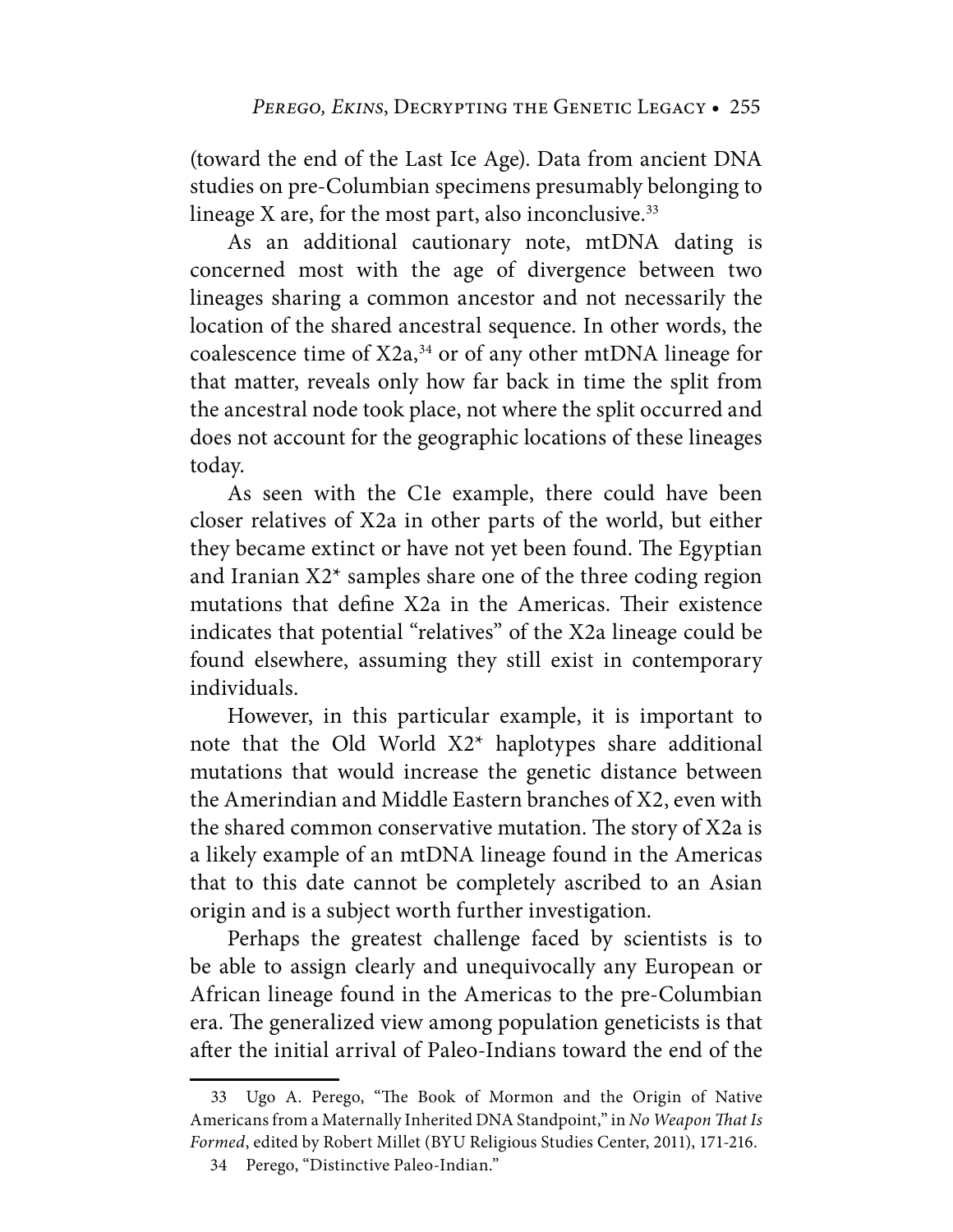Last Ice Age, no other migrations took place until the discovery of the double-continent by Europeans in 1492.

Together with a drastic indigenous population reduction (addressed in detail in the section dealing with the effect of *population bottleneck*), first the European and later the African gene-pool were introduced to the Americas, thus altering forever the original genetic landscape of the Western Hemisphere. Therefore, the common consensus, whenever any DNA is found that does not fit with the classic Native America genetic types, is an automatic assignment of such DNA to the post-Columbian migration wave of European or African migrants.

Although this assignment may be accurate in most instances, few tools are available to test the assumptions underlying this assignment; this means that even in the unlikely scenario that a few genetic lineages survived to modern times from additional migrations that occurred in the pre-Columbian era, they would not be strongly differentiated from contemporary DNA profiles found in modern Europe and Africa.

This is a critical and often overlooked limitation in using DNA to try to isolate a migration by a small group to the Americas in the recent past. If we take mtDNA, for example, it is correct to say that more than 95% of lineages identified are of Asian origin for the simple reason that they are similar to — but at the same time sufficiently different from — Asian lineages due to the fact that they have been separated for enough time to develop their own set of unique mutational motifs. If a modern Asian lineage were to be found in the Americas, it would most likely be assigned to a post-Columbian arrival, just like any other non-indigenous mtDNA profile. The root of this issue lies with the so-called "molecular clock" used to determine the age of lineages.

Scientists have been able to calibrate the estimated time of entry of the first Paleo-Indians based on the number of mutations that separate the Native American lineages from those found in Asia today (using molecular clocks).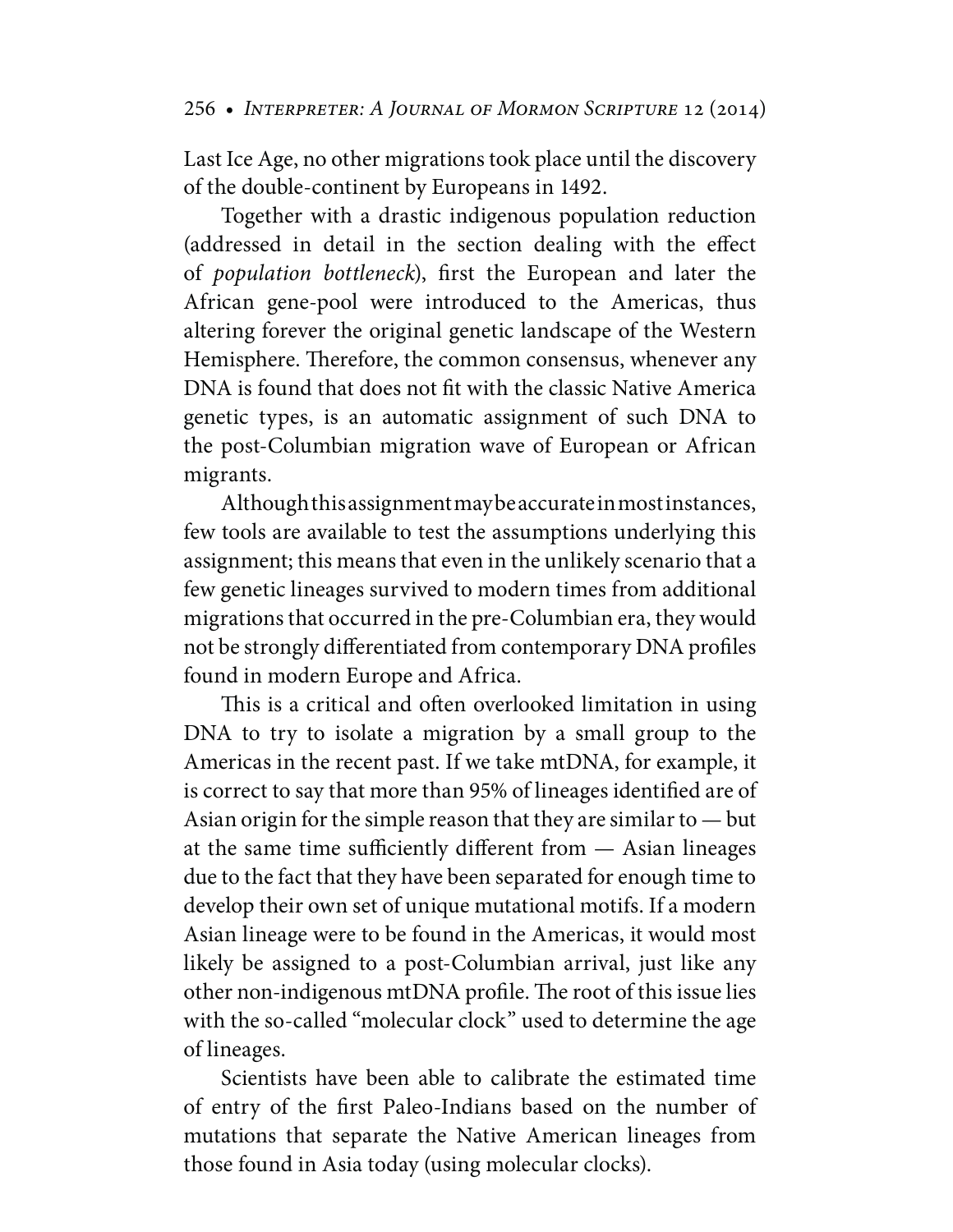#### PEREGO, EKINS, DECRYPTING THE GENETIC LEGACY • 257

Dating of the genetic data supporting this first arrival coincided with the geological evidence from the improvement of climate conditions toward the end of the Last Ice Age, at about 15-18,000 years ago. This molecular clock is based on the number of mutations accumulated in each mtDNA lineage, and it is calibrated on the assumed common ancestor between modern humans and chimpanzee, a split from their common unknown ancestor (the "missing link") that would have occurred approximately 6.5 million years ago.

The mutation rate of mtDNA is roughly 3,000-9,000 years per mutation, depending on the section of mtDNA analyzed and the molecular clock applied.<sup>35</sup> Therefore, with few exceptions, it is only possible to infer migrations and other events that occurred thousands of years ago and not more recent ones.

Moreover, scientists in general are extremely cautious to make statements based on the available data that unequivocally point to a single conclusion and leave no room for an alternative hypothesis. Nearly all scientific papers published on population migration subjects offer new clues or revisit old ones, with the objective of furthering scholarly work by contribution of new perspectives and data that other researchers will utilize in their own work.

However, this is often not the case when the same information is then represented by the media or by others with a specific agenda, as they tend to sensationalize such discoveries in order to attract greater attention from the public. Unfortunately, as with any sub-specialized topic, a relatively small percentage of the population has the necessary background to fully grasp the original scientific work, and therefore they often have to rely on how this information is interpreted and propagated, and this includes all the involved biases.

In summary, it is an oversimplification to assert that all DNA in the Americas is provably Asian. The large majority shows Asian affinity simply because it is similar enough

 <sup>35</sup> Soares, "Correcting"; Doron M. Behar et al., "A 'Copernican' reassessment of the human mitochondrial DNA tree from its root," *American Journal of Human Genetics* 90 (2014), 675-684.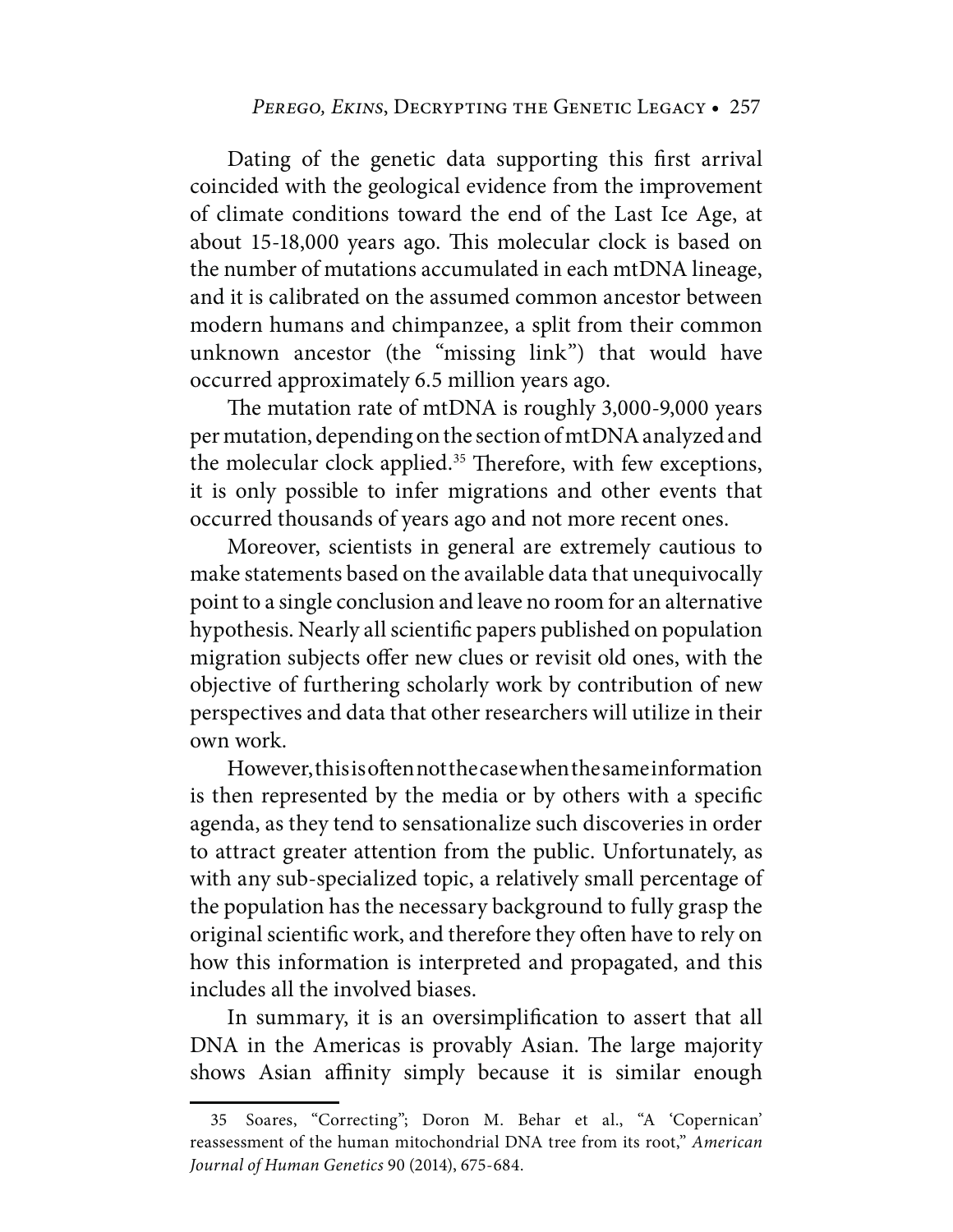to demonstrate a more recent shared ancestry with Asian populations than other worldwide populations but has enough accumulated differences to be distinctively identifiable as Native American DNA. Based on scientific investigation, this main genetic component was introduced in the Americas at the end of the Last Ice Age thousands of years ago.

A particular lineage called mtDNA X does not appear to be of Asian origin: it is more closely related to ancient Near Eastern lineages, but there is not enough evidence to link it definitively to Book of Mormon people. Unless retrieved from ancient specimens, any other unusual DNA types found in the Americas are generally ascribed by scientists to later colonization events. However, as the following points will clearly show, the hypothesis that makes the fewest assumptions (*lex parsimoniae*) based on the principles of populations genetics is that any unusual DNA types that arrived in a recent small migration to the Americas would most likely not be detectable in our present time.

# **What Did Lehi's DNA Look Like?**

A major limitation that prevents the identification of genetic signatures that could be tied to Book of Mormon people is the obvious fact that this genetic signature is not known in the first place, although based on modern and ancient DNA studies, it is possible to determine a genetic lineage that could approximate a "typical" Near Eastern type.

While this may be the case, it must still be acknowledged that virtually any individual DNA profile could be found in any population, although at different frequencies. For example, the male Y chromosome type known as lineage J and the female mitochondrial DNA family U/K are found at high frequencies in the Middle East. However, these lineages are also found in smaller numbers in other countries, and conversely non-typical Middle Eastern lineages are also found in the Holy Land and surrounding countries, albeit in low frequency.

From a genetic viewpoint, there are a larger number of distinct mtDNA lineages observed in a single population than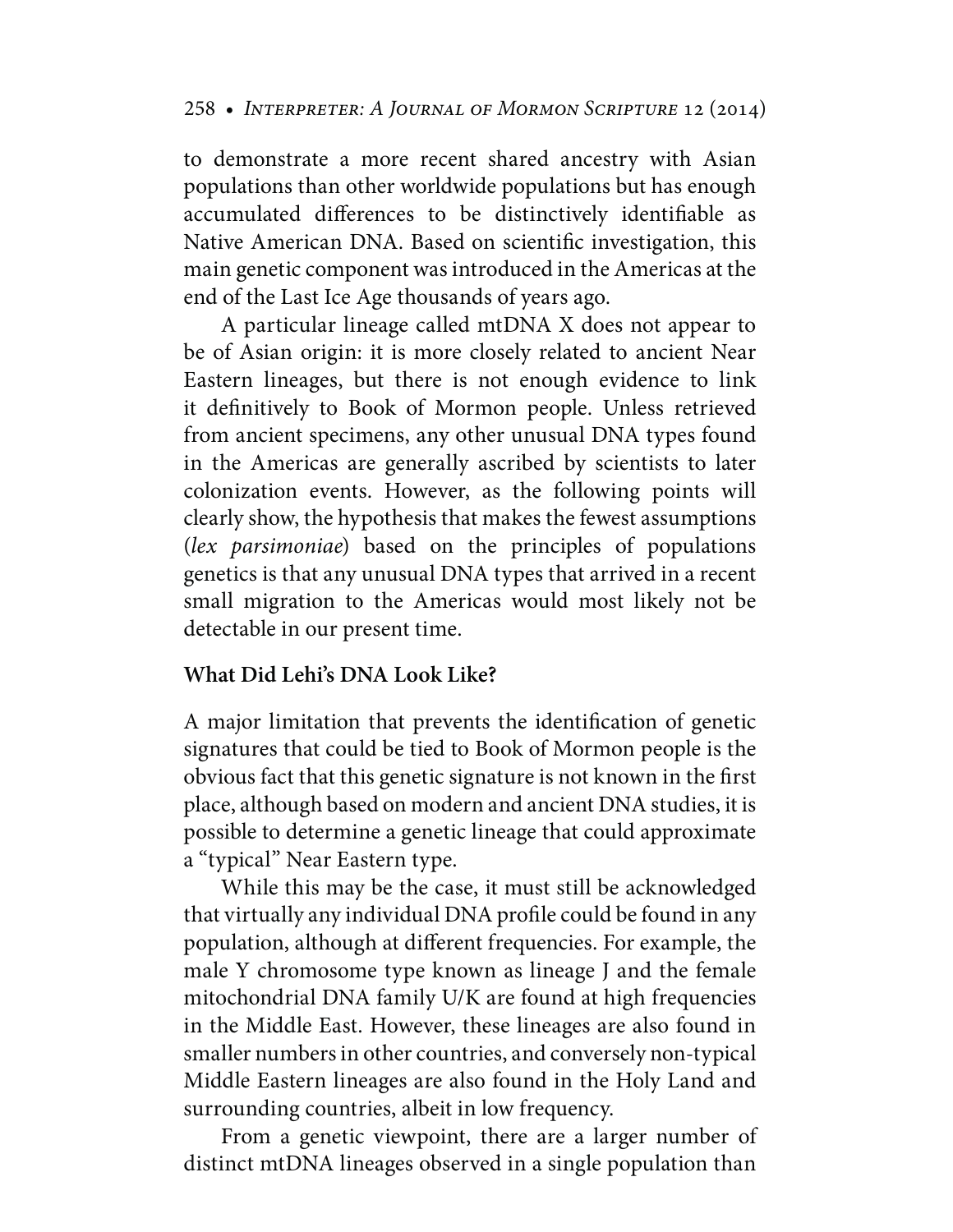there are unique lineages in a particular population when comparing two or more groups. This means that anyone from any region of the Old World could have carried virtually any mtDNA lineage to the Americas.

As an example, one of the authors of this paper, Ugo Perego, is nearly 100% European based in his overall DNA makeup (autosomal), $36$  but his paternal line belongs to the Y chromosome family C, which is typical of Asia, North America, and Oceania.

The frequency of this particular genetic lineage in the Mediterranean Basin approaches zero. It appears that the introduction of this DNA marked as Asian in Ugo's family is quite ancient and perhaps attributable to the invasion of barbaric groups to Europe between 400 and 600  $AD$ .<sup>37</sup>

There is no genealogical record to confirm this information, only speculation based on history and the available DNA in his particular family. If he were to relocate to Asia today, and someone were to find his skeleton and extract his DNA 2,000 years from now, based on the Y chromosome data alone, they would believe that he was indigenous to Asia and not a migrant from Europe.

Additionally, this is also a helpful example that demonstrates the presence of an ancestor of Asian origins (through the Y chromosome) whose autosomal DNA failed to survive in Ugo's current genetic makeup. If a single individual or a relatively small number of people mixed with a large pool of Southern Europeans, their DNA would likely disappear over time, even though their genealogical ancestry would remain.<sup>38</sup>

The problem with not knowing the DNA of Lehi and his group is a situation that in forensics would be categorized as the absence of specific information. First, it would be impossible

 <sup>36</sup> From a commercial ancestral DNA test based on more than 500K SNPs obtained through 23andMe.com.

 <sup>37</sup> Personal conversation with Dr. Peter Underhill from Stanford University.

 <sup>38</sup> The Coop Lab: Population and Evolutionary Genetics, UC Davis, "How Many Genetic Ancestors Do I Have?" [http://gcbias.org/2013/11/11/how-do](http://gcbias.org/2013/11/11/how-does-your-number-of-genetic-ancestors-grow-back-over-time)es[your-number-of-genetic-ancestors-grow-back-over-time \(accessed 20 August](http://gcbias.org/2013/11/11/how-does-your-number-of-genetic-ancestors-grow-back-over-time)  2014).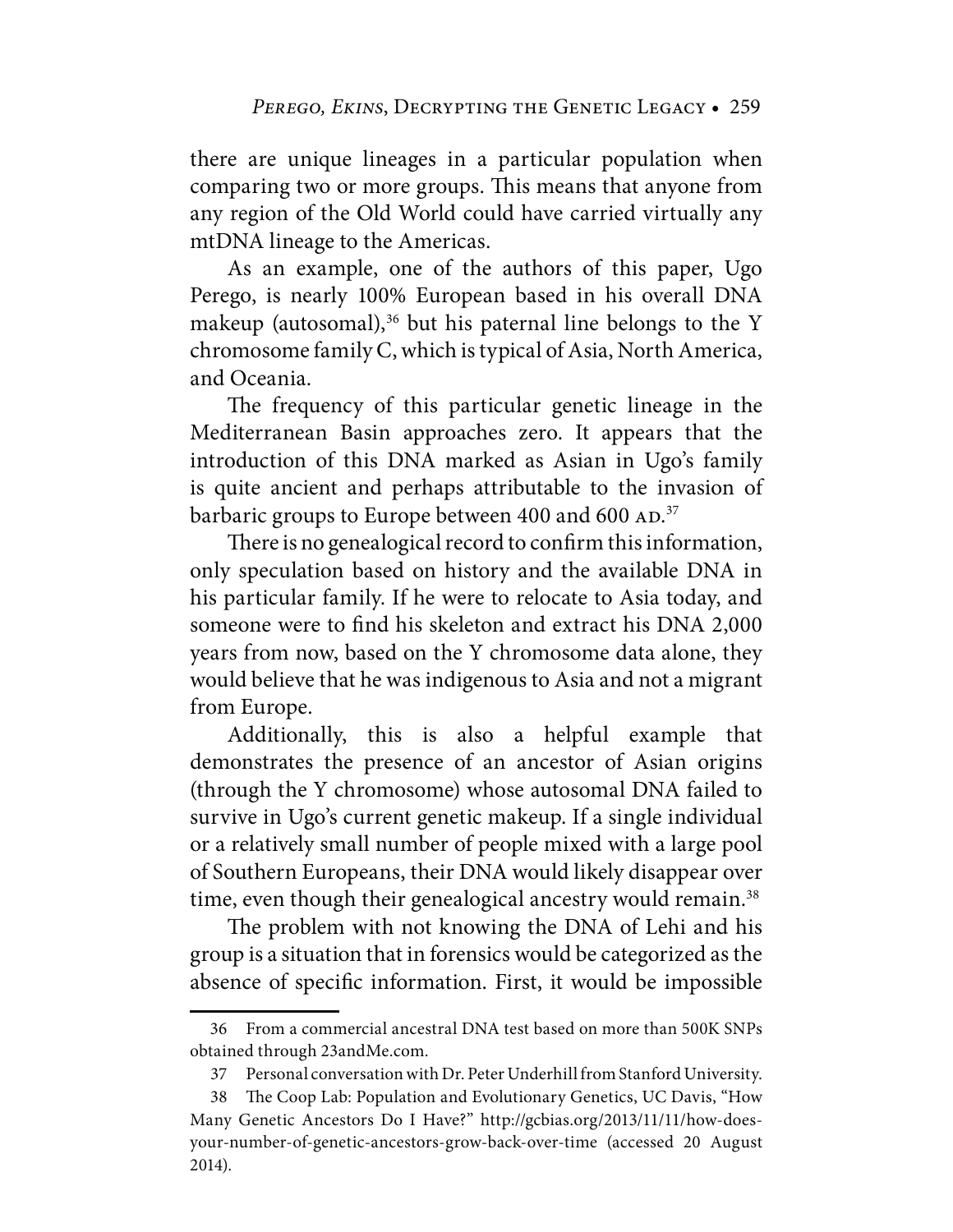to recognize their DNA even if it survived genetic drift and population bottleneck. It could be something similar to other Asian lineages, or it could be European or Middle Eastern. It could be nearly anything.

It is possible that the DNA of Lehi's group is one of the most prominent lineages in the American continent but that we do not recognize it as such due to lacking knowledge of their mtDNA profile. Second, any attempt to link DNA in the Americas that might look like a potential candidate for Book of Mormon people (e.g., mtDNA lineage X found in northern North America) would likewise result in further speculation for the same reason. The small group that left Jerusalem to embark on a journey to a new land was not selected based on their genetic uniqueness, or because they represented the typical genetic signature found in their homeland.

These people were unaware of their genetic profile, and so are we. This fact alone would seriously compromise any effort to bring forth DNA as evidence that they never existed or that the Book of Mormon is not the religious and historical record it claims to be. One could ask, "What would Lehi's DNA have looked like?" but no testable hypothesis answers this question.

Population genetic studies are based on statistical evidence, but they are weak when evaluating rare occurrences in the sampled population. If we were trying either to detect or measure the amount of genetic contribution from Book of Mormon people, the hypothesis to be tested would be not how much Middle Eastern DNA is observed in the pre-Columbian native population, but rather how much DNA from Lehi's or other groups survived to our day. In other words, what is the frequency of rare lineages that could be confidently assigned to them? We can attempt to determine a Middle Eastern DNA contribution to the Americas (a population-based approach), but we don't have the tools to determine the contribution of Lehi's family DNA in the same area (a family/pedigree-based approach). Therefore, we have to be careful to avoid confusing the absence of confidently recognizable Old World DNA in the Americas with the assertion that Lehi's party never existed.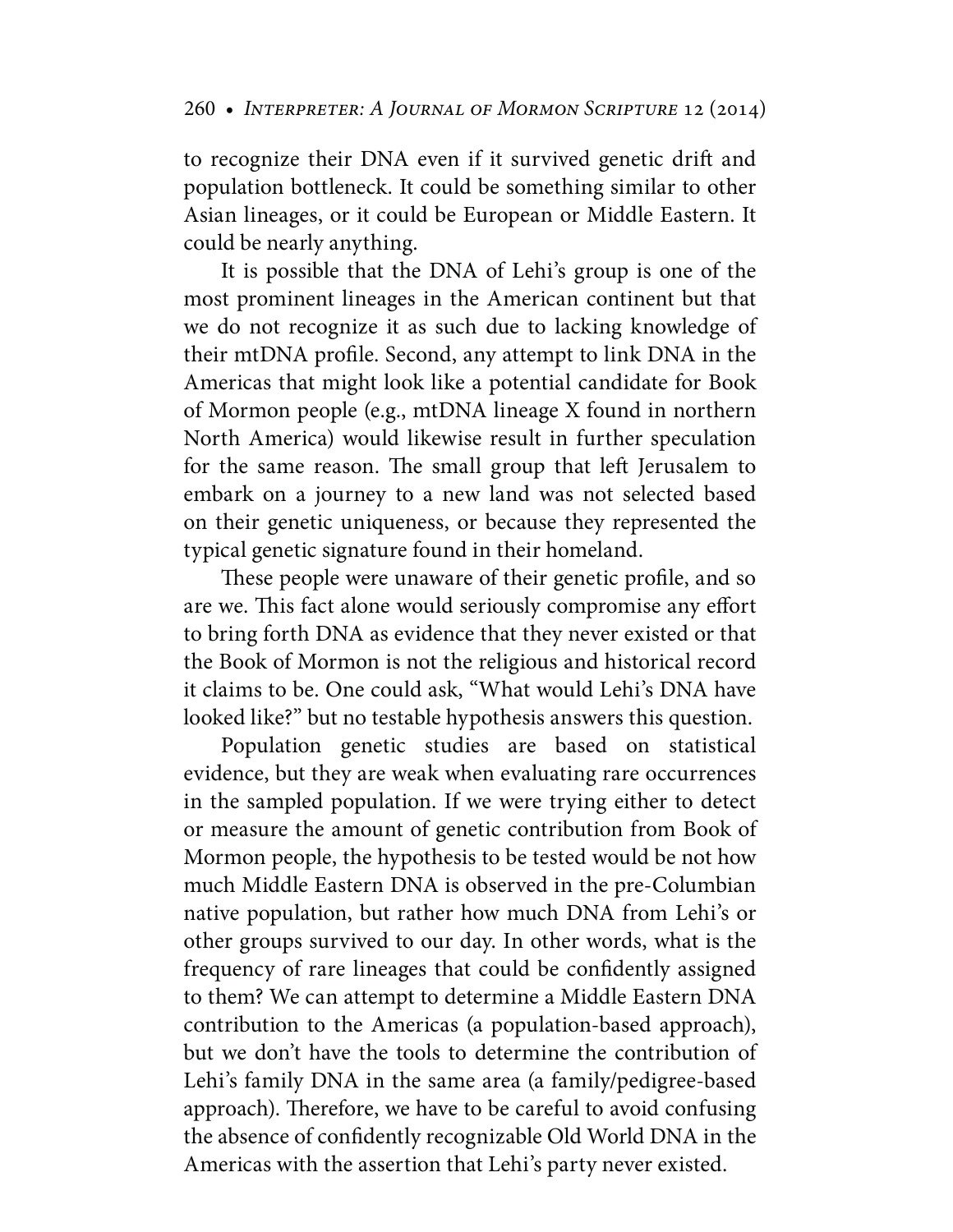No matter how large or small they eventually became as a people in the American continent, we are still talking about a very small initial group with extremely limited genetic variation that would not constitute a large enough sample of their native population to ensure that the genetics of the Middle East would be properly represented in the New World.

# **What is Genetic Drift?**

While several genetic principles, limitations, and possibilities have been explored at length herein, possibly the single most influential factor that would prevent detection of Lehi's DNA in both modern and ancient samples is the concept of genetic drift.

For the sake of modeling, assume that Lehi and the members of his family carried the most representative modern Middle Eastern genetic profiles, a paternal Y chromosome belonging to lineage J for the males, a mtDNA K female lineage, and nuclear DNA packed with genes and markers typical of the Old World.

The only way these Middle Eastern markers would have survived past the first few generations in the American continent would be in the unlikely event that they were successful in being an isolated population with limited mixing with the hosting population.

The abridged history contained in the Book of Mormon gives only a few sporadic details about the whereabouts of its people with regard to potential interactions with any other groups.39 If the hypothesis we are trying to test is whether the party from Jerusalem really existed, we must take into the account their group size and the estimated population count in the Americas at their arrival.

Exact information on both issues is unknown, but a fair guess about proportions can be attempted. Lehi, his family and the others who came along were probably no more than 30-40 individuals, representing two, perhaps three family nuclei:

 <sup>39</sup> See for example the encounter between Sherem and Jacob narrated in Jacob chapter 7.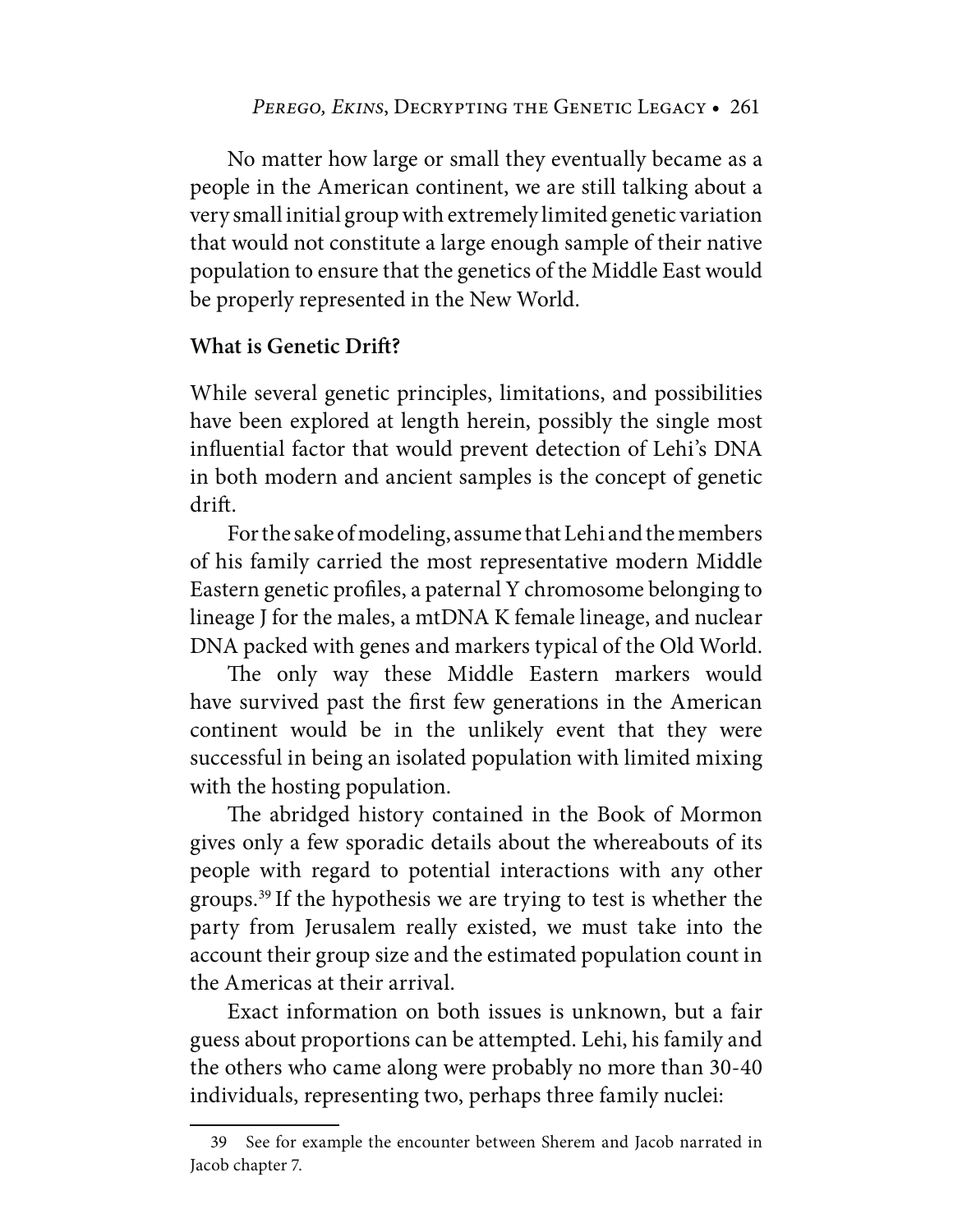- 1. Lehi, his wife Sariah, and their children Laman, Lemuel, Nephi, Sam, Jacob, Joseph, and some sisters;
- 2. Ishmael's widow and her children;
- 3. Zoram, the servant of Laban.

It is even more speculative to infer much about the genetics of surviving Jaredites (if any) and Mulek's group, since the Book of Mormon is silent about their population of origin.

Mulek is presented as one of the geneaological heirs to the Jerusalem throne, but nothing is recorded about the number and origins of those who eventually sailed with him to the Americas. Since many assumptions are already made about the group size and the genetics of the main characters of the Book of Mormon, the following considerations will be based exclusively on the hypothesis that these were real people and made it to the American continent.

What would have happened to their DNA after their arrival? A well-considered argument comes from Henry C. Harpending, Distinguished Professor of Anthropology at the University of Utah. When asked, "If a group of, say, fifty Phoenicians (men and women) arrived in the Americas some 2,600 years ago and intermarried with indigenous people, and assuming their descendants fared as well as the larger population through the vicissitudes of disease, famine, and war, would you expect to find genetic evidence of their Phoenician ancestors in the current Native American population? In addition, would their descendants be presumed to have an equal or unequal number of Middle Eastern as Native American haplotypes?"

Professor Harpending's reply was, "I doubt that we would pick up [evidence of the Phoenicians] today at all, but it does depend on how they intermixed once they were here. If they intermixed freely and widely, and if there were several millions of people here in the New World, then the only trace would be an occasional strange stray haplotype. Even if we found such a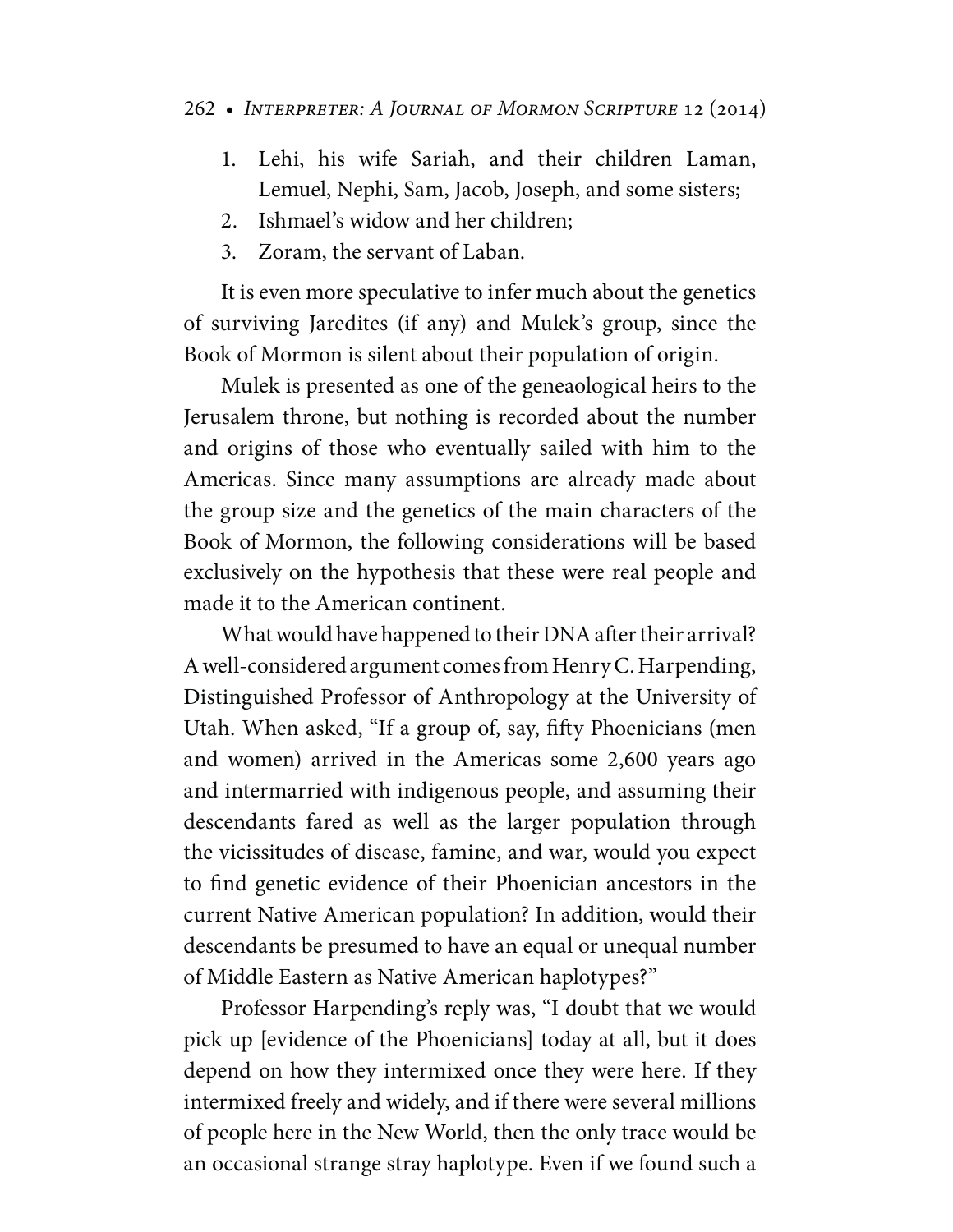haplotype we would probably assume it was the result of post-Columbian admixture."40

The natural process of DNA markers disappearing in populations over time is called *genetic drift*. The concept of genetic drift is partly based on the inheritance properties of DNA. With regard to markers received from one parent only (Y chromosome and mitochondrial DNA), inheritance is contingent on whether or not you have offspring of the "right" gender. If a couple has only girls, none of them (and therefore no posterity) will receive the father's Y chromosome. If a couple has only boys, they will all receive the mother's mitochondrial DNA, but none of the grandchildren will inherit it.

The situation is different for autosomal DNA, the 22 pairs of chromosomes, excluding the X and Y chromosomes. This part of the nuclear genome is subject to reshuffling at each generation, with the loss of substantial components of the parents' genetic make-up. In fact, when a man and a woman have a child, she will receive 50% of each of her parents' autosomal DNA. Consequently, the remaining part of her parents' DNA will be lost unless the couple has more children.

Over just a few generations, potentially all of a couple's genetic material will be diluted and lost, as they will represent an ever-smaller percentage of the ancestors contributing to the DNA of a single descendant. Simply stated, as with the previously-mentioned example of Ugo's autosomal DNA, there is a considerable difference between being genealogically related and having a genetic inheritance. In fact, it is estimated that at the tenth generation level, and given an equal chance to propagate their autosomal DNA, a person would carry only 12% of his or her 1,024 ancestors' DNA.<sup>41</sup>

This phenomenon can be observed in as few as a couple of generations at a family level, but the effects of genetic drift at the population level are even more drastic. Depending on

 [<sup>40</sup> Signature Books, http://signaturebooks.com/2010/06/dna-and-the](http://signaturebooks.com/2010/06/dna-and-the-book-of-mormon)book-[of-mormon \(ac](http://signaturebooks.com/2010/06/dna-and-the-book-of-mormon)cessed 5 January 2013).

 <sup>41 &</sup>quot;Autosomal DNA Statistics", [http://www.isogg.org/wiki/Autosomal\\_](http://www.isogg.org/wiki/Autosomal_) DNA\_statistics (accessed 20 August 2014).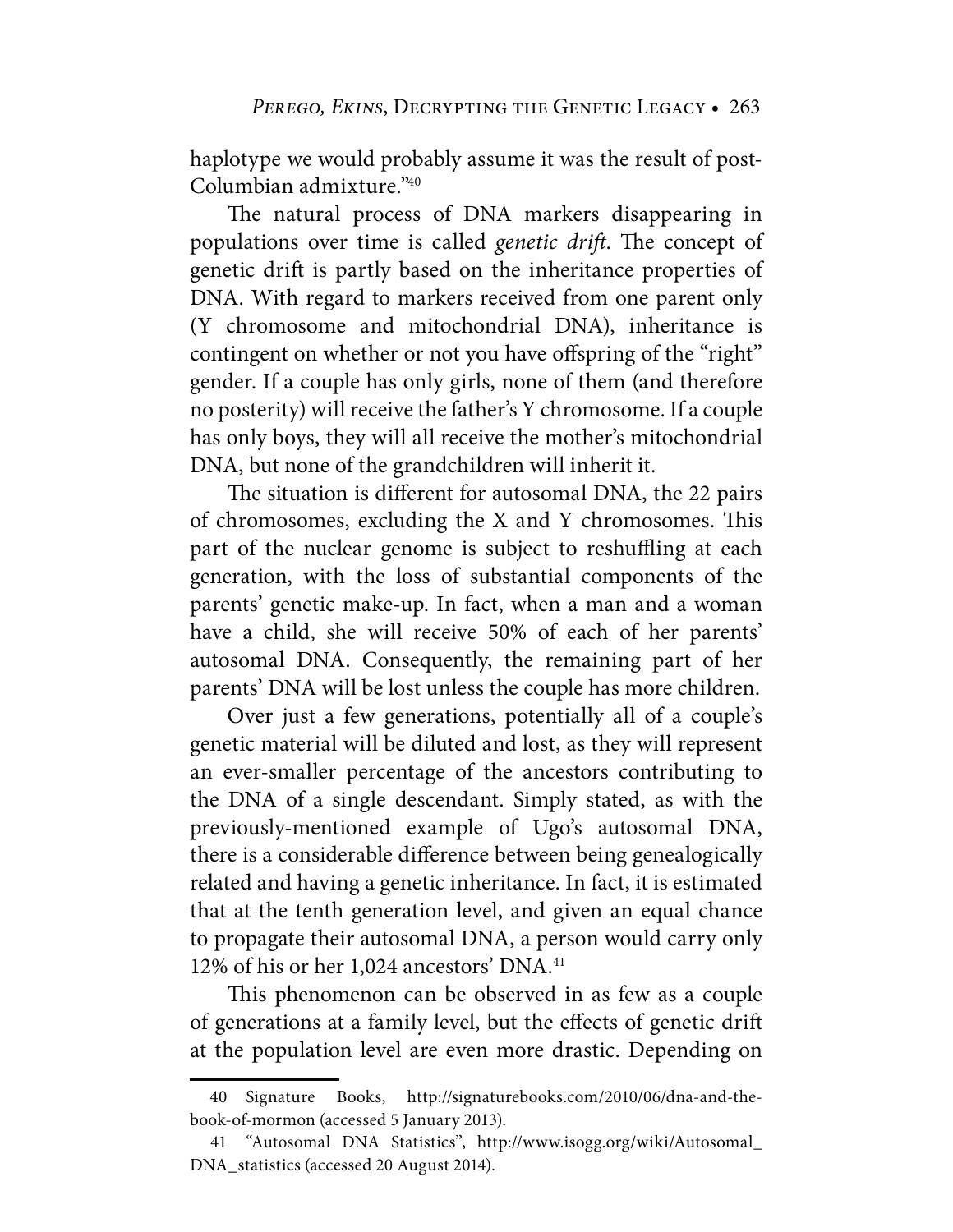the population size and the variety of DNA present in that population, over a time measured in generations, some of that variation will inevitably be lost due to chance.

Even when a hypothetical population made up of only two ancestral lines, lineage A and lineage B, are found with the same frequency in a given hypothetical population (therefore having the same initial probability of perpetuating through future generations), over time one or the other may disappear completely. It is comparable to the probability of tossing a coin and knowing you have a 50% chance of obtaining heads or tails. The probability is based on the number of potential outcomes (either head or tail), but with 100 actual tosses it would be unlikely that the final result would be exactly 50 heads and 50 tails.

With DNA, you start with a specific set of genetic markers at one generation, and through mating and random segregation of variants, generation 2 will have a somewhat different representation of the DNA markers than generation 1. Generation 2 will provide the only gene-pool available, which will be responsible for the variation of generation 3 and so on. If we could compare DNA variation of a starting gene-pool to 100 marbles of two colors, 50 red representing lineage A and 50 blue representing lineage B, where marbles are drawn randomly, recorded, and placed back in their box with the purpose of determining the colors of a new box of marbles, chances are that the new box would have a different color composition than the one used to create it.

For example, during the first 100 draws, 60 blue and 40 red marbles may be obtained. To create a third box, we would repeat the exercise using the marbles of the second box. Drawing 100 times from box 2 could very easily produce an even larger number of blues for box 3 than reds. As we continue this exercise, box after box, or generation after generation, it would not be an unusual outcome to end up with a box with all blue and no red marbles.<sup>42</sup>

 <sup>42</sup> Wikipedia, [http://en.wikipedia.org/wiki/Genetic\\_drift \(](http://en.wikipedia.org/wiki/Genetic_drift)accessed 5 January 2013).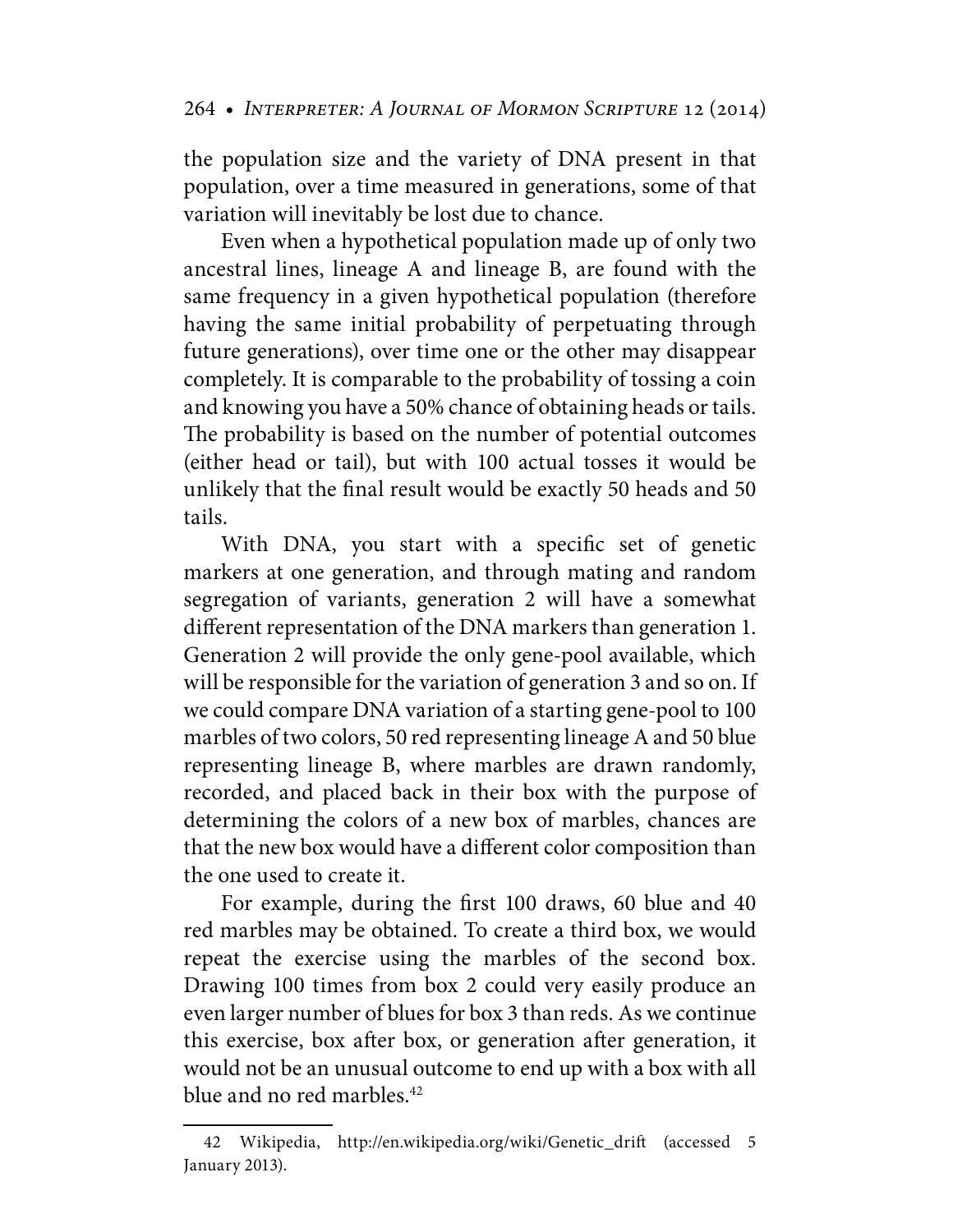While the example of the marbles is a purely statistical approach to what could happen to a population made of only two different lineages having equal starting frequencies, when modeling the dynamics of questions of DNA and the Book of Mormon, we face even more confounding variables. In fact, it is estimated that at the time of its rediscovery, the American double-continent may have had a larger population than Europe. It is difficult to guess the population size of the Western Hemisphere at the time of Lehi's arrival, but it probably would have been in the order of a few millions, considering that humans have been here at least since after the Last Ice Age.

From a numerical point of view, the arrival of Lehi and his group would be comparable to a drop of ink in a swimming pool. However, in the swimming pool, although nearly impossible to detect, the actual drop of ink is present. The difficulty in recognizing the drop of ink is determined by the availability of instruments sufficiently sensitive to detect its minuscule presence within the much larger body of water. This analogy does not extend perfectly to DNA and inheritance at the population level. Although the group of Old World migrants was small (a drop of ink), the DNA may have survived (or not) to the present time — due to the forces of genetic drift. If it disappeared, it would be as if someone removed the drop of ink from the swimming pool such that it seemed never to have been there in the first place. Of course, this would be heavily dependent on the level of isolation the Book of Mormon party experienced — something not clearly stated in the narrative.

In the case of almost immediate admixture with locals, returning to the model of the colored marbles, the earlier exercise would be repeated, drawing from a box with one million blue marbles and five red ones. As marbles are randomly selected to create the second generation, what is the likelihood that red marbles are selected by chance to perpetuate their color to future generations?

From a cultural or linguistic point of view, even a small group of migrants may play a significant and lasting impact on the host population, but genetic signatures are different.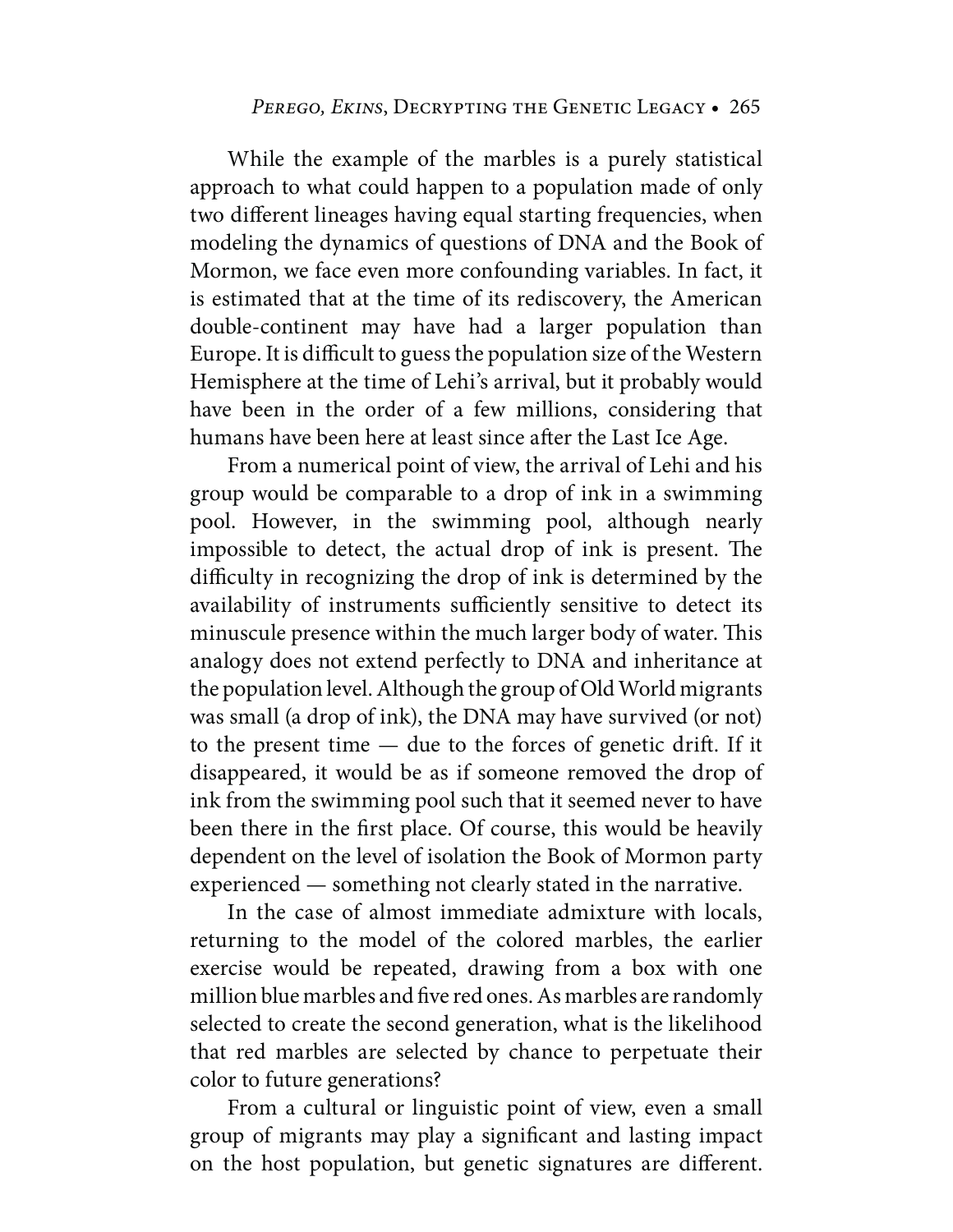Even if we know the family lines several generations in the past, the DNA of a specific ancestor, depending on the markers studied, can readily disappear. This can happen even in a single generation.

For example, in just three generations, both the Y chromosome of the paternal grandfather and the mitochondrial DNA of the maternal grandmother could not be transmitted to their descendants. On average, 25% percent of the grandparents' autosomal DNA will be inherited by their grandchildren, with a range that would go from zero to fifty percent. Some traces of the autosomal DNA may persist over generations, but this will become more diluted over time and, depending on the roll of the dice with each new generation, may be nearly extinguished at some point.

In other words, genetic lineages were and are continually lost randomly in the world among all living species, even when there is no selective factor operating or the environment would not favor any specific lineage to be the likely surviving candidate in future generations. However, when dealing with a disproportionately larger hosting population, the odds are against the chances of genetic survival in the colonizing population. Depending on the size of the migrant group and the timing of admixture, the probability approaches zero. This of course also depends heavily on the level of intermixing between hosting and colonizing groups, which will be addressed when discussing the process of *natural selection*.

It is important to remember that genetic drift is a natural a phenomenon that is central to study of the population genetics of all organisms. It is not exclusive to the Book of Mormon discussion. It affects all genetic markers: mtDNA, the Y chromosome, and autosomal DNA. A powerful example of the effect of genetic drift on a population was described in a classic study of the Icelandic people, where genealogical and historical records have been available for the past three centuries, providing opportunities for comparison to the genetic data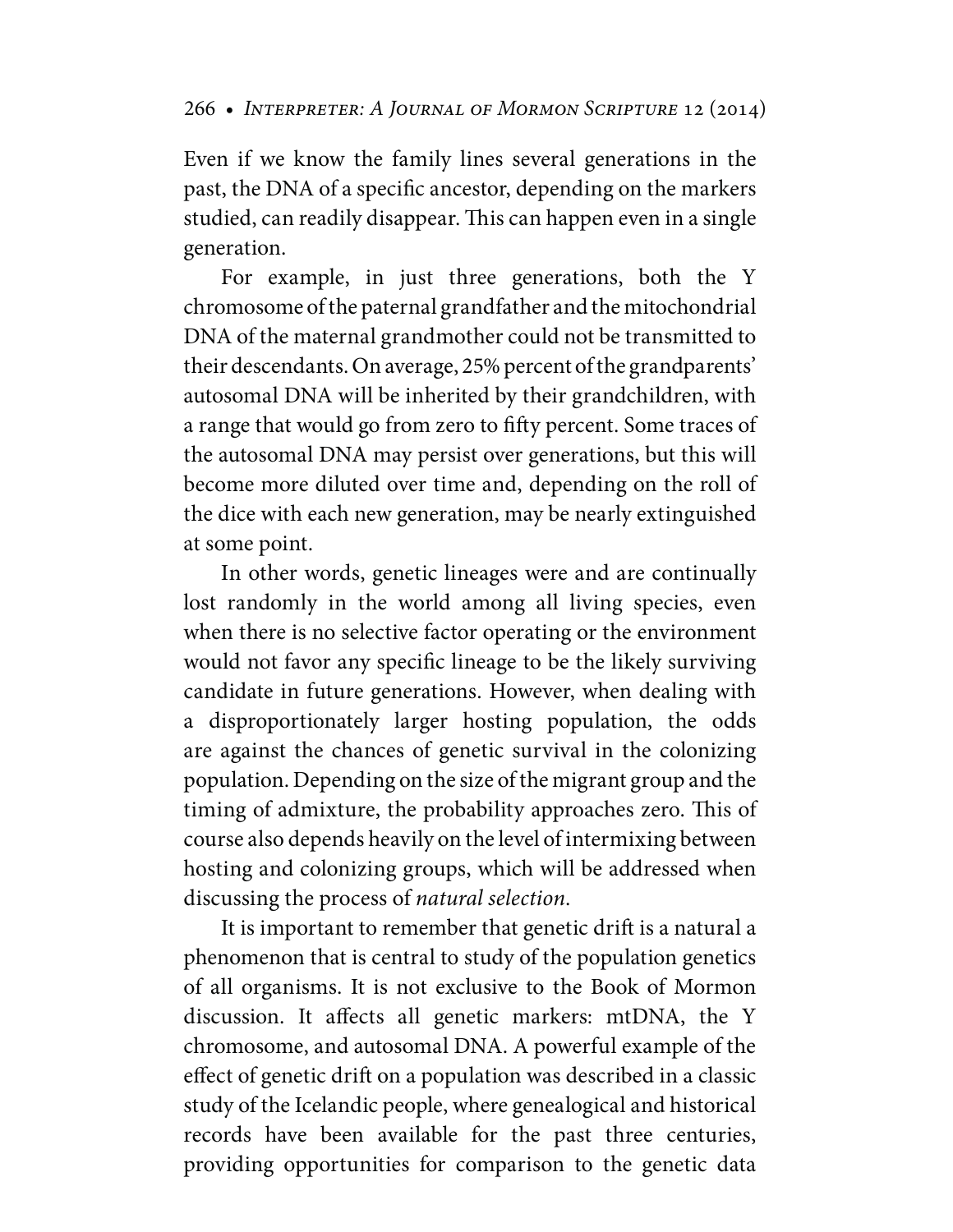observed in the modern population.<sup>43</sup> This study demonstrated that the majority of individuals living in the 18th century did not have any living posterity, whereas a small percentage of the population during the same time period is responsible for nearly all living Icelanders today. The findings gleaned in the Icelandic study can be extrapolated to any population around the world, including Native Americans, keeping in mind that genealogical and historical records are often not available elsewhere. The impact of the European conquest in the shaping of the genetic dynamics and demographics of the New World would have exponentially accentuated and aggravated the effects of genetic drift in the Americas.

# **The Effect of Population Bottleneck**

By the time Christopher Columbus discovered the Americas in 1492, perhaps as many as one hundred million inhabitants could have populated the entire double-continent.<sup>44</sup> The clash with Europeans settlers, followed by disease, slavery, and warfare, resulted in a population decline of tremendous proportions.

Molecular anthropologist Michael Crawford states in his volume *The Origin of Native Americans: Evidence from Anthropological Genetics* that "the conquest and its sequelae squeezed the entire Amerindian population through a genetic bottleneck. The reduction of Amerindian gene pools from 1/3 to 1/25 of their previous size implies a considerable loss of genetic variability."

He also added that "it is highly unlikely that survivorship was genetically random."45 Eventually, starting in the 18th

 <sup>43</sup> Agnar Helgason and others, "A Populationwide Coalescent Analysis of Icelandic Matrilineal and Patrilineal Genealogies: Evidence for a Faster Evolutionary Rate of mtDNA Lineages than Y Chromosomes," *American Journal of Human Genetics* 72 (2003), 1370-1388.

 <sup>44</sup> Alan Taylor, *American Colonies: The Settling of North America* (Penguin Books, 2002), 40.

 <sup>45</sup> Crawford, Origins.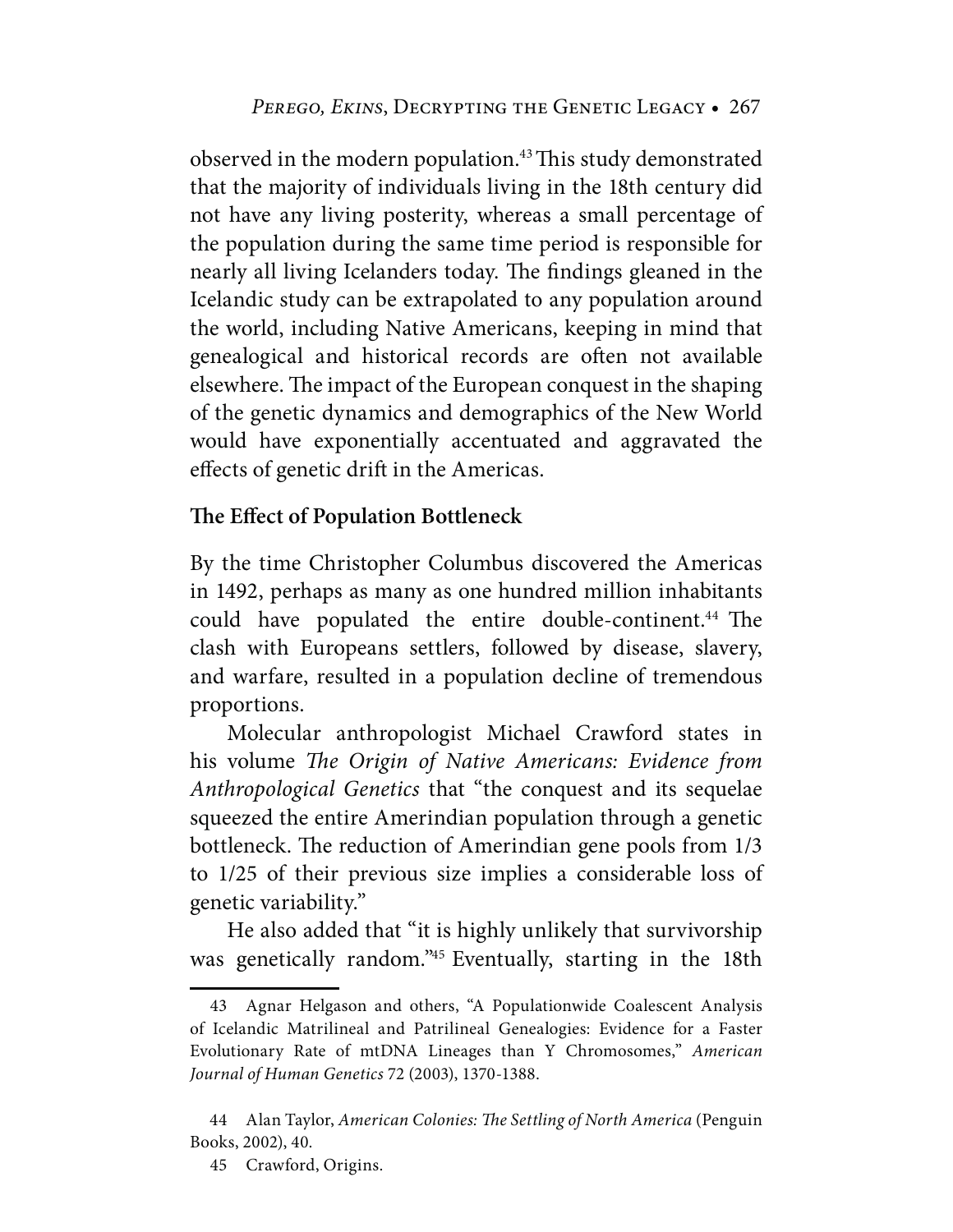century, native groups began to increase in size again, even reaching some of the original numbers in certain areas. However, the variation previously seen in pre-Columbian genetic lineages would never be replicated again.

Simply stated, a population bottleneck is the decrease in number of individuals (or genetic lineages) in a population following migration, natural disasters, disease, or warfare. The small number of survivors will carry only a fraction of the genetic diversity from the original population. Their posterity, no matter how large it could become in subsequent generations, will carry the DNA of only those living through the catastrophic event, thus not representing all the genetic variation once found in the whole population.

The arrival of Europeans to the Americas in the 15th century was orders of magnitude worse than the combined effect of the Black Plague and the Spanish Influenza on Europeans. The consequences of rapidly reduced population and displacement has forever altered the demographic landscape of pre-Columbian America such that scientists from many disciplines are considerably limited in their ability to draw conclusions about the history, including the genetic history, of the New World. To model such an event, suppose that after an epidemic of smallpox, a hypothetical village of a thousand individuals experienced a 90% reduction; the 100 surviving subjects may or may not include at least one representative of all the original group genetic lineages. Although survival of many diseases also involves a genetic component, $46$  Y chromosome and mitochondrial DNA variance have little known or no influence at all on the immunity of an individual affected by one of the several diseases Europeans brought to the New World.

With selection playing little or no recognizable role on specific ancestral lines, the drastic population reduction in the hypothetical village inevitably would have affected the number

 <sup>46</sup> See for example Kirsten I. Bos et al., "A Draft Genome of Yersinia pestis from victims of the Black Death," *Nature* 478 (2012), 506-510; Michel Samson et al., "Resistance to HIV-1 Infection in Caucasian Individuals Bearing Mutant Alleles of the CCR-5 Chemokine Receptor Gene", *Nature* 382 (1996), 722-725.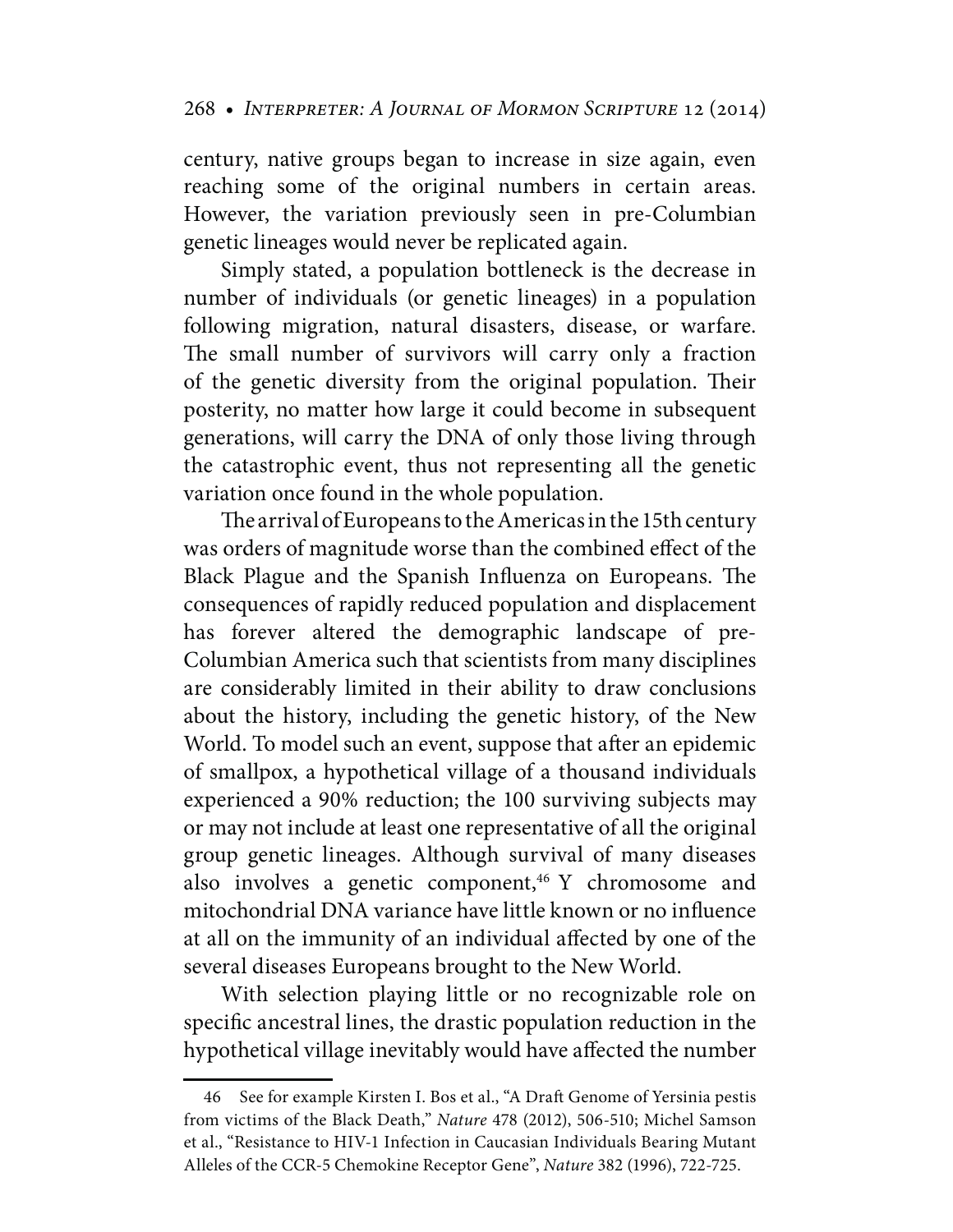of surviving genetic lineages. Of course, the initial impact with Europeans was so severe that entire tribal groups, particularly on the Atlantic side of the Americas, were completely decimated, leaving no genetic trace of their existence. Native Y chromosomes were quickly replaced by those from the Old World, and mitochondrial DNA variation was greatly reduced.47

In the unlikely scenario that the descendants of the few migrants described in the Book of Mormon were able to "survive" genetic drift and therefore transmit a modest genetic signal to future generations, the devastating conquest by Europeans in the 16th and 17th centuries has created a situation in which even the most experienced researchers admit the limited knowledge available to properly infer the complete history of the pre-Columbian era.

However, this would not be the only event affecting population bottleneck among the Nephites. In fact, the Book of Mormon itself describes at great length two additional major events that, presuming historical accuracy, would have had a tremendous impact on the survival of any genetic lineages carried to the Americas by any of its original groups.

The first event took place after the biblical account of the crucifixion of Jesus Christ in Jerusalem. Only one of the Gospels of the New Testament briefly mentions the geological events experienced in the Holy Land following the death of Christ.48 Concomitantly, in the Western Hemisphere, far greater destructive natural forces were witnessed as recorded in 3 Nephi chapter 8, with entire cities being destroyed and the geographical landscape becoming greatly changed. The extent

 <sup>47</sup> Ripan S. Malhi et al., "Distribution of Y chromosome Among Native North Americans: A Study of Athapaskan Population History," *American Journal of Physical Anthropology* 137 (2008), 412-424; Daniel Corach et al., "Inferring Continental Ancestry of Argentineans from Autosomal, Y-Chromosomal and Mitochondrial DNA," *Annals of Human Genetics* 74 (2010), 65-76; Ugo A. Perego et al., "Decrypting the Mitochondrial Gene Pool of Modern Panamanians," *PLoS ONE* 7(2012), e38337.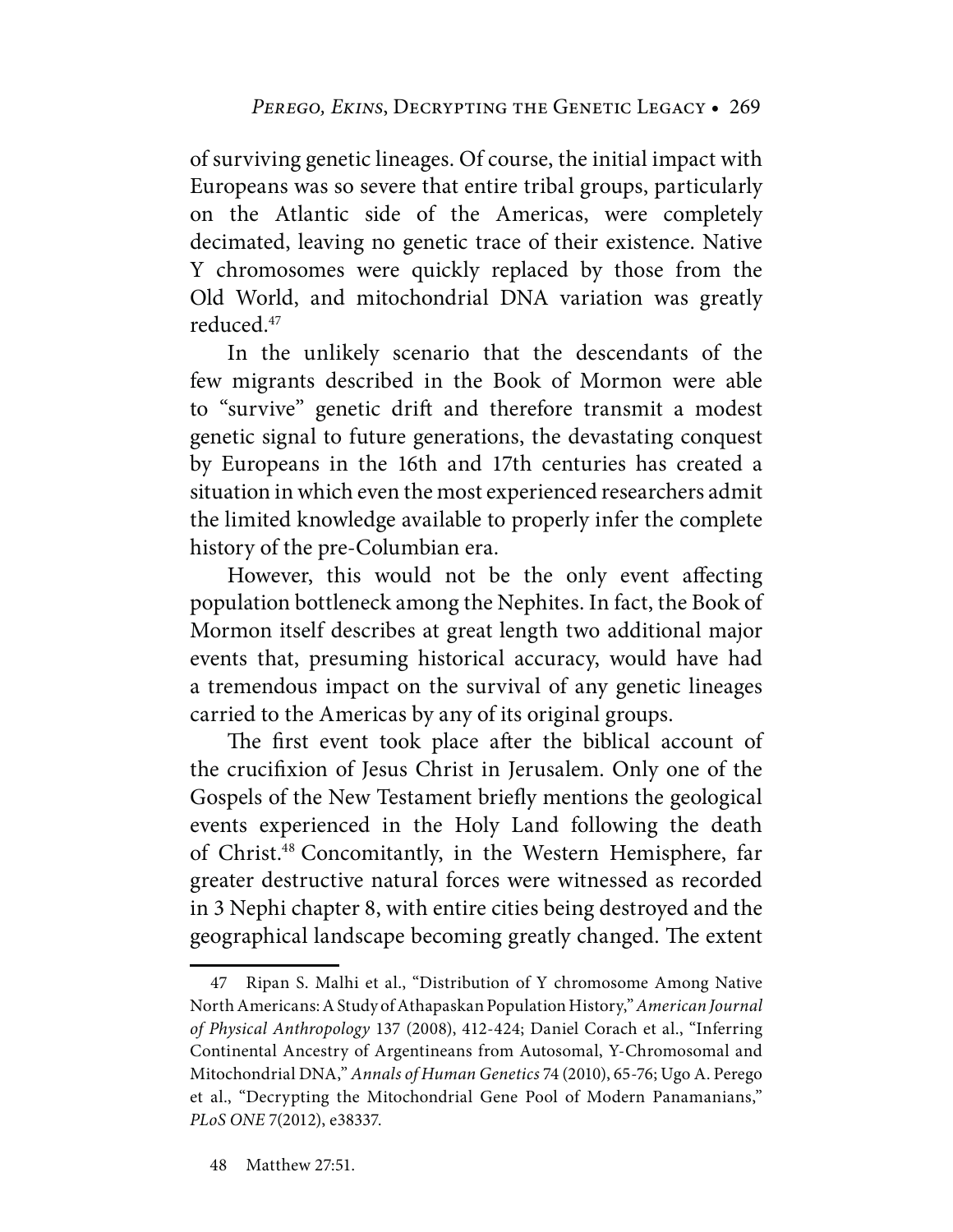of destruction over the whole American continent is not known, as the writer in the Book of Mormon was likely mostly limited to his immediate radius. However, since this debate concerns the genetics of Book of Mormon people, it is not unreasonable to think that such devastation and loss of life would also have had a great effect on the survival and transmission of any Old World genetic lineages to future generations.

Finally, in conjunction with the natural destruction described in the Book of Mormon at the time of the death of Jesus Christ in the Holy Land is the targeted elimination of people referred to as Nephites through massive warfare starting in the fourth century AD.

It is a difficult task to estimate the level of admixture experienced by the descendants of those that came from Jerusalem around 600 bc, but from the population growth described occasionally in the Book of Mormon, it could be that the Lamanites were more consistently absorbed with locals than the Nephites.<sup>49</sup>

The Bible itself perhaps supports this assertion, as it is rich with examples of those who placed little importance on covenants with God and how they were more easily infiltrated and adopted practices, often mixing with the people surrounding them. This may allow suggestion that because of the religious character of the Nephite people as a whole, they may have had some success in maintaining a fraction of their ancestors' genetic integrity. The great war that resulted in their nearly complete annihilation would also have had a negative effect on the survival of their Old World DNA, if any at all persisted to the time of the end of the Book of Mormon narrative. Of course, at that time, as already discussed, the terms *Nephite* and *Lamanite* were mostly used as cultural rather than genetic terms.

# **Natural Selection**

 <sup>49</sup> James E. Smith, "How Many Nephites?: The Book of Mormon at the Bar of Demography," *Book of Mormon Authorship Revisited: The Evidence of Ancient Origins* (FARMS, 1997), and references within.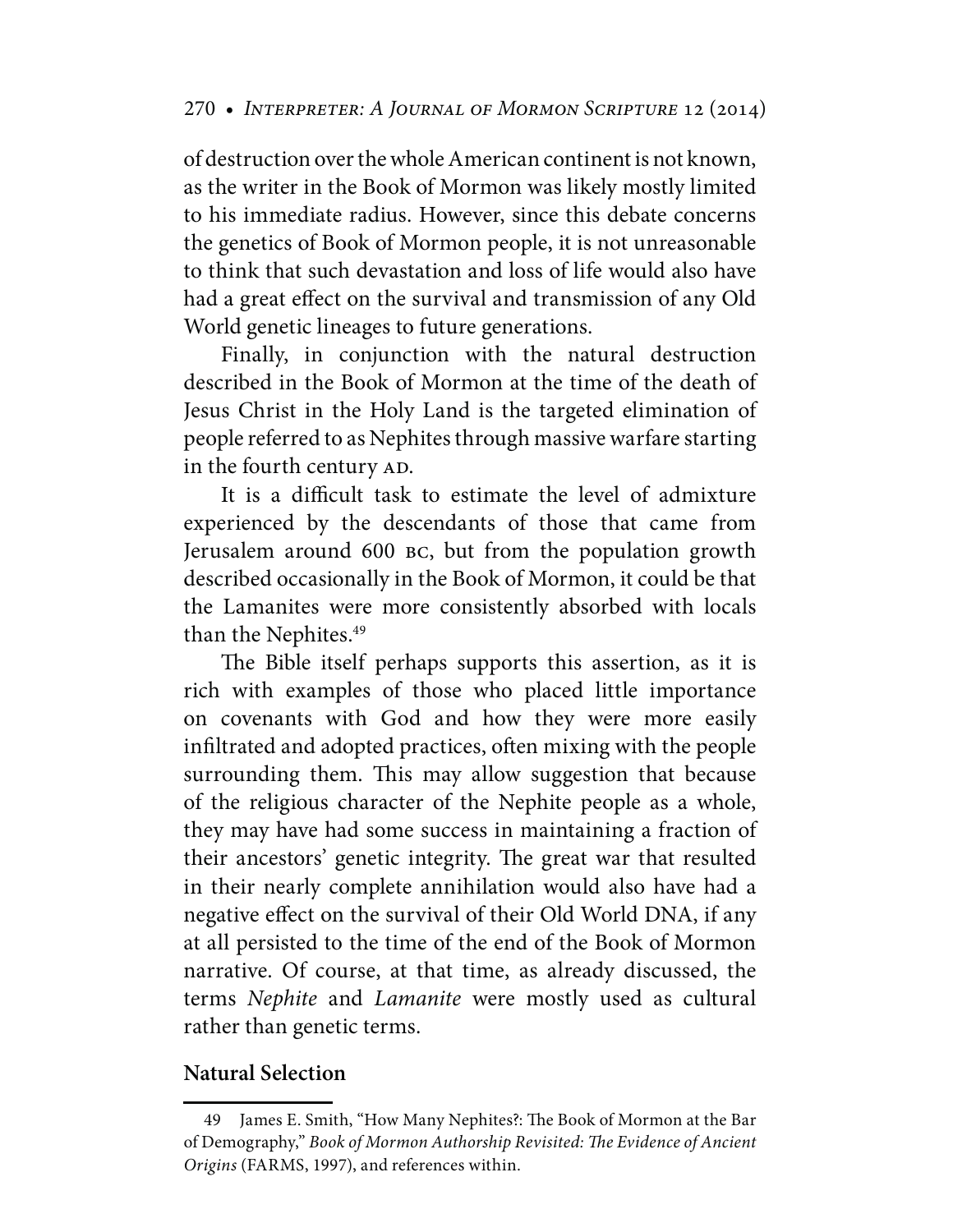Although genetic drift and population bottlenecks are likely the two primary causes of why DNA from a purported Old World migration 2,600 years ago is not found in modern-day American natives, another perspective should be considered, albeit probably not as influential as the previous two. Consider that early humans have migrated from place to place for thousands of years in a process that resulted in the colonization of the whole planet. The initial driving force to move was simply the need for survival. If a population nucleus outgrew the resources of a particular area, they would probably starve or become a few people left searching for new means of survival.

A gradual expansion into new unoccupied regions allowed the newcomers to adapt to different environments and master new survival skills. Naturally, some individuals would have characteristics better suited to adaptation than would others. In genetics, this is known as degree of fitness, or in other words, possessing the right genes for the right surroundings so that climate, food tolerance, etc. would allow some to live longer and become stronger, thus increasing their chances for reproduction and passing their "more-fit" genes to future generations.

However, as climate conditions changed, or a move was necessary, those more fit in the previous environment may have later become genetically disadvantaged. Through this process of gene selection, the best genetic make-up for a specific environmental background would end up as the predominant gene pool for a specific population. Less fit genes would tend to disappear over time.

Natural selection is a well-established population genetic principle which has been observed among many species and organisms, including humans. This natural process has recently been recognized as influential in the Black Death that was responsible for the death of one out of four Europeans in the 14th century. Recent genetic studies on remains from that period revealed that the bacteria that caused the bubonic plague are still in existence today.<sup>50</sup> However, together with

 <sup>50</sup> Bos, "Draft Genome."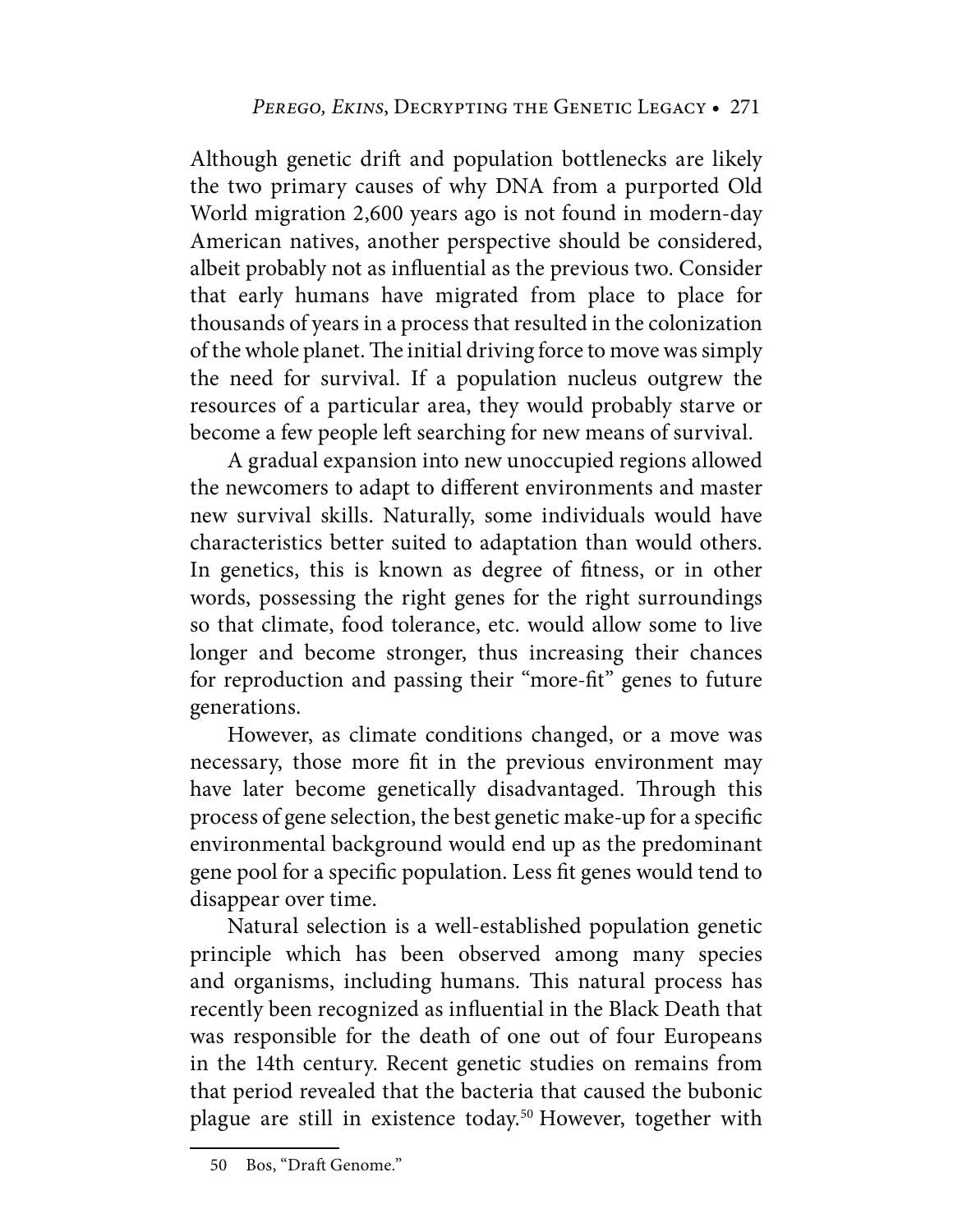other factors, the subsequent generations of humans since that time are not dying in such large numbers as in the past because those who survived the first devastating pandemics had a stronger genetic resistance to it, and they passed those successful genes to their progeny.

Likewise, after the publication of the complete sequence of the Neandertal genome, scientists reported that a small percentage of hominid DNA was found also in modern humans but not the other way around. The Neandertal genome is also relevant, as some have pointed out that since we are able to sequence ancient DNA samples dating tens of thousands of years ago and to observe admixture between two related species, in turn we should also be able through the same technology to detect Middle East DNA in the genome of indigenous individuals from the Americas (and consequently, failure to find any should be a further proof that Book of Mormon migrants never existed).<sup>51</sup> However, as explained by a researcher who helped produce the Neandertal genome, this is not always the case,

> We detect gene flow from Neandertals into modern humans but no reciprocal gene flow from modern humans into Neandertals. Although gene flow between different populations need not be bidirectional, *it has been shown that when a colonizing population* (such as anatomically modern humans) *encounters a resident population* (such as Neandertals), *even a small number of breeding events along the wave front of expansion into new territory can result in substantial introduction of genes into the colonizing population* as introduced alleles can "surf" to high frequency as the population expands. *As a consequence, detectable gene flow is predicted to almost always be from the resident population into the*

 <sup>51</sup> Simon Southerton, <http://simonsoutherton.blogspot.com/2013/05/> could-lamanite-dna-just-disappear.html (accessed 14 July 2014).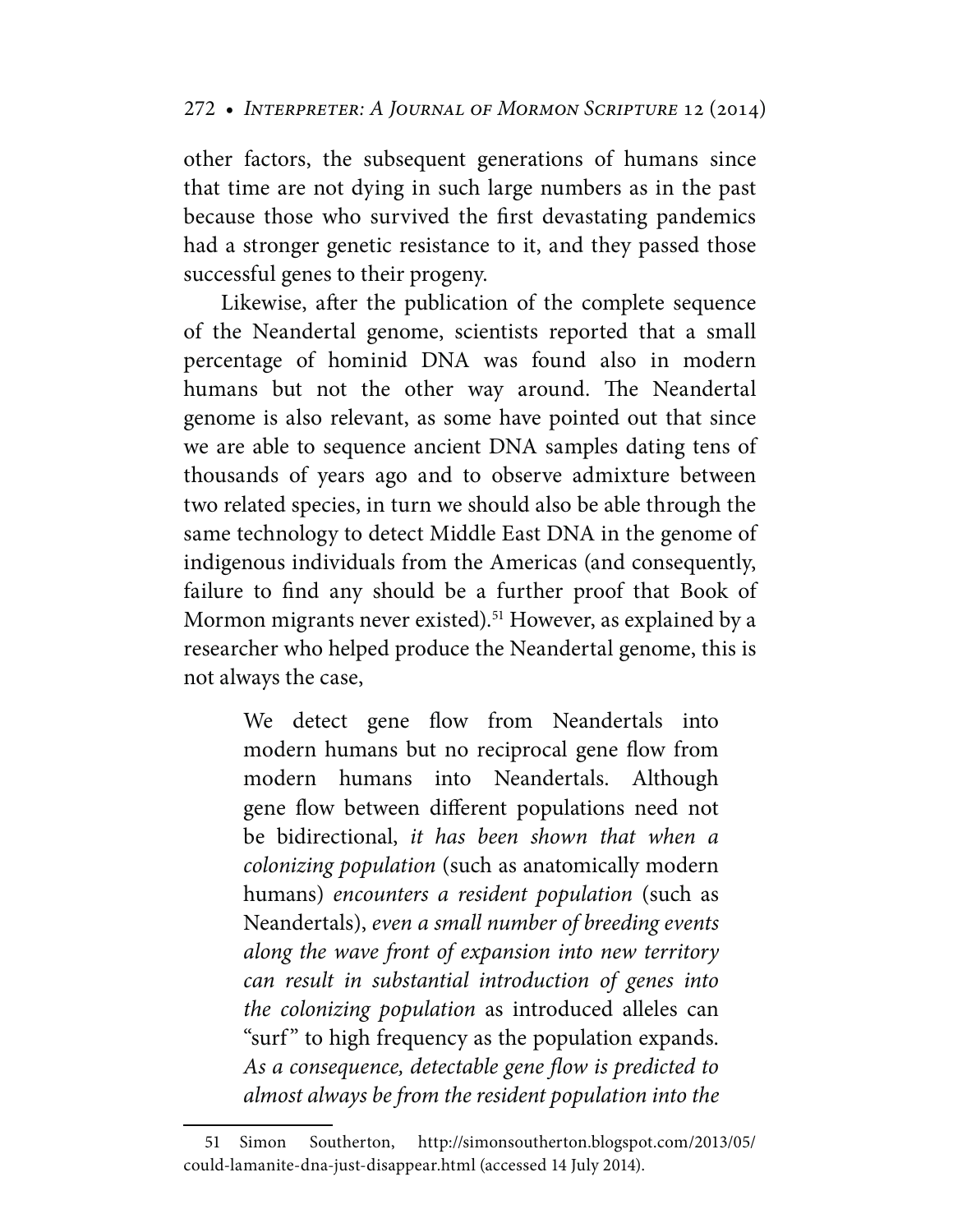#### PEREGO, EKINS, DECRYPTING THE GENETIC LEGACY . 273

*colonizing population, even if gene flow also occurred in the other direction*. 52

The example of Neandertal and anatomically modern human gene flow can safely be applied to the Book of Mormon and New World scenario. The indigenous inhabitants of the Western Hemisphere had lived here for thousands of years prior to the arrival of the small group of migrants from the Old World. Environmental conditions were likely dramatically different from those of their homeland as they adjusted to their new conditions. Surely food supplies and other technologies available to them allowed for their initial survival while they adapted to the features of the new land. However, although many markers used in population studies do not contribute directly to cellular processes, it is plausible that the change in climate and food resources, among other factors, may have caused a selection against their genes over time, especially in the case of potential admixture with locals. Mitochondrial DNA in the population could have experienced the same effect, since the mitochondria are organelles responsible for the cell respiratory cycle and energy production, crucial to the health and proper function of the cells making up the human body.

It is possible that Lehi and his group may have fathered a genealogically large posterity that was eventually absorbed and became part of the current, or at least the pre-Columbian, native population. Additionally, based on a simple mathematical calculation, there are scenarios in which Lehi is potentially the genealogical ancestor of all living Amerindians,<sup>53</sup> contributing culturally to their contemporary indigenous neighbors, yet leaving no genetic trace of their presence in the present day.

 <sup>52</sup> Richard E. Green et al., "A Draft Sequence of the Neandertal Genome," *Science* 328 (2010), 710-722, emphasis added.

 <sup>53</sup> Every person with native blood in the Americas today would have had potentially billions of ancestors 2,600 years ago, and therefore all the ancestors of one person today are also all the ancestors of everyone else in the same continent during the same period of time. See Steve Olson, "The Royal We," *The Atlantic* (May 2002) <http://www.theatlantic.com/magazine/archive/2002/05/> the-royal-we/302497 (accessed 8 February 2013).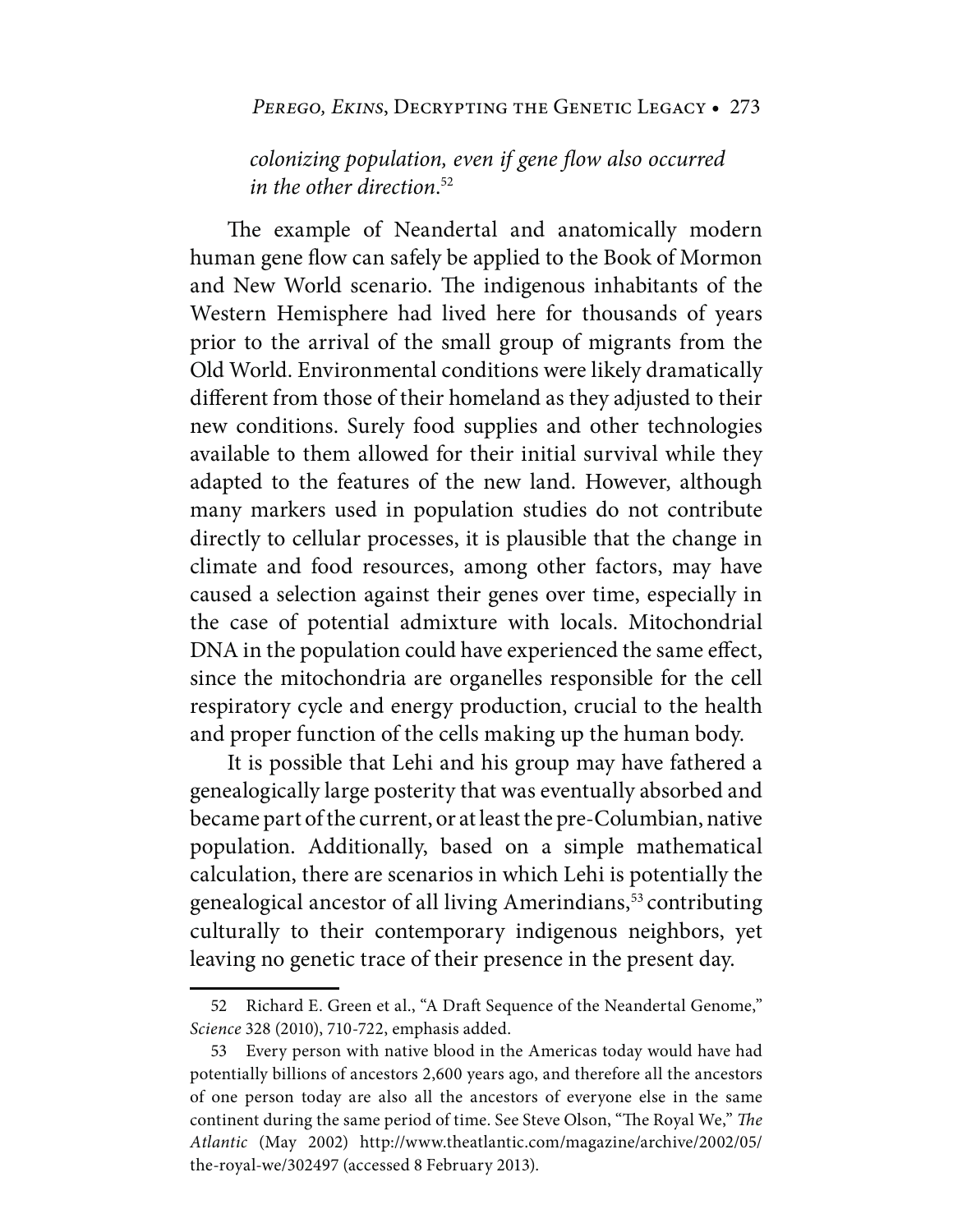A similar possible scenario can explain the absence of Viking DNA among modern Native Americans, although historical and archaeological evidence suggests Vikings had a significant presence which lasted a few centuries in northern North America and had regular exchanges and contacts with native groups.<sup>54</sup>

#### **Founder Effect**

Another demonstrated principle that plays an important role in shaping the genetics of populations is the *founder effect.*55 This phenomenon, which is a specific type of population bottleneck, is observed when a few members from a population source relocate to a different area, thus carrying with them a small sample of the genetic variation of the population of origin. Subsequent inbreeding and the effects of genetic drift may result in a large population displaying only the genetic lineages inherited from the founding ancestors, which may or may not resemble the frequency of the original population. An example comes from the blood types of Native Americans, which are almost exclusively group O, the least common in other world populations (where A, B, and AB are the prevalent types), including Siberia. The low blood group diversity observed in the Americas is probably attributable to a founder effect.<sup>56</sup>

An overly simplistic view of the Book of Mormon is that the American continent was empty at the time of the arrival of Lehi and his family and, assuming that they carried the most typical genetic lineages from the Middle East, all Native Americans today should have maintained a similar genetic make-up as their Israelite forefathers. However, this is an extremely skewed take on the Book of Mormon issue because it would imply, among other things, the following:

 <sup>54</sup> Barnes, *Viking America*.

 <sup>55</sup> Wikipedia, [http://en.wikipedia.org/wiki/Founder\\_effect \(](http://en.wikipedia.org/wiki/Founder_effect)accessed 4 December 2012).

 <sup>56</sup> Léa Georges and others, "Molecular Characterization of ABO Blood Group Frequencies in pre-Columbian Peruvian Highlanders," *American Journal of Physical Anthropology* 149 (2012), 242-249.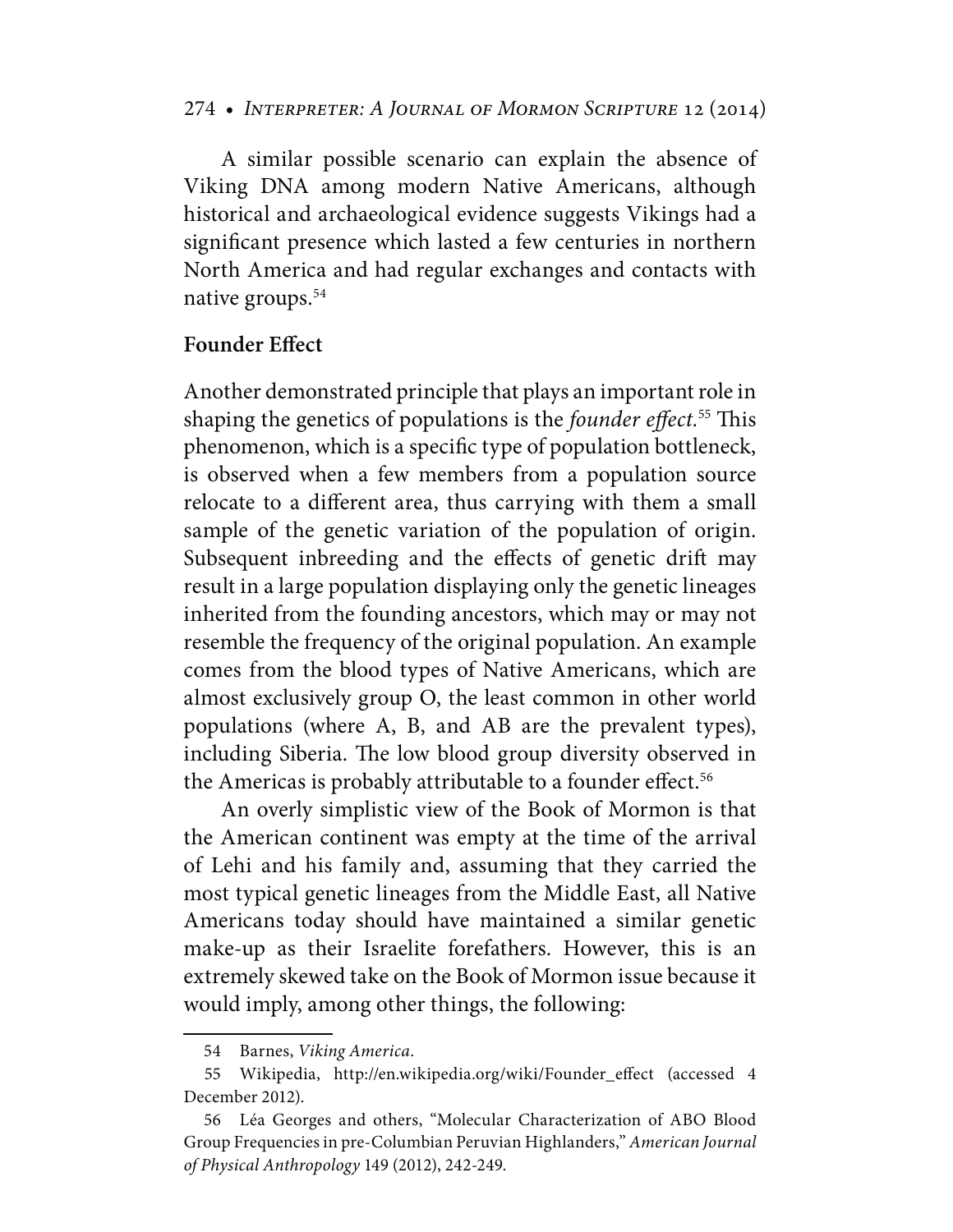- 1. The American continent was completely empty at the arrival of Lehi's party.
- 2. None of the Jaredites described in the Book of Mormon would have survived;
- 3. Lehi and his family would carry typical and known ancient Near Eastern genetic markers (particularly those found among Jews);
- 4. Mulek and his group, founders of the city Zarahemla, would meet the same genetic composition criteria;
- 5. Middle Eastern (and more specifically Jewish) genetic makers of today's populations would be the same ones and in the same proportions as those found in the same geographic region (Jerusalem) 2,600 years ago.

Unfortunately, none of these conditions offers true testable hypotheses. For example, as already explained, neither the Book of Mormon nor the LDS Church openly teaches that the American continent was empty in 600 bc. The summary made by Mormon on the plates does not talk explicitly about others but does not say that no one else was in the Americas. Moreover, there are different opinions on whether or not the Jaredites whose geographic origin and genetics are unknown — became completely extinct by the time the last recorded survivor is mentioned in Omni 1:21.57 Any Jaredite dissenters who escaped the final battle could have contributed to the complexity of identifying founding lineages from Eurasia on the American soil.

Regarding Mulek and his party, very little is written about their whereabouts and how/who arrived in the Western Hemisphere. There are too many unpredictable variables to use DNA effectively as a tool to test conclusively for the existence of Book of Mormon people.

# **Conclusions**

In commenting on a recent article published in the scientific journal *Nature* and dealing with the number of original

 <sup>57</sup> Hugh W. Nibley, *The World of the Jaredites* (Deseret Book, 1988), 231-241.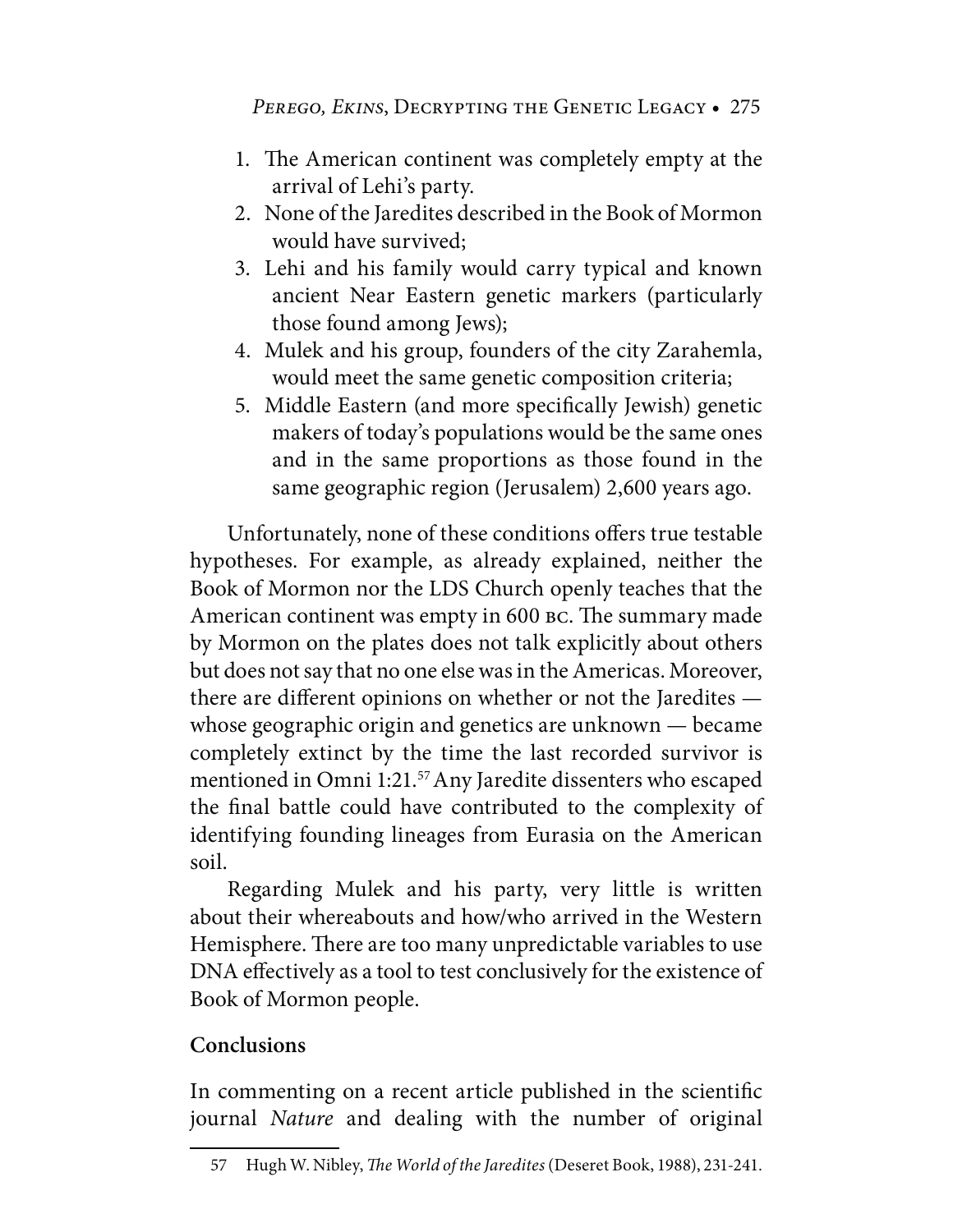migrations by Paleo-Indians,<sup>58</sup> Professor David Meltzer of Southern Methodist University said, "Archaeologists who study Native American history are glad to have the genetic data but also have reservations, given that several of the geneticists' conclusions have changed over time. This is a really important step forward but not the last word." On the same occasion, molecular anthropologist Michael H. Crawford added, "The paucity of samples from North America and from coastal regions made it hard to claim a complete picture of early migrations has been attained."59 These and other comments from experts in the field of ancient American history provide further evidence that DNA is a valid tool to study ancient and modern populations, but they also remind us to be careful about drawing absolute conclusions based on the genetic data. Can genetic testing and science honestly answer any of the following questions?

- What did the DNA of the Book of Mormon people look like?
- Was it the typical DNA found in the population of Jerusalem in 600 bc?
- Can their DNA be differentiated from that of Europeans arriving after 1492?
- Is the current molecular clock adequate to discern prefrom post-Columbian genetic contributions to the New World within the last three thousand years?
- What degree of mixture did the Nephites and/or Lamanites experienced with local natives?
- How long were the Nephites and/or the Lamanites an isolated population after their arrival to the American continent?

 <sup>58</sup> David Reich et al., "Reconstructing Native American Population History," *Nature* 488 (2012), 370-374.

 <sup>59</sup> Nicholas Wade,"Earliest Americans Arrived in Waves, DNA Study Finds," *New York Times* (July 7, 2012), <http://www.nytimes.com/2012/07/12/> science/earliest-americans-arrived-in-3-waves-not-1-dna-study-finds.html?\_ r=0 (accessed 3February 2013).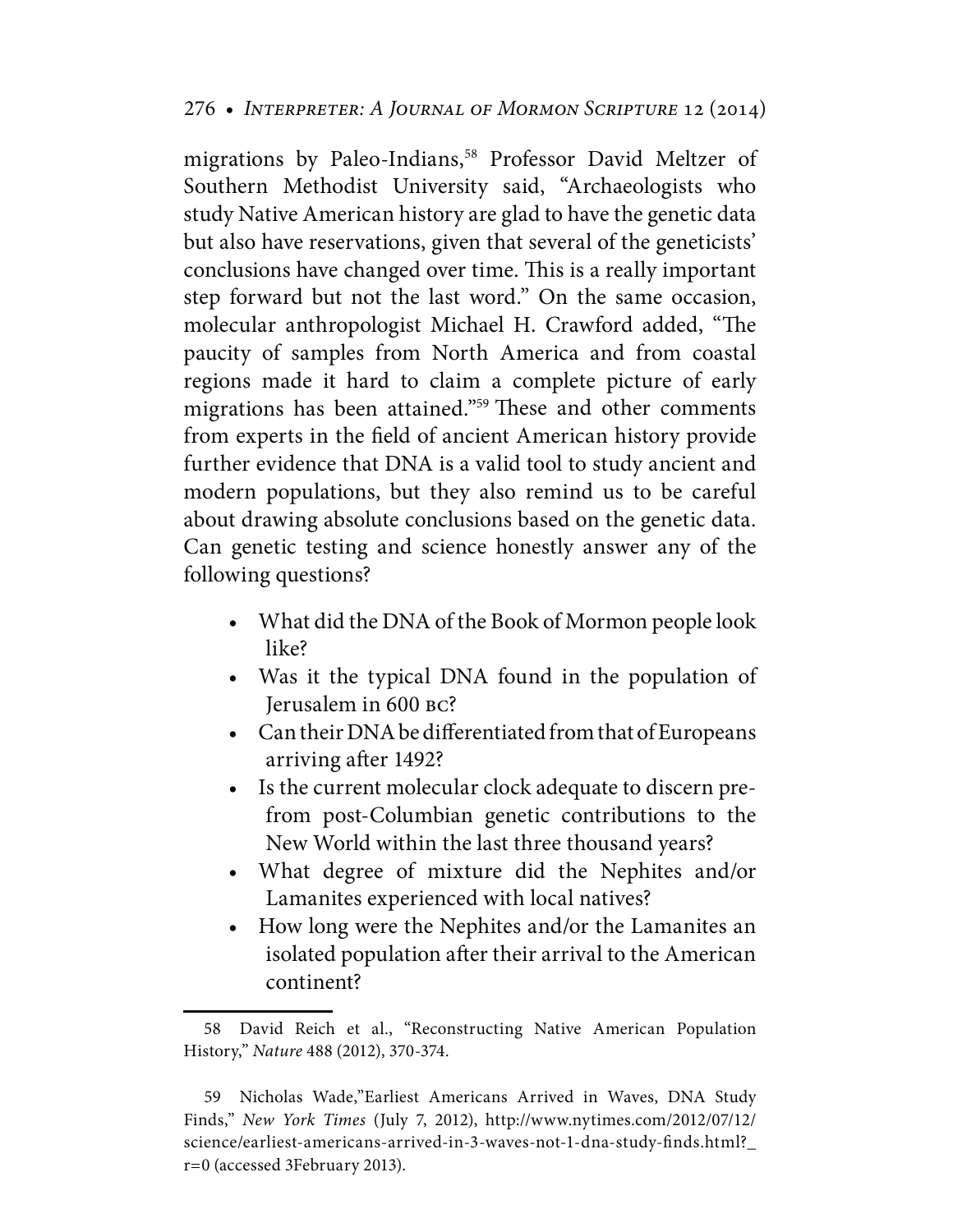Obtaining answers to these questions would enable the design of research that could contribute to our understanding of the Book of Mormon as a historical record from a scientific approach. Without such information, we risk forming conclusions based on personal interpretation and biased assumptions. As outlined in this paper, the problems and limitations with attempting such an investigative approach are significant and cannot be overlooked by those honestly seeking for answers about the Book of Mormon through DNA. Trying to reconstruct and identify the DNA of these Old World migrants in the Americas is not a task comparable to that of finding a needle in a haystack. With time and diligence, the needle eventually will be found. With the Nephite record, the needle was once there, and then through population demographic pressures, such as drift and perhaps some degree of natural selection, the needle may have been removed from the haystack — with some people convinced that it is still there and therefore should be found. Consequently, these critics, rather than accepting the fact that the needle was once there and now is lost, prefer to take the position that it was never there in the first place. These are two very distinctive conclusions based on the same observations. Stating that the DNA of Book of Mormon people has disappeared or not been detected through time, following very basic and widely accepted population genetics principles such as genetic drift and selection, is much different from claiming that Book of Mormon people never existed because we failed to recover their DNA in the American indigenous gene pool.

The advances with DNA technologies have provided neverbefore attainable knowledge in many fields, such as medicine, criminal justice, etc., including the history of humanity. However, much more still needs to be investigated, and some information might never be fully revealed with a molecular approach.

We need to be wary about any statement against or in favor of Book of Mormon historicity based on genetic evidence and take the time to understand the difference between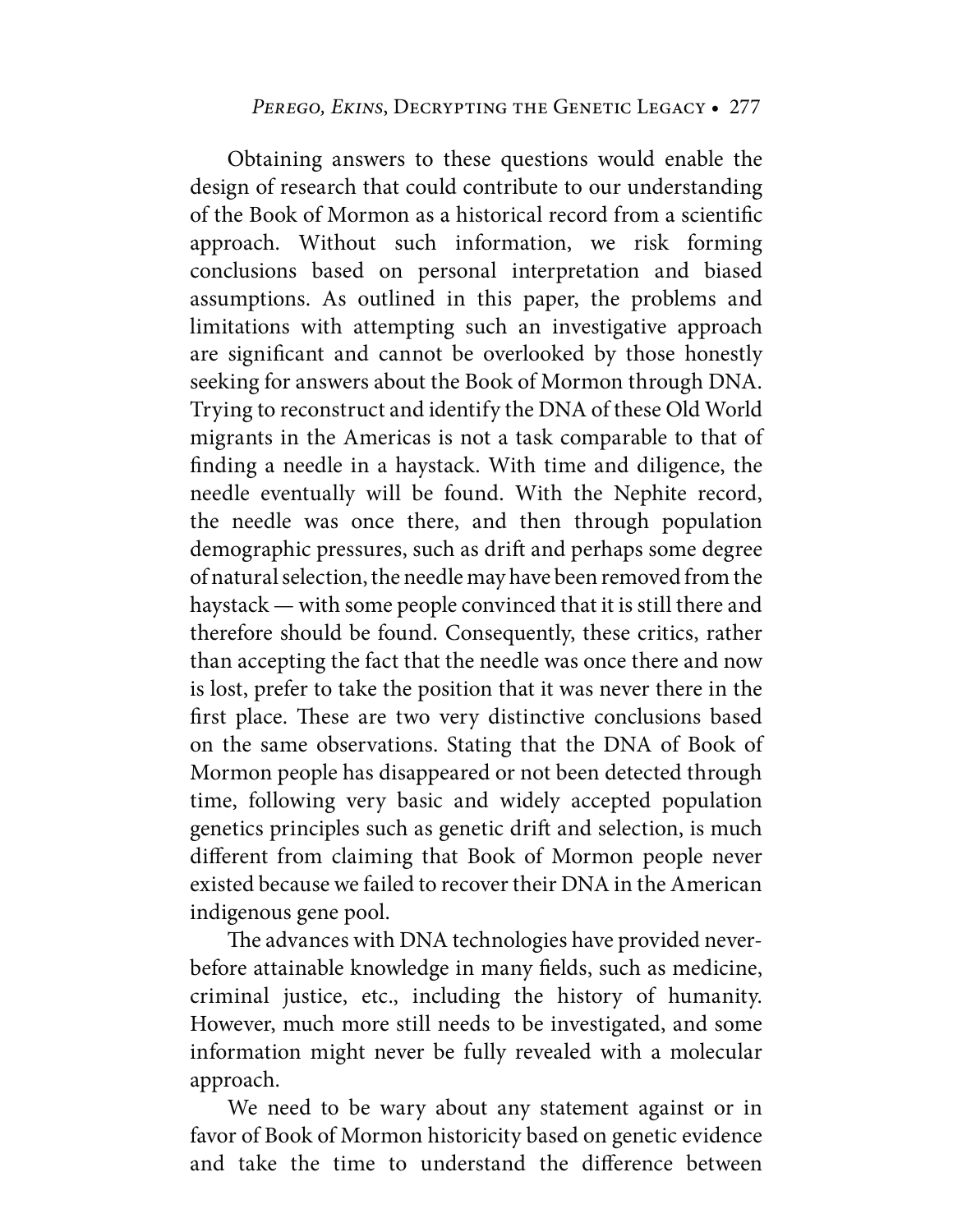scientific data and claims people make about it. As with other religious texts and topics, science is often an inadequate tool to corroborate spiritual truths, morals, and ethics.

DNA is a powerful tool in reconstructing recent and ancient historical events. The large body of published work on the topic of Native American origins using genetic markers stands as witness that researchers are still tackling some fundamental questions surrounding the history of the Western Hemisphere and of humanity in general. New publications provide helpful insights into the past but often pose new questions in need of further investigation.

As extensively explained herein, there are specific limitations that cannot be ignored when using the available genetic data to infer conclusions regarding the DNA of Book of Mormon people. Such conclusions are not founded on solid science but are the interpretation of a few, as genetic data fails to produce conclusive proof weighing credibly in favor of or against the historicity of the Book of Mormon.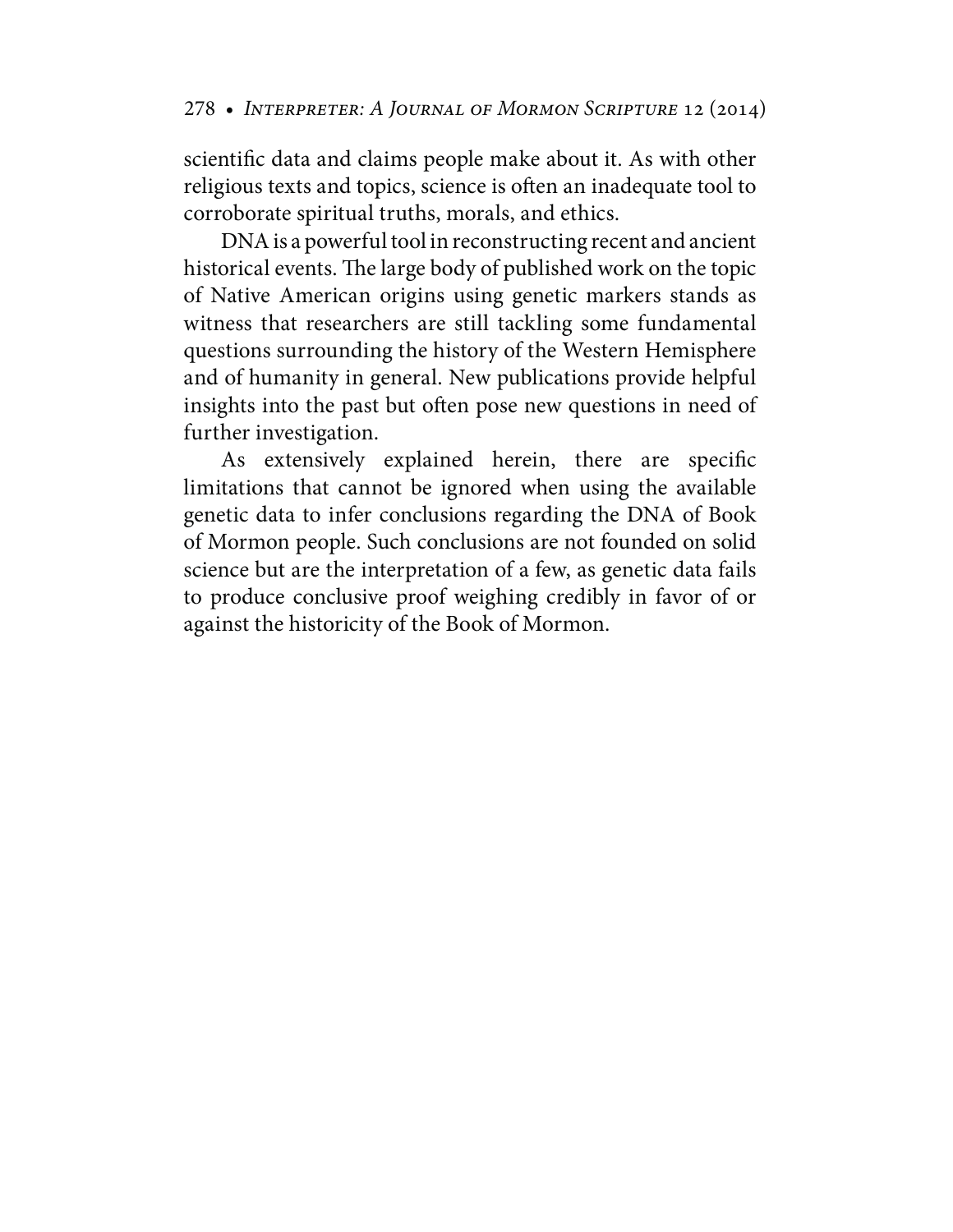*The authors are grateful to the following individuals for reviewing and providing valuable comments and feedback to the manuscript: Dr. Amy Williams at Cornell University (New York, USA); Dr. John Butler at National Institute of Standards and Technologies (Maryland, USA); Dr. Alessandro Achilli at University of Perugia (Perugia, Italy); Prof. Antonio Torroni at University of Pavia (Pavia, Italy).*

**Dr. Ugo A. Perego** *has a PhD in Genetics and Biomolecular Studies from the University of Pavia in Italy, where he studied under the mentorship of Professor Antonio Torroni, who was part of the team of scientists to first identify genetic diversity among Native American populations in the early 1990s. Dr. Perego was a senior researcher for the Sorenson Molecular Genealogy Foundation for 12 years, where he contributed to the building of one of the world's largest repositories of combined genealogical and genetic data. He has published and presented extensively on DNA and its application in populations, forensic, ancestry, historical, and genealogical studies. He currently resides in Italy, where he is the director of the Rome Institute Campus and a visiting scientist at the University of Perugia.*

**Jayne Ekins** *has 15 years of experience in the field of genetic genealogy. She has lectured throughout the United States and international venues on the applications of molecular biology to elucidating ancient and recent genealogical connections. She has authored and co-authored several peer-reviewed scientific publications as well as general articles on genetic genealogy.*